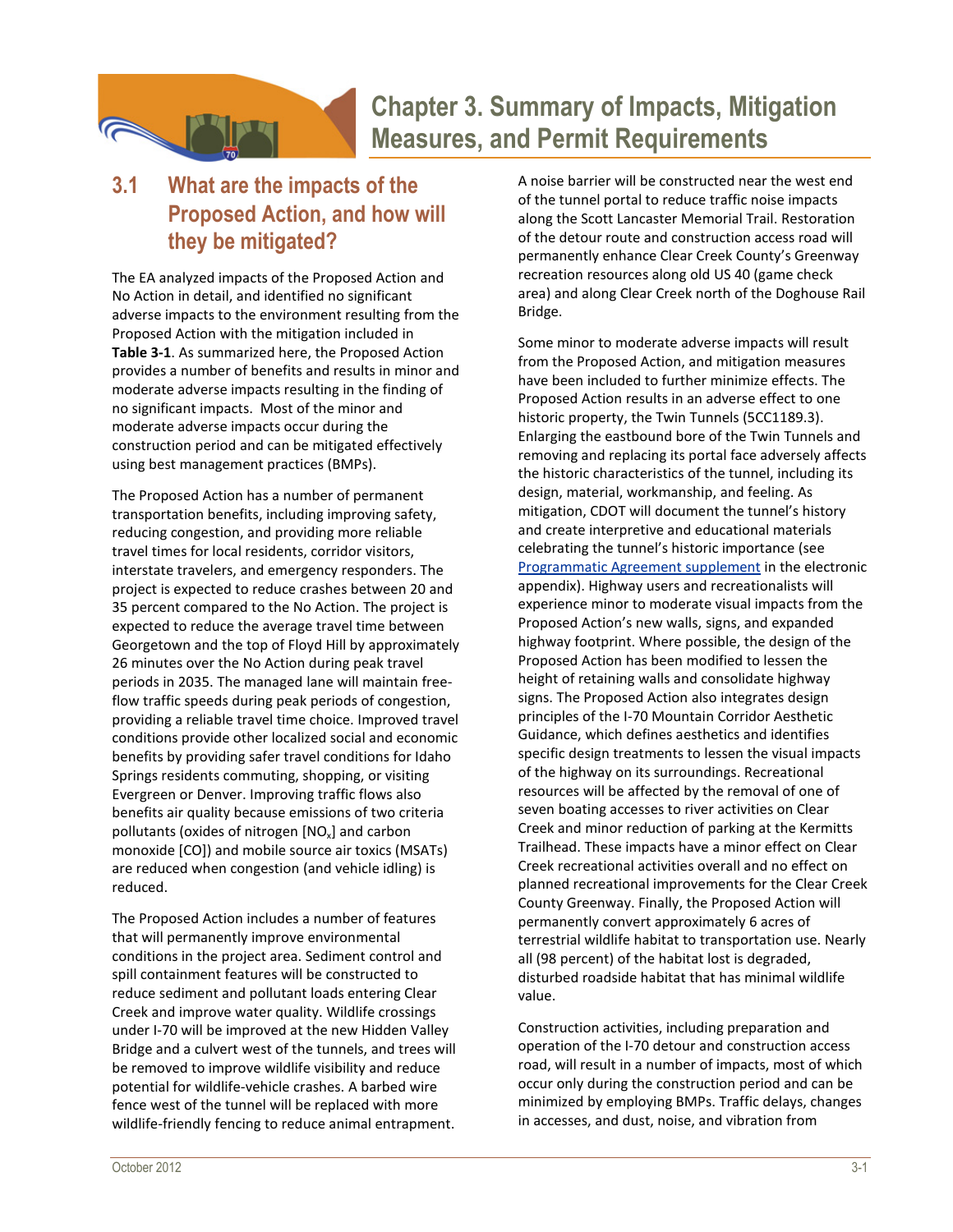construction and blasting activities will adversely affect social and economic resources, recreation resources, wildlife, water quality, and air quality. Detour operations and I-70 closures will increase emergency response times, increase travel time on I-70, and potentially reduce traveler recreation and patronage at local businesses, especially during peak travel periods. Although recreational access to trails, fishing, and rafting will be maintained, recreationalists may experience delays or may avoid the area during construction. CDOT and the contractor will implement a comprehensive public information plan to disseminate construction information, notify highway users about closures and delays, and provide clear signage or other information about how travelers can access local businesses and destinations. Economic impacts to Idaho Springs may also be offset by increased construction spending and patronage to local businesses. Wildlife also will be displaced by noise and construction activity, and some increased mortality of wildlife may occur as habitat is disturbed. Colorado Parks and Wildlife (CPW) will place salt blocks on the north side of I-70 to encourage big horn sheep to stay away from the tunnels during blasting. If an increase in animal-vehicle collisions is observed, additional fencing may be installed to keep wildlife out of the construction area. Construction in or near Clear Creek, including retaining wall construction bridge construction and demolition, and installation and use of the construction access road will disturb riparian areas and increase the potential for soil erosion and sedimentation within Clear Creek. Sedimentation and in-stream work could affect water quality and aquatic habitat. The contractor will obtain and follow stipulations of required water quality permits and BMPs to minimize effects on Clear Creek. The Colorado Parks and Wildlife (CPW) will conduct surveys of trout spawning areas in the fall of 2012. Prior to conducting construction activities near Clear Creek, CDOT, in coordination with CPW, will evaluate potential impacts associated with construction activities in and around Clear Creek and implement appropriate mitigation or BMPs to reduce impacts to trout species and habitat during construction. In addition, as part of its Intergovernmental Agreement with Clear Creek County, CDOT has committed to stream enhancements upstream of Hidden Valley that will permanently improve aquatic habitat, including spawning areas, in the Twin Tunnels area after construction is complete.

**Table 3-1** provides a detailed list of mitigation commitments that will be implemented to minimize impacts identified as part of the Proposed Action. Mitigation measures for the construction access road included in the **Portal to Portal Companion Report** have been integrated into **Table 3-1**. The table summarizes the activities that trigger mitigation, along with the location where the activity occurs and the impact that the activity causes. The additional information about the triggering activities provides flexibility for the contractor or CDOT to modify the activity and further avoid impacts. If the impact is avoided, the mitigation would not be required. For example, mitigations 55 through 58 apply to nighttime construction activities. If the contractor does not conduct nighttime construction, the mitigations would not be required or implemented. **Table 3-1** is based on the list of mitigation commitments included in Appendix A of the EA and has been revised to include updates, clarifications, and additional commitments resulting from the review of comments received on the EA. CDOT will use **Table 3-1** to track mitigation commitments through the design and construction of the Proposed Action.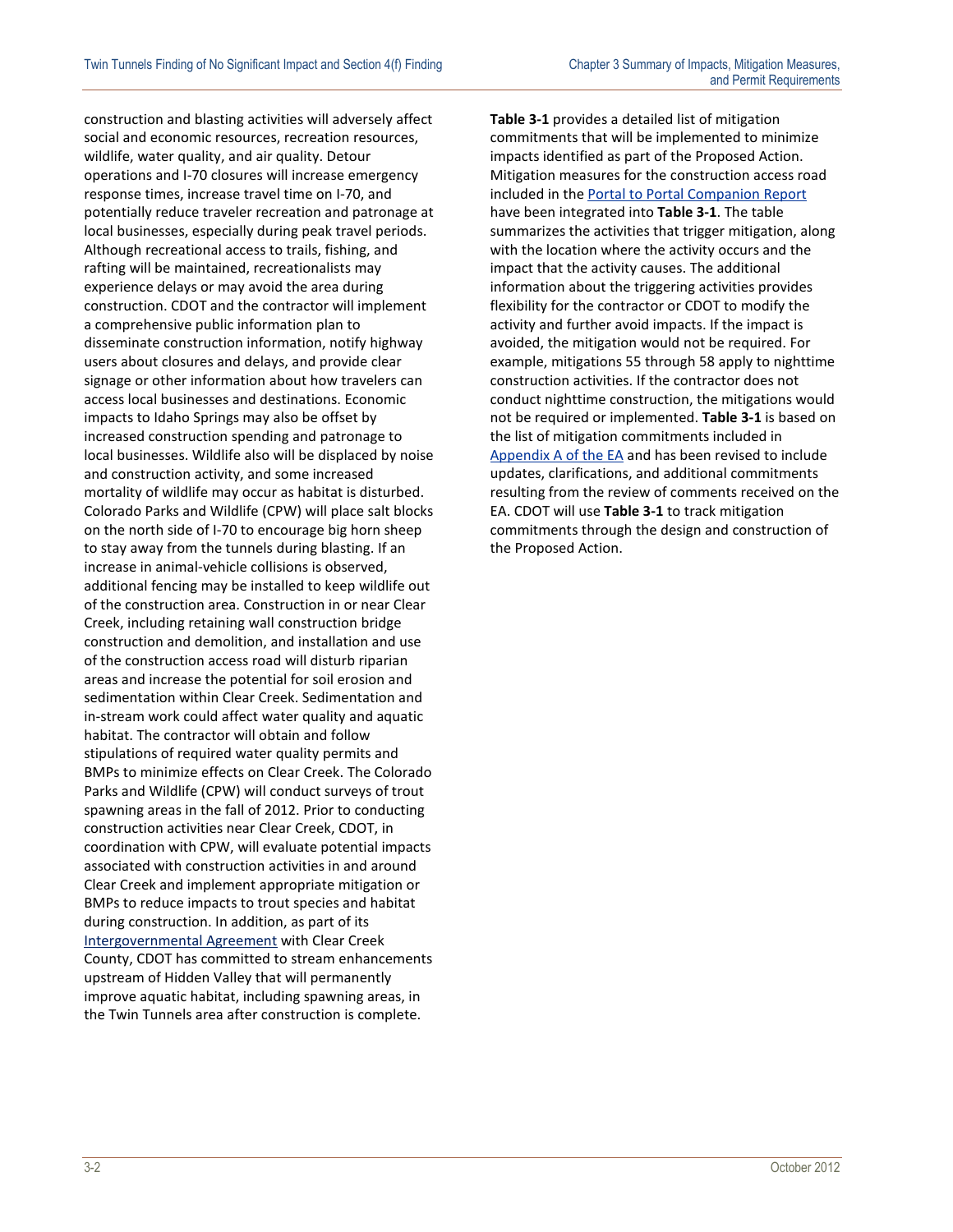#### **Table 3-1.** Summary of Impacts and Committed Mitigation Measures

| <b>Mitigation</b><br>Commitment | <b>Mitigation</b><br>Category | <b>Activity Triggering</b><br><b>Mitigation</b>                                                       | <b>Location of Activity Triggering</b><br><b>Mitigation</b>                  | <b>Impact from NEPA Document</b>                                                                                                                                                     | <b>Commitment From Mitigation Table In Source Document</b>                                                                                                                                                                                                                                                                                                                                                                                                                                                                                                                                                                                                                                                                                                                                                                                                                                                                                                                                                                                 | <b>Responsible</b><br><b>Agency</b> | Life Cycle Phase <sup>2</sup><br>Mitigation to be Implemented         | <b>Source Document of</b><br><b>Mitigation Commitment</b><br>and Page Number                                                                       |
|---------------------------------|-------------------------------|-------------------------------------------------------------------------------------------------------|------------------------------------------------------------------------------|--------------------------------------------------------------------------------------------------------------------------------------------------------------------------------------|--------------------------------------------------------------------------------------------------------------------------------------------------------------------------------------------------------------------------------------------------------------------------------------------------------------------------------------------------------------------------------------------------------------------------------------------------------------------------------------------------------------------------------------------------------------------------------------------------------------------------------------------------------------------------------------------------------------------------------------------------------------------------------------------------------------------------------------------------------------------------------------------------------------------------------------------------------------------------------------------------------------------------------------------|-------------------------------------|-----------------------------------------------------------------------|----------------------------------------------------------------------------------------------------------------------------------------------------|
| -1                              | Air Quality                   | Increase in I-70 future traffic<br>volumes.                                                           | Within Twin Tunnels project area                                             | Re-entrained road dust $(PM_{10})$ will increase as<br>traffic volumes continue to increase (compared<br>to both existing conditions and the No Action).                             | In the I-70 Twin Tunnels area, CDOT will continue its ongoing practice of<br>minimizing the use of road sanding as safety permits.                                                                                                                                                                                                                                                                                                                                                                                                                                                                                                                                                                                                                                                                                                                                                                                                                                                                                                         | <b>CDOT</b>                         | Operations, Maintenance, and<br>Monitoring                            | <b>Twin Tunnels Environmental</b><br>Assessment Page 3.8-6                                                                                         |
| $\overline{2}$                  | <b>Air Quality</b>            | Increase in I-70 future traffic<br>volumes.                                                           | Within Twin Tunnels project area                                             | Re-entrained road dust (PM <sub>10</sub> ) will increase as<br>traffic volumes continue to increase (compared<br>to both existing conditions and the No Action).                     | When road closures occur, CDOT maintenance crews will clean the roadway<br>if it can be safely performed in conjunction with the other activities at the site.<br>CDOT will station and maintain a street sweeper at its Hidden Valley<br>maintenance yard for this purpose.                                                                                                                                                                                                                                                                                                                                                                                                                                                                                                                                                                                                                                                                                                                                                               | <b>CDOT</b>                         | Operations, Maintenance, and<br>Monitoring                            | <b>Twin Tunnels Environmental</b><br>Assessment Page 3.8-6                                                                                         |
| -3                              | Air Quality                   | Increased maintenance<br>activities to control re-<br>entrained dust.                                 | Within Twin Tunnels project area.                                            | Increased maintenance operations (to control re-<br>entrained road dust due to increased traffic<br>volumes) could increase trackout and dust<br>generation by maintenance vehicles. | CDOT has a maintenance yard north of I-70 at the Hidden Valley<br>Interchange (Exit 243) and will implement measures to minimize any trackout<br>by CDOT vehicles at that location.                                                                                                                                                                                                                                                                                                                                                                                                                                                                                                                                                                                                                                                                                                                                                                                                                                                        | CDOT                                | Operations, Maintenance, and<br>Monitoring                            | <b>Twin Tunnels Environmental</b><br>Assessment Page 3.8-6                                                                                         |
| $\overline{4}$                  | <b>Air Quality</b>            | Operation of eastbound I-70<br>detour during construction.                                            | CR 314 between the Doghouse<br>Rail Bridge and Hidden Valley<br>interchange. | Increased dust closer to nearby residences and<br>immediately adjacent to a temporary shared use<br>path.                                                                            | Review the detour route and utilize BMPs to minimize opportunities for<br>fugitive dust to reach the roadway.                                                                                                                                                                                                                                                                                                                                                                                                                                                                                                                                                                                                                                                                                                                                                                                                                                                                                                                              | <b>CDOT</b>                         | <b>Project Construction</b><br>(Package 2)                            | <b>Twin Tunnels Environmental</b><br>Assessment Page 3.8-7                                                                                         |
| 5                               | Air Quality                   | Operation of eastbound I-70<br>detour during construction.                                            | CR 314 between the Doghouse<br>Rail Bridge and Hidden Valley<br>interchange. | Increased dust closer to nearby residences and<br>immediately adjacent to a temporary shared use<br>path.                                                                            | Ensure that roadside soils are stabilized and that the detour route is swept<br>prior to opening CR 314 for detour use.                                                                                                                                                                                                                                                                                                                                                                                                                                                                                                                                                                                                                                                                                                                                                                                                                                                                                                                    | Contractor                          | <b>Project Construction</b><br>(Package 2)                            | <b>Twin Tunnels Environmental</b><br>Assessment Page 3.8-7                                                                                         |
| 6                               | <b>Air Quality</b>            | <b>Construction activities</b><br>involving earth moving and<br>storage of fill and rock<br>products. | Within Twin Tunnels project area                                             | Increase in fugitive dust emissions near earth<br>moving activities.                                                                                                                 | Prepare and implement a fugitive dust control plan that includes wetting of<br>disturbed areas.                                                                                                                                                                                                                                                                                                                                                                                                                                                                                                                                                                                                                                                                                                                                                                                                                                                                                                                                            | Contractor                          | <b>Project Construction (Package)</b><br>1, Package 2, and Package 3) | <b>Twin Tunnels Environmental</b><br>Assessment Page 3.8-7 and<br>Twin Tunnels Portal to Portal<br><b>Access Road Companion</b><br>Report Page 7-2 |
| $\overline{7}$                  | Air Quality                   | <b>Construction activities</b><br>involving earth moving and<br>storage of fill and rock<br>products. | Within Twin Tunnels project area.                                            | Potential disturbance of mine tailings and<br>release of dust that could contain contaminants<br>within the project area.                                                            | Complete a project-specific Materials Management Plan (MMP) and Health<br>and Safety Plan (HSP) that detail site-specific standard operating procedures<br>regarding dust from mine tailings that could be disturbed during construction.                                                                                                                                                                                                                                                                                                                                                                                                                                                                                                                                                                                                                                                                                                                                                                                                  | Contractor                          | <b>Project Construction (Package)</b><br>1, Package 2, and Package 3) | <b>Twin Tunnels Environmental</b><br>Assessment Page 3.8-7                                                                                         |
| $\mathbf{R}$                    | <b>Air Quality</b>            | <b>Construction activities</b><br>involving earth moving and<br>storage of fill and rock<br>products. | Within Twin Tunnels project area.                                            | Potential disturbance of mine tailings and<br>release of dust that could contain contaminants<br>within the project area.                                                            | Implement dust suppression BMPs to prevent potential mine wastes from<br>being exposed in the air.                                                                                                                                                                                                                                                                                                                                                                                                                                                                                                                                                                                                                                                                                                                                                                                                                                                                                                                                         | Contractor                          | <b>Project Construction (Package)</b><br>1, Package 2, and Package 3) | <b>Twin Tunnels Environmental</b><br>Assessment Page 3.8-7                                                                                         |
| -9                              | Air Quality                   | <b>Construction activities</b><br>involving earth moving and<br>storage of fill and rock<br>products. | Within Twin Tunnels project area.                                            | Potential disturbance of mine tailings and<br>release of dust that could contain contaminants<br>within the project area.                                                            | Minimize construction activities in or near known tailing areas.                                                                                                                                                                                                                                                                                                                                                                                                                                                                                                                                                                                                                                                                                                                                                                                                                                                                                                                                                                           | Contractor                          | <b>Project Construction (Package)</b><br>1, Package 2, and Package 3) | <b>Twin Tunnels Environmental</b><br>Assessment Page 3.8-7                                                                                         |
| 10 <sup>1</sup>                 | <b>Air Quality</b>            | Commuting of construction<br>workers.                                                                 | Within Twin Tunnels project area.                                            | Localized increase of vehicle emissions from<br>workers commuting to project site.                                                                                                   | Prepare a plan indicating where construction workers will park their personal<br>vehicles and how they will shuttle or otherwise efficiently be transported to<br>and from the work site to begin and end their shifts.                                                                                                                                                                                                                                                                                                                                                                                                                                                                                                                                                                                                                                                                                                                                                                                                                    | Contractor                          | <b>Project Construction (Package)</b><br>1, Package 2, and Package 3) | <b>Twin Tunnels Environmental</b><br>Assessment Page 3.8-7                                                                                         |
| 11                              | Air Quality                   | Tunnel blasting operations.                                                                           | Twin Tunnels eastbound bore                                                  | Increased risk of exposure to dust emissions to<br>nearby residents and recreational users from<br>blasting activities.                                                              | In accordance with Colorado Air Quality Regulation No. 1 (5CCR1001-3).<br>use all available practical methods that are technically feasible and<br>economically reasonable in order to minimize fugitive dust emissions from<br>blasting activities.                                                                                                                                                                                                                                                                                                                                                                                                                                                                                                                                                                                                                                                                                                                                                                                       | Contractor                          | <b>Project Construction</b><br>(Package 2)                            | <b>Twin Tunnels Environmental</b><br>Assessment Page 3.8-7                                                                                         |
| 12                              | <b>Air Quality</b>            | Tunnel blasting operations.                                                                           | Twin Tunnels eastbound bore.                                                 | Increased risk of exposure to dust emissions by<br>nearby residents and recreational users from<br>blasting activities.                                                              | CDOT will conduct PM <sub>10</sub> monitoring to assess the impacts of tunnel<br>excavation, using the data for adaptive mitigation. The $PM_{10}$ monitors will be<br>set up some months ahead of tunnel blasting to facilitate monitoring protocol<br>establishment, equipment testing, and acquire short term baseline data. The<br>monitoring will be geared toward PM <sub>10</sub> levels during blasting activities, not<br>U.S. Department of Labor Occupational Safety and Health Administration-<br>level of EPA long-term targets. The monitoring will provide a concentration<br>alert threshold that will immediately trigger additional implementation of<br>construction BMPs to address dust. Tunnel boring activities will not be halted<br>for alerts. Once the tunnel bore is completed, the monitoring will cease. The<br>Twin Tunnels EA Air Quality Technical Memorandum, included as an<br>electronic attachment to the FONSI, provides additional detail about PM <sub>10</sub><br>monitoring during construction. | <b>CDOT</b>                         | <b>Project Construction</b><br>(Package 2)                            | <b>Twin Tunnels Environmental</b><br>Assessment Page 3.8-7                                                                                         |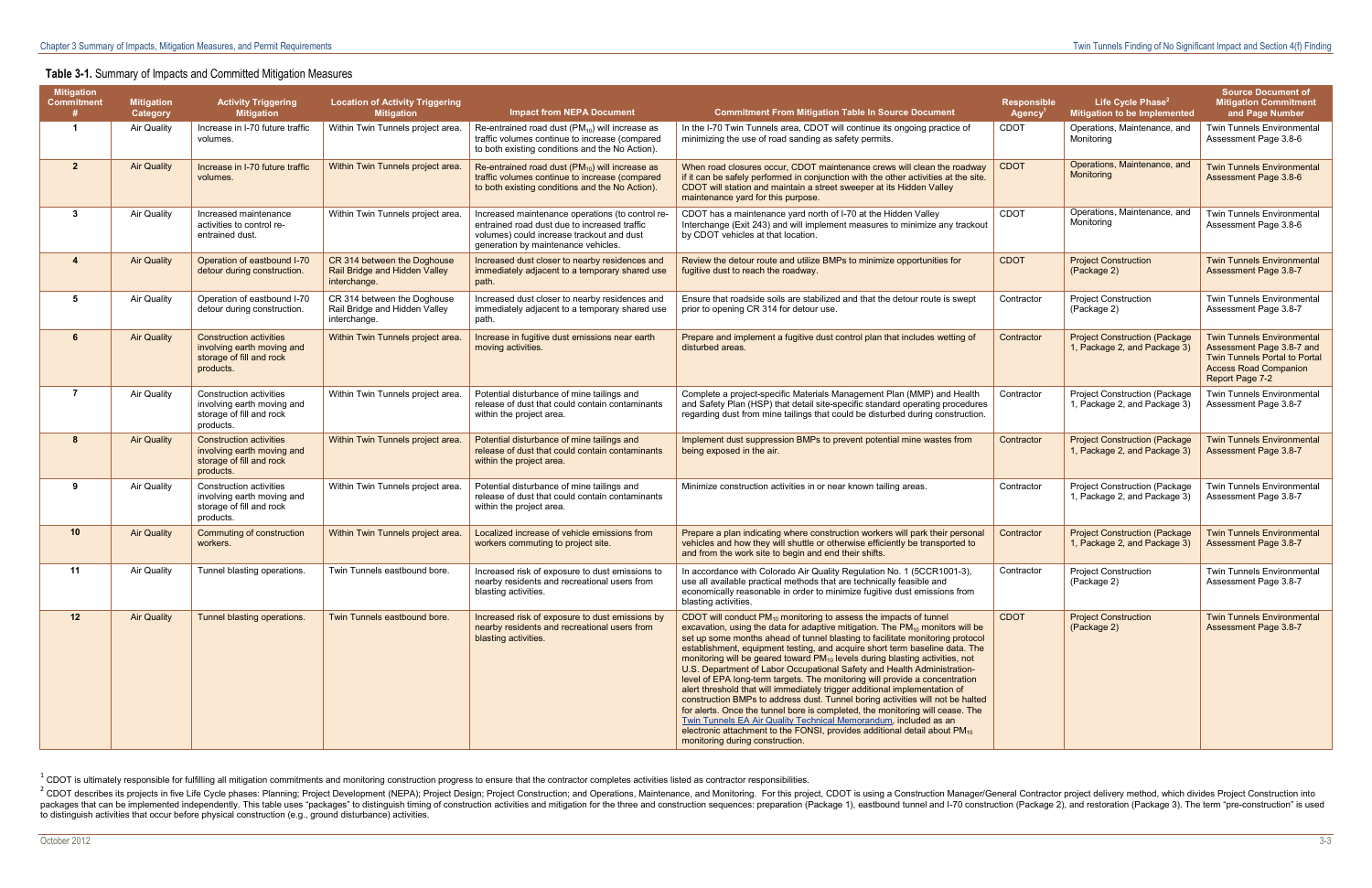### **Table 3-1.** Summary of Impacts and Committed Mitigation Measures

| <b>Mitigation</b><br>Commitment | <b>Mitigation</b><br>Category | <b>Activity Triggering</b><br><b>Mitigation</b>                                                      | <b>Location of Activity Triggering</b><br><b>Mitigation</b>                       | <b>Impact from NEPA Document</b>                                                                                                                                                       | <b>Commitment From Mitigation Table In Source Document</b>                                                                                                                                                                                                                                                                                                                                                                                                                                                                                                                                                                                                                                                                                                                                                                                                                                              | <b>Responsible</b><br><b>Agency</b> | Life Cycle Phase <sup>2</sup><br>Mitigation to be Implemented                              | <b>Source Document of</b><br><b>Mitigation Commitment</b><br>and Page Number              |
|---------------------------------|-------------------------------|------------------------------------------------------------------------------------------------------|-----------------------------------------------------------------------------------|----------------------------------------------------------------------------------------------------------------------------------------------------------------------------------------|---------------------------------------------------------------------------------------------------------------------------------------------------------------------------------------------------------------------------------------------------------------------------------------------------------------------------------------------------------------------------------------------------------------------------------------------------------------------------------------------------------------------------------------------------------------------------------------------------------------------------------------------------------------------------------------------------------------------------------------------------------------------------------------------------------------------------------------------------------------------------------------------------------|-------------------------------------|--------------------------------------------------------------------------------------------|-------------------------------------------------------------------------------------------|
| 13                              | Air Quality                   | Construction of Portal to<br><b>Portal Construction Access</b><br>Road.                              | Along the construction access<br>road.                                            | Increase in fugitive dust emissions along<br>construction access road.                                                                                                                 | The contractor will prepare and implement a fugitive dust control plan that<br>includes regular watering of the road surface to minimize fugitive dust.                                                                                                                                                                                                                                                                                                                                                                                                                                                                                                                                                                                                                                                                                                                                                 | Contractor                          | <b>Project Construction (Package</b><br>1, Package 2, and Package 3)                       | Twin Tunnels Portal to Portal<br><b>Access Road Companion</b><br>Report Pages 3-1 and 7-2 |
| 14                              | Aquatic<br><b>Resources</b>   | Use of hazardous materials<br>during construction                                                    | Within Twin Tunnels project area                                                  | Hazardous materials used during construction<br>may spill and be carried into Clear Creek,<br>degrading water quality and aquatic resource<br>habitat.                                 | Complete a project-specific Materials Management Plan (MMP) that details<br>standard operating procedures regarding the management of hazardous<br>materials that may be required to be used during construction.                                                                                                                                                                                                                                                                                                                                                                                                                                                                                                                                                                                                                                                                                       | Contractor                          | <b>Project Construction (Package)</b><br>1, Package 2, and Package 3)                      | <b>Twin Tunnels Environmental</b><br>Assessment Page 3.11-4 and<br>Page 3.18-5            |
| 15                              | Aquatic<br>Resources          | Transportation of hazardous<br>materials through the project<br>area.                                | Within Twin Tunnels project area.                                                 | Hazardous materials transported along I-70 may<br>spill and be carried into Clear Creek, degrading<br>water quality and aquatic resource habitat.                                      | Hazardous spill containment structure locations have been identified and the<br>feasibility of BMPs will be evaluated to assess their potential effectiveness in<br>reducing hazardous waste discharge to Clear Creek.                                                                                                                                                                                                                                                                                                                                                                                                                                                                                                                                                                                                                                                                                  | CDOT                                | Final Design and Operations,<br>Maintenance, and Monitoring                                | <b>Twin Tunnels Environmental</b><br>Assessment Page 3.11-4                               |
| 16                              | Aquatic<br><b>Resources</b>   | Operation and maintenance<br>of additional roadway lane.                                             | Within Twin Tunnels project area.                                                 | Potential degradation of water quality and<br>aquatic habitat due to increased runoff and<br>sediment into Clear Creek.                                                                | Three different drainage inlet sediment trap concept designs have been<br>developed to accommodate various drainage conditions anticipated for the<br>Proposed Action. These traps will be installed as part of the drainage system<br>in locations where surface water is discharged to Clear Creek. Locations for<br>surface sediment basins have also been identified in the plan and will be<br>constructed as part of the drainage system.                                                                                                                                                                                                                                                                                                                                                                                                                                                         | <b>CDOT</b>                         | <b>Project Design and Project</b><br>Construction (Package 1,<br>Package 2, and Package 3) | <b>Twin Tunnels Environmental</b><br>Assessment Page 3.11-4                               |
| 17                              | Aquatic<br>Resources          | Construction equipment<br>entering Clear Creek                                                       | Within Twin Tunnels project area.                                                 | Introduction of undesirable or nuisance species<br>such as mud snails, zebra/quagga mussels, and<br>whirling disease from contaminated construction<br>equipment entering Clear Creek. | The contractor will remove all mud, plans and debris from the equipment<br>(tracks, turrets, buckets, drags, teeth, etc.) and steam pressure wash<br>equipment that has been previously used in another stream, river, lake,<br>reservoir, pond or wetland to meet the "certified clean" standard and kill any<br>undesirable or nuisance species.                                                                                                                                                                                                                                                                                                                                                                                                                                                                                                                                                      | Contractor                          | <b>Project Construction (Package)</b><br>1, Package 2, and Package 3)                      | Twin Tunnels FONSI, page<br>$4 - 5$                                                       |
| 18                              | Aquatic<br><b>Resources</b>   | Retaining wall construction<br>during brown trout spawning<br>(October through June).                | Areas adjacent to and<br>immediately upstream from<br>brown trout redds.          | Sedimentation from erosion of disturbed soils<br>covering eggs incubating in the stream<br>substrate.                                                                                  | CPW will conduct a spawning survey in fall 2012 prior to construction to<br>identify locations of active brown trout spawning near retaining wall<br>construction. If spawning occurs adjacent to retaining wall construction, the<br>contractor will implement appropriate BMPs, in coordination with and as<br>approved by CPW and CDOT, to minimize impacts.<br>Implementation of the planned stream enhancement outlined in the<br>Intergovernmental Agreement between CDOT and Clear Creek County will<br>permanently improve spawning areas in the Twin Tunnels project area after<br>construction is complete.                                                                                                                                                                                                                                                                                   | CDOT/CPW/<br>Contractor             | <b>Project Construction (Pre-</b><br>Construction, Package 1,<br>Package 2, and Package 3) | <b>Twin Tunnels Environmental</b><br>Assessment Page 3.11-4                               |
| 19                              | Aquatic<br>Resources          | Retaining wall construction<br>during brown trout spawning<br>(October through June).                | Areas adjacent to and<br>immediately upstream from<br>brown trout redds.          | Sedimentation from erosion of disturbed soils<br>covering eggs incubating in the stream<br>substrate.                                                                                  | Erosion control BMPs will be established at each retaining wall location to<br>avoid or minimize sedimentation within Clear Creek.                                                                                                                                                                                                                                                                                                                                                                                                                                                                                                                                                                                                                                                                                                                                                                      | Contractor                          | <b>Project Construction (Package</b><br>1, Package 2, and Package 3)                       | <b>Twin Tunnels Environmental</b><br>Assessment Page 3.11-4                               |
| 20                              | Aquatic<br><b>Resources</b>   | <b>Construction of stream</b><br>crossings during brown trout<br>spawning (October through<br>June). | Adjacent to I-70 bridge over Clear<br>Creek west of Hidden Valley<br>Interchange. | Potential disturbance of brown trout spawning<br>areas during installation and removal of<br>temporary stream crossings.                                                               | CPW will conduct a spawning survey in fall 2012 prior to construction to<br>identify locations of active brown trout spawning. Based on the results of the<br>survey, the contractor will implement appropriate BMPs, in coordination with<br>and as approved by CPW and CDOT, to minimize impacts to spawning<br>areas along Clear Creek throughout the construction area. A preliminary<br>survey conducted in September 2012 indicated that the stream crossing area<br>does not contain suitable conditions for spawning. CDOT will coordinate with<br>CPW regarding placement and timing of installation and removal of stream<br>crossings.<br>Implementation of the planned stream enhancement outlined in the<br>Intergovernmental Agreement between CDOT and Clear Creek County will<br>permanently improve spawning areas in the Twin Tunnels project area after<br>construction is complete. | CPW/CDOT/<br>Contractor             | <b>Project Construction (Pre-</b><br>Construction, Package 1,<br>Package 2, and Package 3) | <b>Twin Tunnels FONSI</b><br>Page 4-5                                                     |
| 21                              | Aquatic<br>Resources          | Runoff from construction.                                                                            | Within Twin Tunnels study area.                                                   | Impacts to aquatic resources as a result of<br>sedimentation from erosion, degrading water<br>quality.                                                                                 | Implement appropriate BMPs for erosion and sediment control according to<br>the CDOT Erosion Control and Storm Water Quality Guide (CDOT, 2002),<br>develop a stormwater management plan (which includes water quality<br>monitoring by the construction contractor to ensure effectiveness of<br>temporary construction BMPs), and implement and monitor any project-<br>specific BMPs recommended by CPW to reduce impacts of sedimentation to<br>aquatic resources during construction.                                                                                                                                                                                                                                                                                                                                                                                                              | Contractor                          | Project Construction (Package<br>1, Package 2, and Package 3)                              | <b>Twin Tunnels Environmental</b><br>Assessment Page 3.11-4                               |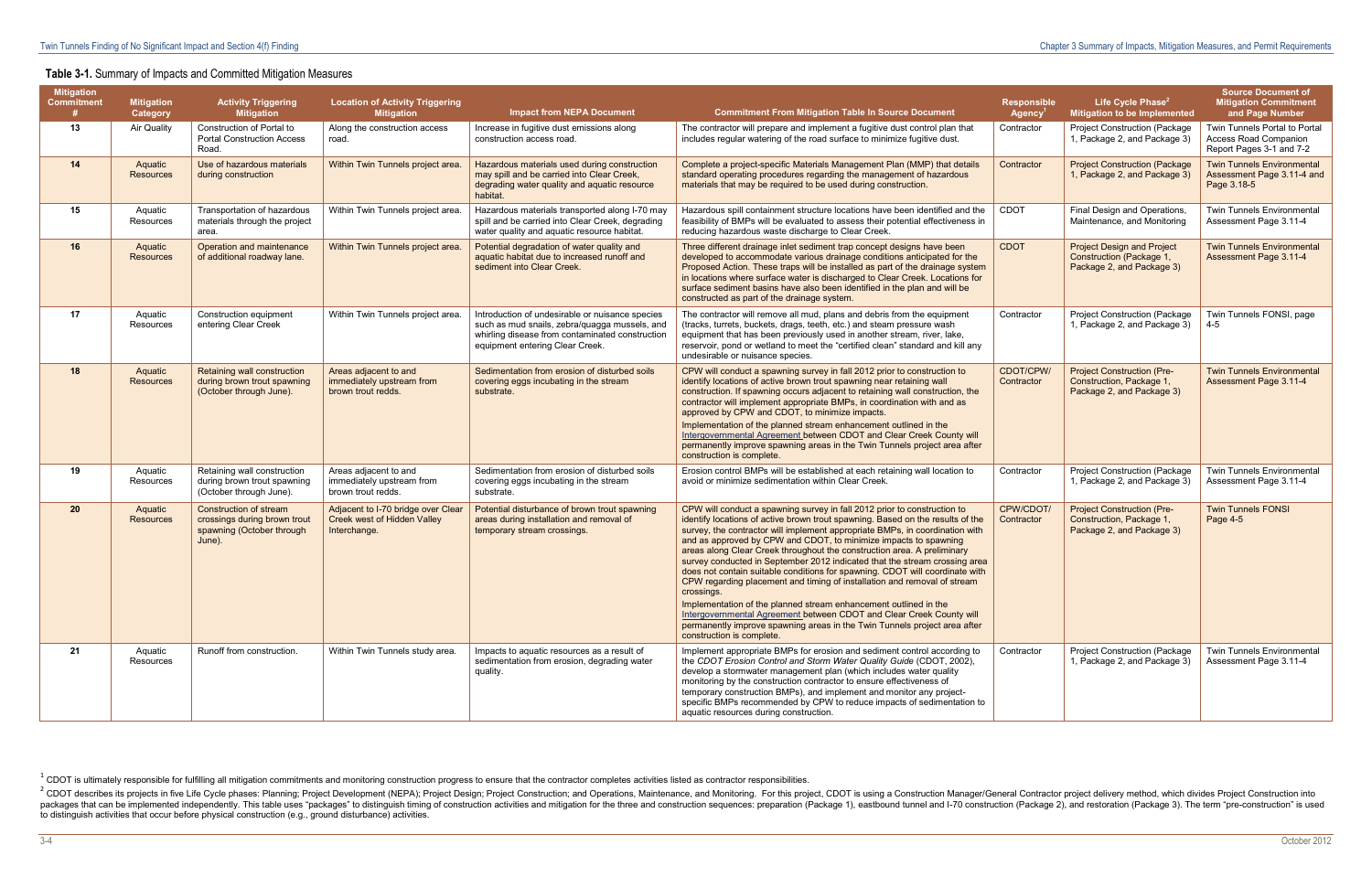#### **Table 3-1.** Summary of Impacts and Committed Mitigation Measures

| <b>Mitigation</b><br>Commitment<br># | <b>Mitigation</b><br>Category | <b>Activity Triggering</b><br><b>Mitigation</b>                                                                                                       | <b>Location of Activity Triggering</b><br><b>Mitigation</b>                                                          | <b>Impact from NEPA Document</b>                                                                      | <b>Commitment From Mitigation Table In Source Document</b>                                                                                                                                                                                                                                                                                                                                                                                                                                                                                                                                                                                                                                                                                                                                                                                                                                                                                                                                                                                                                                                                                                                                                                                                                                    | <b>Responsible</b><br><b>Agency</b> | Life Cycle Phase <sup>2</sup><br>Mitigation to be Implemented                              | <b>Source Document of</b><br><b>Mitigation Commitment</b><br>and Page Number            |
|--------------------------------------|-------------------------------|-------------------------------------------------------------------------------------------------------------------------------------------------------|----------------------------------------------------------------------------------------------------------------------|-------------------------------------------------------------------------------------------------------|-----------------------------------------------------------------------------------------------------------------------------------------------------------------------------------------------------------------------------------------------------------------------------------------------------------------------------------------------------------------------------------------------------------------------------------------------------------------------------------------------------------------------------------------------------------------------------------------------------------------------------------------------------------------------------------------------------------------------------------------------------------------------------------------------------------------------------------------------------------------------------------------------------------------------------------------------------------------------------------------------------------------------------------------------------------------------------------------------------------------------------------------------------------------------------------------------------------------------------------------------------------------------------------------------|-------------------------------------|--------------------------------------------------------------------------------------------|-----------------------------------------------------------------------------------------|
| 22                                   | Aquatic<br><b>Resources</b>   | Construction and operation of<br><b>Portal to Portal Construction</b><br><b>Access Road during brown</b><br>trout spawning (October<br>through June). | Along the construction access<br>road between the eastbound<br>tunnel entrance and exit.<br>adjacent to Clear Creek. | Sedimentation from erosion of disturbed soils<br>covering eggs incubating in the stream<br>substrate. | CPW will conduct a spawning survey in fall 2012 prior to construction to<br>identify locations of active brown trout spawning. If spawning occurs adjacent<br>to the construction access road, the contractor will implement appropriate<br>BMPs, in coordination with and as approved by CPW and CDOT, to<br>minimize sedimentation impacts during construction.<br>Implementation of the planned stream enhancement outlined in the<br>Intergovernmental Agreement between CDOT and Clear Creek County will<br>permanently improve spawning areas in the Twin Tunnels project area after<br>construction is complete.                                                                                                                                                                                                                                                                                                                                                                                                                                                                                                                                                                                                                                                                       | CDOT/CPW/<br>Contractor             | <b>Project Construction (Pre-</b><br>Construction, Package 1,<br>Package 2, and Package 3) | Twin Tunnels Portal to Portal<br><b>Access Road Companion</b><br>Report Page 7-4        |
| 23                                   | Aquatic<br>Resources          | Construction and operation of<br>Portal to Portal Construction<br>Access Road during brown<br>trout spawning (October<br>through June).               | Along the construction access<br>road between the eastbound<br>tunnel entrance and exit.<br>adjacent to Clear Creek. | Sedimentation from erosion of disturbed soils<br>covering eggs incubating in the stream<br>substrate. | The contractor will implement appropriate BMPs for erosion and sediment<br>control according to the CDOT Erosion Control and Storm Water Quality<br>Guide (CDOT, 2002), develop a stormwater management plan (which<br>includes water quality monitoring by the construction contractor to ensure<br>effectiveness of temporary construction BMPs), and implement any project-<br>specific BMPs recommended by CPW to reduce impacts of sedimentation to<br>aquatic resources during construction.<br>Implementation of the planned stream enhancement outlined in the<br>Intergovernmental Agreement between CDOT and Clear Creek County will<br>permanently improve spawning areas in the Twin Tunnels project area after<br>construction is complete.                                                                                                                                                                                                                                                                                                                                                                                                                                                                                                                                      | Contractor                          | <b>Project Construction (Package</b><br>1, Package 2, and Package 3)                       | Twin Tunnels Portal to Portal<br><b>Access Road Companion</b><br>Report Page 7-4        |
| 24                                   | Aquatic<br><b>Resources</b>   | Construction and operation of<br><b>Portal to Portal Construction</b><br><b>Access Road during brown</b><br>trout spawning (October<br>through June). | Along the construction access<br>road, adjacent to Clear Creek,<br>west of the eastbound tunnel exit.                | Loss of mature riparian vegetation and<br>associated shading and fish food source.                    | The contractor will water newly planted trees and shrubs by truck. CDOT will<br>require a 2- to 5-year establishment warranty or incentive specification of the<br>contractor to ensure successful establishment of newly planted trees.                                                                                                                                                                                                                                                                                                                                                                                                                                                                                                                                                                                                                                                                                                                                                                                                                                                                                                                                                                                                                                                      | Contractor/<br><b>CDOT</b>          | <b>Project Construction</b><br>(Package 3) and Operations,<br>Maintenance, and Monitoring  | Twin Tunnels Portal to Portal<br><b>Access Road Companion</b><br>Report Page 7-4        |
| 25                                   | Aquatic<br>Resources          | Removal of mature riparian<br>vegetation for construction<br>and operation of the Portal to<br><b>Portal Construction Access</b><br>Road.             | Between old US 40 and I-70 east<br>of eastbound tunnel portal,<br>adjacent to Clear Creek.                           | Loss of mature riparian vegetation and<br>associated shading and fish food source.                    | Riparian trees and shrubs removed will be replaced as stipulated in CDOT's<br>Guidelines for Senate Bill 40 Wildlife Certification, which states that trees<br>removed during construction, whether native or non-native, shall be replaced<br>with a goal of 1:1 replacement based on a stem count of all trees with<br>diameter at breast height of 2 inches or greater. Shrubs removed during<br>construction, whether native or non-native, will be replaced based on their<br>pre-construction areal coverage. In all cases, all such trees and shrubs will<br>be replaced with native species. Because the impacted area contains older<br>trees (60 years old or older), CDOT has committed to additional riparian<br>habitat restoration, as described in the Intergovernmental Agreement<br>between CDOT and Clear Creek County.                                                                                                                                                                                                                                                                                                                                                                                                                                                     | CDOT/<br>Contractor                 | <b>Project Construction (Package</b><br>1 and Package 3)                                   | Twin Tunnels Portal to Portal<br><b>Access Road Companion</b><br>Report Page 7-4        |
| 26                                   | Aquatic<br><b>Resources</b>   | Removal of mature riparian<br>vegetation for construction<br>and operation of Portal to<br><b>Portal Construction Access</b><br>Road.                 | Between old US 40 and I-70 east<br>of eastbound tunnel portal,<br>adjacent to Clear Creek.                           | Loss of mature riparian vegetation and<br>associated shading and fish food source.                    | Loss of riparian vegetation will be offset by the creation of $34,400$ square feet $\vert$ CDOT/<br>of riparian habitat connected to the natural function of the creek. The existing Contractor<br>riparian area is elevated above Clear Creek with drainage from the Twin<br>Tunnels being a major water source for the area. The new riparian habitat<br>will be created by regrading and lowering the existing manmade bench that<br>is currently elevated as much as 6 to 8 feet above the creek. This will<br>effectively return the area to natural riparian conditions. The regrading effort<br>for riparian habitat mitigation will include the reconstruction of the natural<br>terraces that are associated with western rivers and streams. Each terrace<br>supports a different native ecosystem based on its relative relationship to the<br>water table. The revegetation effort will be focused on re-establishing the<br>different and unique ecosystems. All large trees, measured at 2 inches or<br>more (in caliper) measured 4 feet above ground level, will be replaced at a<br>minimum of one for one. Long pole plantings will be used. The final<br>vegetation mitigation ratio will be determined through subsequent<br>discussions with CPW and Clear Creek County. |                                     | <b>Project Construction</b><br>(Package 3)                                                 | <b>Twin Tunnels Portal to Portal</b><br><b>Access Road Companion</b><br>Report Page 7-4 |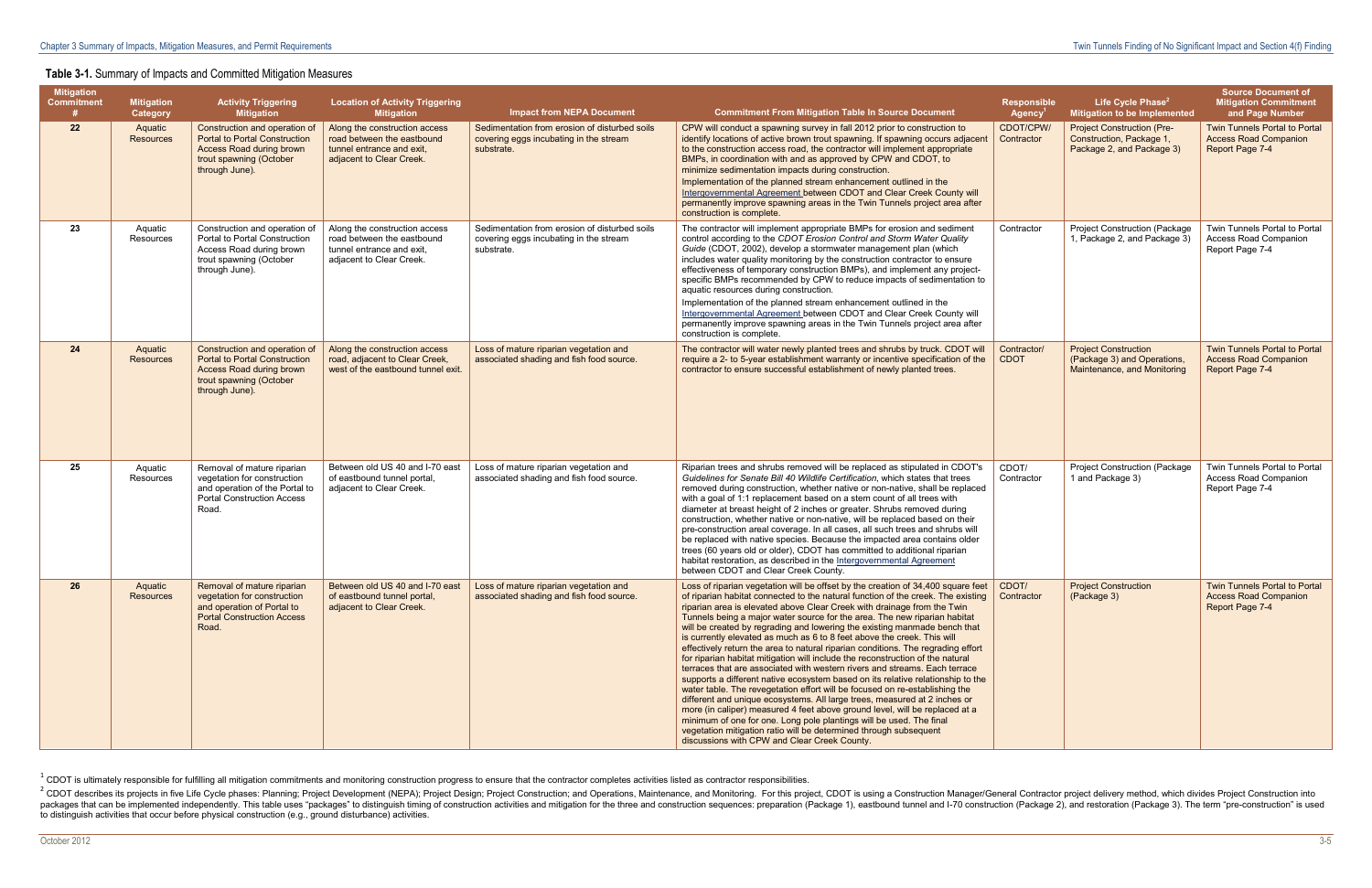#### **Table 3-1.** Summary of Impacts and Committed Mitigation Measures

| <b>Mitigation</b><br>Commitment<br># | <b>Mitigation</b><br>Category | <b>Activity Triggering</b><br><b>Mitigation</b>                                        | <b>Location of Activity Triggering</b><br><b>Mitigation</b>                                                                                                                     | <b>Impact from NEPA Document</b>                                                                                                                                                     | <b>Commitment From Mitigation Table In Source Document</b>                                                                                                                                                                                                                | <b>Responsible</b><br>Agency | Life Cycle Phase <sup>2</sup><br>Mitigation to be Implemented                              | <b>Source Document of</b><br><b>Mitigation Commitment</b><br>and Page Number  |
|--------------------------------------|-------------------------------|----------------------------------------------------------------------------------------|---------------------------------------------------------------------------------------------------------------------------------------------------------------------------------|--------------------------------------------------------------------------------------------------------------------------------------------------------------------------------------|---------------------------------------------------------------------------------------------------------------------------------------------------------------------------------------------------------------------------------------------------------------------------|------------------------------|--------------------------------------------------------------------------------------------|-------------------------------------------------------------------------------|
| 27                                   | Energy                        | Ongoing road maintenance.                                                              | Twin Tunnels project area.                                                                                                                                                      | Fuel consumption and greenhouse gas (GHG)<br>emissions due to maintenance vehicles and<br>equipment from routine maintenance of I-70.                                                | For ongoing road maintenance, CDOT will keep maintenance equipment well<br>maintained and use cleaner fuels, such as low-sulfur diesel, when possible.                                                                                                                    | <b>CDOT</b>                  | Operations, Maintenance, and<br>Monitoring                                                 | <b>Twin Tunnels Environmental</b><br>Assessment Page 3.19-5                   |
| 28                                   | Energy                        | Ongoing road maintenance.                                                              | Twin Tunnels project area.                                                                                                                                                      | Fuel consumption and GHG emissions due to<br>idling vehicles delayed by maintenance activities<br>conducted during peak travel periods.                                              | CDOT will conduct maintenance activities (such as, roadway sweeping)<br>during off-peak periods when feasible to reduce potential for idling vehicles<br>caused by delays from CDOT maintenance operations.                                                               | <b>CDOT</b>                  | Operations, Maintenance, and<br>Monitoring                                                 | <b>Twin Tunnels Environmental</b><br>Assessment Page 3.19-5 and<br>$3.19 - 6$ |
| 29                                   | Energy                        | Operation of construction<br>equipment.                                                | Twin Tunnels project area and<br>staging areas.                                                                                                                                 | Fuel consumption and GHG emissions.                                                                                                                                                  | Use the cleanest fuels available at the time (for example, low-sulfur fuel or<br>biodiesel) in construction equipment and construction vehicles to reduce<br>GHG emissions. Use fuel-efficient construction vehicles (for example, hybrid<br>technologies) when possible. | Contractor                   | Project Construction (Package<br>1, Package 2, and Package 3)                              | <b>Twin Tunnels Environmental</b><br>Assessment Page 3.19-5                   |
| 30                                   | Energy                        | Operation of construction<br>equipment.                                                | Twin Tunnels project area and<br>staging areas.                                                                                                                                 | Fuel consumption and GHG emissions due to<br>poorly performing construction equipment.                                                                                               | Keep construction equipment well maintained.                                                                                                                                                                                                                              | Contractor                   | <b>Project Construction (Package)</b><br>1, Package 2, and Package 3)                      | <b>Twin Tunnels Environmental</b><br>Assessment Page 3.19-5                   |
| 31                                   | Energy                        | Operation of construction<br>equipment.                                                | Twin Tunnels project area and<br>staging areas.                                                                                                                                 | Fuel consumption and GHG emissions due to<br>idling of construction equipment.                                                                                                       | Prepare and implement a plan to minimize the idling of construction<br>equipment.                                                                                                                                                                                         | Contractor                   | <b>Project Construction (Package</b><br>1, Package 2, and Package 3)                       | Twin Tunnels Environmental<br>Assessment Page 3.19-5                          |
| 32                                   | Energy                        | Commuting of construction<br>workers.                                                  | Twin Tunnels project area and<br>staging areas.                                                                                                                                 | Increase in vehicle miles traveled (VMT) due to<br>workers commuting to construction staging<br>areas.                                                                               | Prepare a plan indicating where construction workers will park their personal<br>vehicles and how they will shuttle or otherwise efficiently be transported to<br>and from the work site to begin and end their shifts.                                                   | Contractor                   | <b>Project Construction (Package)</b><br>1, Package 2, and Package 3)                      | <b>Twin Tunnels Environmental</b><br>Assessment Page 3.19-5                   |
| 33                                   | Energy                        | Construction equipment<br>travelling between project<br>area and staging areas.        | Twin Tunnels project area and<br>staging areas.                                                                                                                                 | Fuel consumption due to construction equipment<br>VMT.                                                                                                                               | Staging areas will be located as close as possible to the project area.                                                                                                                                                                                                   | Contractor                   | <b>Project Construction (Package</b><br>1, Package 2, and Package 3)                       | <b>Twin Tunnels Environmental</b><br>Assessment Page 3.19-5                   |
| 34                                   | Energy                        | Traffic management during<br>construction.                                             | I-70 approaching Twin Tunnels<br>project area from east or west.                                                                                                                | Fuel consumption and GHG emissions due to<br>idling vehicles delayed on I-70 due to<br>construction.                                                                                 | Implement traffic management techniques that minimize motorist delays and<br>vehicle idling (see mitigation measures in the Transportation Mitigation<br>Category).                                                                                                       | CDOT/<br>Contractor          | <b>Project Construction (Package)</b><br>1, Package 2, and Package 3)                      | <b>Twin Tunnels Environmental</b><br>Assessment Page 3.19-6                   |
| 35                                   | Energy                        | Road maintenance during<br>construction.                                               | Within Twin Tunnels project area.                                                                                                                                               | Fuel consumption and GHG emissions due to<br>idling vehicles delayed by maintenance<br>activities.                                                                                   | Conduct maintenance activities (such as, roadway sweeping) during periods<br>of re#27 asduced traffic volumes when feasible to reduce idling vehicles.                                                                                                                    | <b>CDOT</b>                  | <b>Project Construction (Package</b><br>1, Package 2, and Package 3)                       | <b>Twin Tunnels Environmental</b><br>Assessment Page 3.19-5 and<br>$3.19 - 6$ |
| 36                                   | Geology                       | Construction of new rock cuts<br>and widened tunnel portals.                           | New rock cuts along I-70 and CR<br>314.                                                                                                                                         | Public safety risk due to potential rockfall<br>hazards of new rock cuts or tunnel blasting.<br>Large failures can cause road closures and<br>increased maintenance.                 | Prior to blasting, the rock mass will be evaluated for the likelihood of rockfall<br>occurring, and permanent rockfall mitigation will be implemented during<br>construction and in the design of the new portals to reduce construction<br>risks.                        | CDOT/<br>Contractor          | <b>Project Design and Project</b><br>Construction (Package 1,<br>Package 2, and Package 3) | <b>Twin Tunnels Environmental</b><br>Assessment Page 3.17-5                   |
| 37                                   | Geology                       | Construction of new rock<br>cuts.                                                      | New rock cuts along I-70 and CR<br>314.                                                                                                                                         | Public safety risk due to potential rockfall<br>hazards during construction. Large failures<br>during construction can cause road closures and<br>extra maintenance.                 | Implement temporary construction BMPs to minimize rockfall potential.                                                                                                                                                                                                     | Contractor                   | <b>Project Construction (Package)</b><br>1, Package 2, and Package 3)                      | <b>Twin Tunnels Environmental</b><br>Assessment Page 3.17-6                   |
| 38                                   | Geology                       | New rock cuts and widened<br>tunnel portals.                                           | New rock cuts along I-70 and CR<br>314.                                                                                                                                         | New cut slope areas increase risks of rockfall.<br>increase public safety risk, and introduce<br>potential for large failures that cause road<br>closures and increased maintenance. | Use proven techniques (such as rockfall catchments, mesh, cable netting,<br>fences, scaling, and blasting) to address rockfall from new cut slope areas.                                                                                                                  | Contractor                   | <b>Project Construction (Package)</b><br>1, Package 2, and Package 3)                      | <b>Twin Tunnels Environmental</b><br>Assessment Page 3.17-5                   |
| 39                                   | Geology                       | Tunnel portal excavation and<br>construction of new slopes<br>and new retaining walls. | Excavations at proposed fill walls<br>temporary median walls, tiered<br>cut wall along CR 314, and the<br>Twin Tunnels portals. Fill slopes<br>occur throughout the study area. | Erosion can increase sediment transport through<br>stormwater runoff into Clear Creek.                                                                                               | Manage erosion and surface water away from water sources and ensure that<br>appropriate, temporary BMPs are in place to prevent migration of sediment<br>from waste piles, slopes, and excavations.                                                                       | Contractor                   | Project Construction (Package<br>1, Package 2, and Package 3)                              | <b>Twin Tunnels Environmental</b><br>Assessment Page 3.17-6                   |
| 40                                   | Historic<br><b>Resources</b>  | Tunnel expansion.                                                                      | Twin Tunnels eastbound bore.                                                                                                                                                    | Adverse effect to and Section 4(f) use of the<br>Twin Tunnels historic property.                                                                                                     | Fulfill stipulations of the Twin Tunnels project supplement to the I-70<br>Mountain Corridor Section 106 Programmatic Agreement. Stipulations<br>include archival documentation and interpretive mitigation in the form of a<br>historical film and signage.              | <b>CDOT</b>                  | <b>Project Construction</b><br>(Package 2)                                                 | <b>Twin Tunnels Environmental</b><br>Assessment Page 3.6-5                    |

<sup>&</sup>lt;sup>2</sup> CDOT describes its projects in five Life Cycle phases: Planning; Project Development (NEPA); Project Design; Project Construction; and Operations, Maintenance, and Monitoring. For this project, CDOT is using a Construc packages that can be implemented independently. This table uses "packages" to distinguish timing of construction activities and mitigation for the three and construction sequences: preparation (Package 1), eastbound tunnel to distinguish activities that occur before physical construction (e.g., ground disturbance) activities.

 $1$  CDOT is ultimately responsible for fulfilling all mitigation commitments and monitoring construction progress to ensure that the contractor completes activities listed as contractor responsibilities.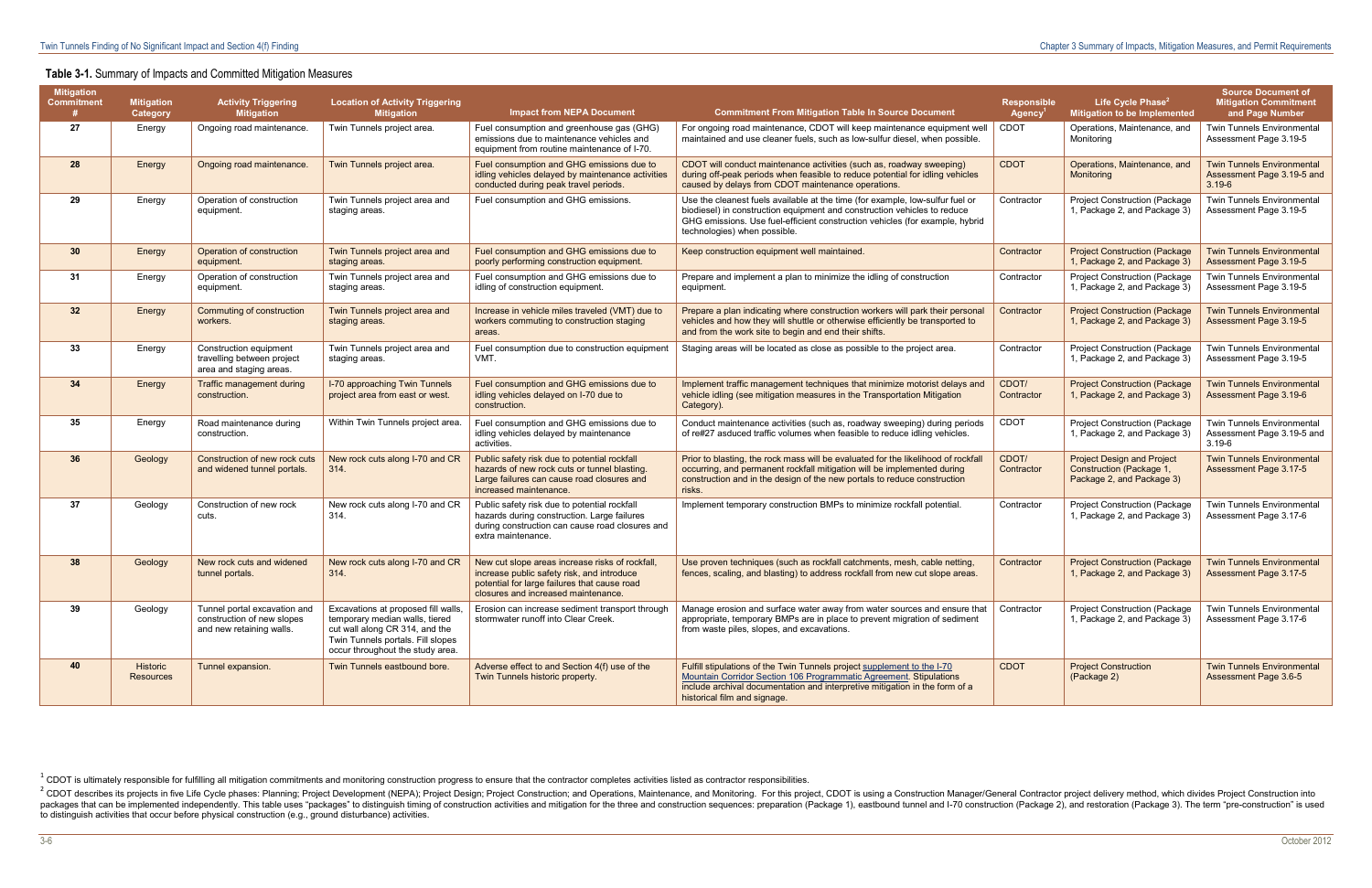#### **Table 3-1.** Summary of Impacts and Committed Mitigation Measures

| <b>Mitigation</b><br>Commitment<br># | <b>Mitigation</b><br>Category       | <b>Activity Triggering</b><br><b>Mitigation</b>                                                                                                                                                      | <b>Location of Activity Triggering</b><br><b>Mitigation</b>                      | <b>Impact from NEPA Document</b>                                                                                  | <b>Commitment From Mitigation Table In Source Document</b>                                                                                                                                                                                                                                                     | <b>Responsible</b><br><b>Agency</b> | Life Cycle Phase <sup>2</sup><br>Mitigation to be Implemented                                                       | <b>Source Document of</b><br><b>Mitigation Commitment</b><br>and Page Number            |
|--------------------------------------|-------------------------------------|------------------------------------------------------------------------------------------------------------------------------------------------------------------------------------------------------|----------------------------------------------------------------------------------|-------------------------------------------------------------------------------------------------------------------|----------------------------------------------------------------------------------------------------------------------------------------------------------------------------------------------------------------------------------------------------------------------------------------------------------------|-------------------------------------|---------------------------------------------------------------------------------------------------------------------|-----------------------------------------------------------------------------------------|
| 41                                   | Historic<br>Resources               | Ground-disturbing<br>construction activities that<br>result in unexpected<br>discovery of cultural remains<br>that could have historic<br>significance or be important<br>to Native American tribes. | Within Twin Tunnels project area                                                 | Inadvertent damage to historic properties that<br>are unexpectedly discovered during<br>construction.             | Follow Section 107.23 of CDOT's Standard Specifications for Road and<br>Bridge Construction for procedures regarding unexpected discoveries during<br>construction.                                                                                                                                            | CDOT/<br>Contractor                 | <b>Project Construction (Package</b><br>1, Package 2, and Package 3)                                                | <b>Twin Tunnels Environmental</b><br>Assessment Page 3.6-5                              |
| 42                                   | <b>Historic</b><br><b>Resources</b> | Ground-disturbing<br>construction activities that<br>result in unexpected<br>discovery of cultural remains<br>that could have historic<br>significance or be important<br>to Native American tribes. | Within Twin Tunnels project area                                                 | Inadvertent damage to historic properties that<br>are unexpectedly discovered during<br>construction.             | Follow process outlined in 36 CFR 800.12 regarding Section 106 compliance<br>during emergency situations.                                                                                                                                                                                                      | <b>CDOT</b>                         | <b>Project Construction (Package</b><br>1, Package 2, and Package 3)                                                | <b>Twin Tunnels Environmental</b><br>Assessment Page 3.6-5                              |
| 43                                   | Historic<br>Resources               | Construction on I-70 and<br>detour route.                                                                                                                                                            | CR 314 along detour route.                                                       | Damage to locally important sites.                                                                                | Ahead of any construction activity, walk through project area with Clear<br>Creek County historian(s) to review construction footprint in relation to sites<br>identified as locally important to determine if these sites have potential to be<br>disturbed during construction.                              | <b>CDOT</b>                         | <b>Project Construction</b><br>(Package 1)                                                                          | <b>Twin Tunnels Environmental</b><br>Assessment Page 3.6-5                              |
| 44                                   | <b>Historic</b><br><b>Resources</b> | Construction on I-70 and<br>detour route.                                                                                                                                                            | CR 314 along detour route.                                                       | Damage to locally important sites.                                                                                | If located within or adjacent to the construction footprint, fence locally<br>important sites to protect them from construction damage.                                                                                                                                                                        | Contractor                          | <b>Project Construction</b><br>(Package 1)                                                                          | <b>Twin Tunnels Environmental</b><br>Assessment Page 3.6-5                              |
| 45                                   | Land Use and<br>Right-of-Way        | Property acquisition.                                                                                                                                                                                | Chain station reconstruction west<br>of Twin Tunnels.                            | Acquisition of undevelopable property.                                                                            | Comply with the Uniform Relocation Assistance and Real Property<br>Acquisition Policies Act of 1970, as amended.                                                                                                                                                                                               | CDOT                                | <b>Project Construction</b><br>(Package 1)                                                                          | <b>Twin Tunnels Environmental</b><br>Assessment Page 3.4-6                              |
| 46                                   | Land Use and<br>Right-of-Way        | Operation of detour on CR<br>314.                                                                                                                                                                    | CR 314 between Doghouse Rail<br><b>Bridge and Hidden Valley</b><br>Interchange.  | Loss of local access for local travelers on<br>CR 314.                                                            | Provide a detailed construction and detour plan to residents and business<br>owners in the surrounding area as far in advance as possible.                                                                                                                                                                     | Contractor                          | <b>Project Construction</b><br>(Package 2)                                                                          | <b>Twin Tunnels Environmental</b><br><b>Assessment Page 3.4-6</b>                       |
| 47                                   | Land Use and<br>Right-of-Way        | Operation of detour on CR<br>314.                                                                                                                                                                    | CR 314 between Doghouse Rail<br>Bridge and Hidden Valley<br>Interchange.         | Loss of local access for local travelers on<br>CR 314.                                                            | Provide safe, effective, well-placed, and highly visible directional signage for<br>access to properties along CR 314 during the detour.                                                                                                                                                                       | Contractor                          | <b>Project Construction</b><br>(Package 2)                                                                          | <b>Twin Tunnels Environmental</b><br>Assessment Page 3.4-6                              |
| 48                                   | Land Use and<br>Right-of-Way        | <b>Temporary Easement for</b><br><b>Portal to Portal Construction</b><br>Access Road.                                                                                                                | <b>Clear Creek County-owned</b><br>property south of Twin Tunnels.               | Temporary easement required for property<br>access.                                                               | Comply with the Uniform Relocation Assistance and Real Property<br>Acquisition Policies Act of 1970, as amended.                                                                                                                                                                                               | <b>CDOT</b>                         | <b>Project Construction</b><br>(Package 1)                                                                          | Twin Tunnels Portal to Portal<br><b>Access Road Companion</b><br>Report Page 7-1        |
| 49                                   | Land Use and<br>Right-of-Way        | Construction and operation of<br>Portal to Portal Construction<br>Access Road.                                                                                                                       | Clear Creek County-owned<br>property south of Twin Tunnels.                      | Potential damage to septic system.                                                                                | The extent of the septic system will be determined prior to construction<br>activities; if system is located within the Portal to Portal Construction Access<br>Road alignment, it will be bridged with crane mats or a steel plate will be<br>installed to avoid damage to the septic tanks and pump station. | Contractor                          | <b>Project Construction</b><br>(Pre-Construction)                                                                   | Twin Tunnels Portal to Portal<br><b>Access Road Companion</b><br>Report Page 7-1        |
| 50                                   | Land Use and<br>Right-of-Way        | Construction and operation of<br><b>Portal to Portal Construction</b><br>Access Road.                                                                                                                | <b>Clear Creek County-owned</b><br>property south of Twin Tunnels.               | Potential damage to septic system, pump<br>stations, leach field, household wells, and<br>structures on property. | Pre- and post-construction inspection of the septic system facilities,<br>household wells, and residential structure(s) will be performed. Any damage<br>identified during the post-construction inspection will be repaired at the<br>expense of the contractor.                                              | Contractor                          | <b>Project Construction (Pre-</b><br><b>Construction and Package 2)</b>                                             | <b>Twin Tunnels Portal to Portal</b><br><b>Access Road Companion</b><br>Report Page 7-1 |
| 51                                   | Land Use and<br>Right-of-Way        | Construction and operation of<br>Portal to Portal Construction<br>Access Road.                                                                                                                       | Clear Creek County-owned<br>property south of Twin Tunnels.                      | Potential damage to septic system, pump<br>station, leach field, household well, and<br>structures on property.   | High-visibility markings will be used to identify septic system facilities,<br>household wells, and residential structures, where needed. Any property<br>damages shall be repaired at the expense of the contractor.                                                                                          | Contractor                          | <b>Project Construction (Package</b><br>1, Package 2, and Package 3)                                                | Twin Tunnels Portal to Portal<br><b>Access Road Companion</b><br>Report Page 7-1        |
| 52                                   | Land Use and<br>Right-of-Way        | Construction and operation of<br><b>Portal to Portal Construction</b><br>Access Road.                                                                                                                | <b>Clear Creek County-owned</b><br>property south of Twin Tunnels.               | Loss of mature riparian vegetation and<br>associated shading and fish food source.                                | The temporary easement will include a 2- to 5-year agreement for right-of-<br>entry to the property for the continued care, repair, and replacement of newly<br>planted vegetation associated with riparian habitat mitigation.                                                                                | <b>CDOT</b>                         | <b>Project Construction (Package)</b><br>1, Package 2, Package 3) and<br>Operations, Maintenance, and<br>Monitoring | Twin Tunnels Portal to Portal<br><b>Access Road Companion</b><br>Report Page 7-1        |
| 53                                   | Noise                               | Capacity Improvements that<br>meet the definition of a Type I<br>Project.                                                                                                                            | I-70 adjacent to Scott Lancaster<br>Bridge.                                      | Continued traffic noise levels in exceedance of<br>CDOT noise abatement criteria.                                 | Construct a noise barrier, in accordance with CDOT Noise Analysis and<br>Abatement Guidelines, proceeding west from the west portal of the<br>eastbound tunnel to reduce noise levels at the Scott Lancaster Bridge.                                                                                           | CDOT/<br>Contractor                 | <b>Project Construction (Package</b><br>2 or Package 3)                                                             | Twin Tunnels Environmental<br>Assessment Page 3.9-6                                     |
| 54                                   | Noise                               | Nighttime construction.                                                                                                                                                                              | Adjacent to residential receptors<br>at Hidden Valley and west tunnel<br>portal. | Nighttime construction noise at residential<br>receptors.                                                         | Limit night work to areas away from residences at Hidden Valley and west<br>portal when feasible.                                                                                                                                                                                                              | Contractor                          | <b>Project Construction (Package)</b><br>1, Package 2, and Package 3)                                               | <b>Twin Tunnels Environmental</b><br>Assessment Page 3.9-6                              |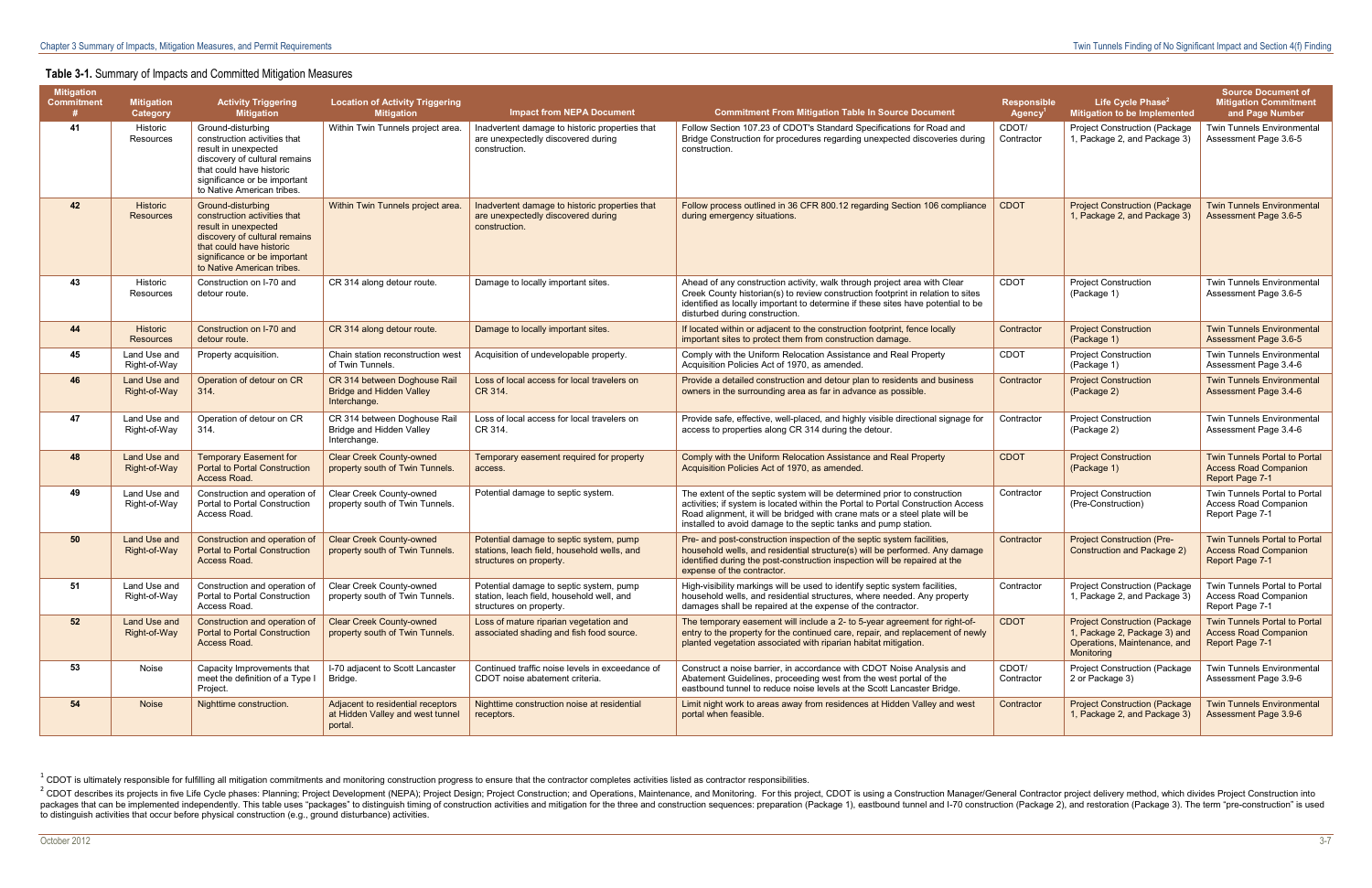#### **Table 3-1.** Summary of Impacts and Committed Mitigation Measures

| <b>Mitigation</b><br>Commitment | <b>Mitigation</b><br>Category  | <b>Activity Triggering</b><br><b>Mitigation</b>                               | <b>Location of Activity Triggering</b><br><b>Mitigation</b>                                          | <b>Impact from NEPA Document</b>                                                                                                                                                                                                                                               | <b>Commitment From Mitigation Table In Source Document</b>                                                                                                                                                                                                                                                                                                                                                    | <b>Responsible</b><br>Agency | Life Cycle Phase <sup>2</sup><br>Mitigation to be Implemented                              | <b>Source Document of</b><br><b>Mitigation Commitment</b><br>and Page Number       |
|---------------------------------|--------------------------------|-------------------------------------------------------------------------------|------------------------------------------------------------------------------------------------------|--------------------------------------------------------------------------------------------------------------------------------------------------------------------------------------------------------------------------------------------------------------------------------|---------------------------------------------------------------------------------------------------------------------------------------------------------------------------------------------------------------------------------------------------------------------------------------------------------------------------------------------------------------------------------------------------------------|------------------------------|--------------------------------------------------------------------------------------------|------------------------------------------------------------------------------------|
| 55                              | Noise                          | Nighttime construction.                                                       | Adjacent to residential receptors<br>at Hidden Valley and west tunnel<br>portal.                     | Nighttime construction noise at residential<br>receptors.                                                                                                                                                                                                                      | Use well-maintained equipment, particularly with respect to mufflers.                                                                                                                                                                                                                                                                                                                                         | Contractor                   | <b>Project Construction (Package</b><br>1, Package 2, and Package 3)                       | <b>Twin Tunnels Environmental</b><br>Assessment Page 3.9-6                         |
| 56                              | <b>Noise</b>                   | Nighttime construction.                                                       | Adjacent to residential receptors<br>at Hidden Valley and west tunnel<br>portal.                     | Nighttime construction noise at residential<br>receptors.                                                                                                                                                                                                                      | If CDOT receives complaints from nearby residents about nighttime<br>construction noise, the contractor will monitor noise at residents immediately<br>adjacent to construction activities. If hourly equivalent noise levels exceed<br>66 dBA between 10 PM and 7 AM, CDOT will provide affected residents<br>hotel vouchers for the duration of the construction activity causing elevated<br>noise levels. | <b>CDOT</b>                  | <b>Project Construction (Package)</b><br>1, Package 2, and Package 3)                      | <b>Twin Tunnels Environmental</b><br>Assessment Page 3.9-6                         |
| 57                              | Noise                          | Tunnel blasting.                                                              | Twin Tunnels eastbound bore.                                                                         | Noise impacts at nearby residences and<br>recreation facilities                                                                                                                                                                                                                | Develop a communication protocol in coordination with Idaho Springs, Clear<br>Creek County, and law enforcement agencies to inform local residents,<br>businesses, and the traveling public about blasting schedules. Techniques<br>may include notices on Variable Message Signs, websites, social media, and<br>traditional media outlets.                                                                  | CDOT/<br>Contractor          | <b>Project Construction</b><br>(Package 2)                                                 | <b>Twin Tunnels Environmental</b><br>Assessment Page 3.9-6                         |
| 58                              | <b>Noise</b>                   | Tunnel blasting.                                                              | Twin Tunnels eastbound bore                                                                          | Noise impacts at nearby business and<br>commercial facilities.                                                                                                                                                                                                                 | During initial blasting at the entrance to the eastbound bore, the contractor<br>will monitor the air blast overpressure at business structures susceptible to<br>damage. Based on monitoring results, an engineer will determine potential<br>risks and need for additional mitigation, and the contractor will implement<br>recommended mitigation.                                                         | CDOT/<br>Contractor          | <b>Project Construction</b><br>(Package 2)                                                 | <b>Twin Tunnels Environmental</b><br>Assessment Page 3.9-6                         |
| 59                              | Noise                          | Tunnel blasting.                                                              | Twin Tunnels eastbound bore.                                                                         | Noise impacts at nearby residences and<br>recreation facilities.                                                                                                                                                                                                               | During initial blasting at the entrance to the eastbound bore, CDOT will<br>monitor 24-hour noise levels at nearby residences and recreation areas<br>(such as the trail) to determine if additional temporary mitigation is feasible.                                                                                                                                                                        | CDOT                         | <b>Project Construction</b><br>(Package 2)                                                 | Twin Tunnels Environmental<br>Assessment Page 3.9-6                                |
| 60                              | <b>Noise</b>                   | <b>Construction of Portal to</b><br><b>Portal Construction Access</b><br>Road | Along the construction access<br>road.                                                               | Noise resulting from the construction and<br>operation of the Portal to Portal Construction<br>Access Road adjacent to Clear Creek would<br>disrupt the relative quiet experience for anglers<br>and rafters on Clear Creek and bicyclists and<br>pedestrians using the trail. | Use well-maintained equipment, particularly with respect to mufflers.                                                                                                                                                                                                                                                                                                                                         | Contractor                   | <b>Project Construction (Package)</b><br>1, Package 2, and Package 3)                      | <b>Twin Tunnels Portal to Portal</b><br><b>Access Road Companion</b><br>Report 7-7 |
| 61                              | Paleontology                   | Ground disturbing<br>construction activities                                  | Within Twin Tunnels project area.                                                                    | Discovery of subsurface bones or other potential<br>fossils.                                                                                                                                                                                                                   | Halt work and contact CDOT Staff Paleontologist to assess significance and<br>make recommendations. Implement recommendations, which may include<br>work stoppage around area, additional monitoring, or other activities.                                                                                                                                                                                    | CDOT/<br>Contractor          | <b>Project Construction (Package</b><br>1, Package 2, and Package 3)                       | <b>Twin Tunnels Environmental</b><br>Assessment Page 3.0-1                         |
| 62                              | Recreation<br><b>Resources</b> | Realignment of I-70.                                                          | I-70 west of Hidden Valley<br>Interchange.                                                           | Reduction in long-term recreational river access<br>due to removal of "Below Box" Boating Access.                                                                                                                                                                              | Consider boating access in Final Design, and do not preclude long-term use<br>of other fishing and boating access locations in the study area to preserve<br>adequate recreational river access.                                                                                                                                                                                                              | CDOT/<br>Contractor          | <b>Project Design</b>                                                                      | <b>Twin Tunnels Environmental</b><br>Assessment Page 3.5-6                         |
| 63                              | Recreation<br>Resources        | Design and operation of<br>water quality treatment<br>features.               | Kermitts Boating Access on Clear<br>Creek near junction of US 6 and<br>$1-70.$                       | Potential for reduced parking at Kermitts Boating<br>Access.                                                                                                                                                                                                                   | Design and construct water treatment features so as not to preclude parking<br>at the Kermitts Boating Access.                                                                                                                                                                                                                                                                                                | CDOT/<br>Contractor          | Project Design and Project<br>Construction (Package 1,<br>Package 2, and Package 3)        | <b>Twin Tunnels Environmental</b><br>Assessment Page 3.5-6                         |
| 64                              | Recreation<br><b>Resources</b> | Design and operation of<br>water quality treatment<br>features.               | Kermitts Trailhead (planned) near<br>US 6/I-70 Interchange.                                          | Potential for reduced parking at Kermitts<br>Trailhead.                                                                                                                                                                                                                        | Design and construct water quality treatment features so as not to preclude<br>parking at the Kermitts Trailhead.                                                                                                                                                                                                                                                                                             | CDOT/<br>Contractor          | <b>Project Design and Project</b><br>Construction (Package 1,<br>Package 2, and Package 3) | <b>Twin Tunnels Environmental</b><br>Assessment Page 3.5-6                         |
| 65                              | Recreation<br>Resource         | Design and construction of<br>retaining walls.                                | Along the construction access<br>road, adjacent to Clear Creek,<br>west of the eastbound tunnel exit | Retaining walls would constitute a visual impact<br>to recreational users on the Scott Lancaster<br>Memorial Trail, also a Section 4(f) recreation<br>resource.                                                                                                                | Proposed Action design includes shoulder widths that are less than the<br>AASHTO standards to minimize the height of retaining walls along Clear<br>Creek and reduce visual impacts from Scott Lancaster trail.                                                                                                                                                                                               | CDOT                         | Project Planning and Project<br>Design                                                     | Twin Tunnels Environmental<br>Assessment Section 4.8<br>Page 4-22                  |
| 66                              | Recreation<br><b>Resources</b> | Operation of the detour in<br>proximity to the Scott<br>Lancaster Bridge.     | Scott Lancaster Bridge.                                                                              | Potential damage to the bridge from errant<br>vehicles.                                                                                                                                                                                                                        | Provide an anchored concrete barrier between the Scott Lancaster Bridge<br>and detour traffic to protect the bridge from errant vehicles.                                                                                                                                                                                                                                                                     | CDOT/<br>Contractor          | <b>Project Construction (Package)</b><br>1, Package 2, and Package 3)                      | <b>Twin Tunnels Environmental</b><br>Assessment Page 3.5-7                         |
| 67                              | Recreation<br>Resources        | Closure and resurfacing of<br>the game check area.                            | On old US 40 between the Scott<br>Lancaster Bridge and Doghouse<br>Rail Bridge (game check area).    | Conversion of game check area to a detour<br>route during construction, and temporary use of<br>Section 4(f) recreation property.                                                                                                                                              | After eastbound interstate traffic is returned to I-70, restore the game check<br>area per agreements in the June 24, 2012 Intergovernmental Agreement<br>between CDOT and Clear Creek County.                                                                                                                                                                                                                | CDOT/<br>Contractor          | <b>Project Construction</b><br>(Package 3)                                                 | <b>Twin Tunnels Environmental</b><br>Assessment Page 3.5-7                         |

<sup>&</sup>lt;sup>2</sup> CDOT describes its projects in five Life Cycle phases: Planning; Project Development (NEPA); Project Design; Project Construction; and Operations, Maintenance, and Monitoring. For this project, CDOT is using a Construc packages that can be implemented independently. This table uses "packages" to distinguish timing of construction activities and mitigation for the three and construction sequences: preparation (Package 1), eastbound tunnel to distinguish activities that occur before physical construction (e.g., ground disturbance) activities.

 $1$  CDOT is ultimately responsible for fulfilling all mitigation commitments and monitoring construction progress to ensure that the contractor completes activities listed as contractor responsibilities.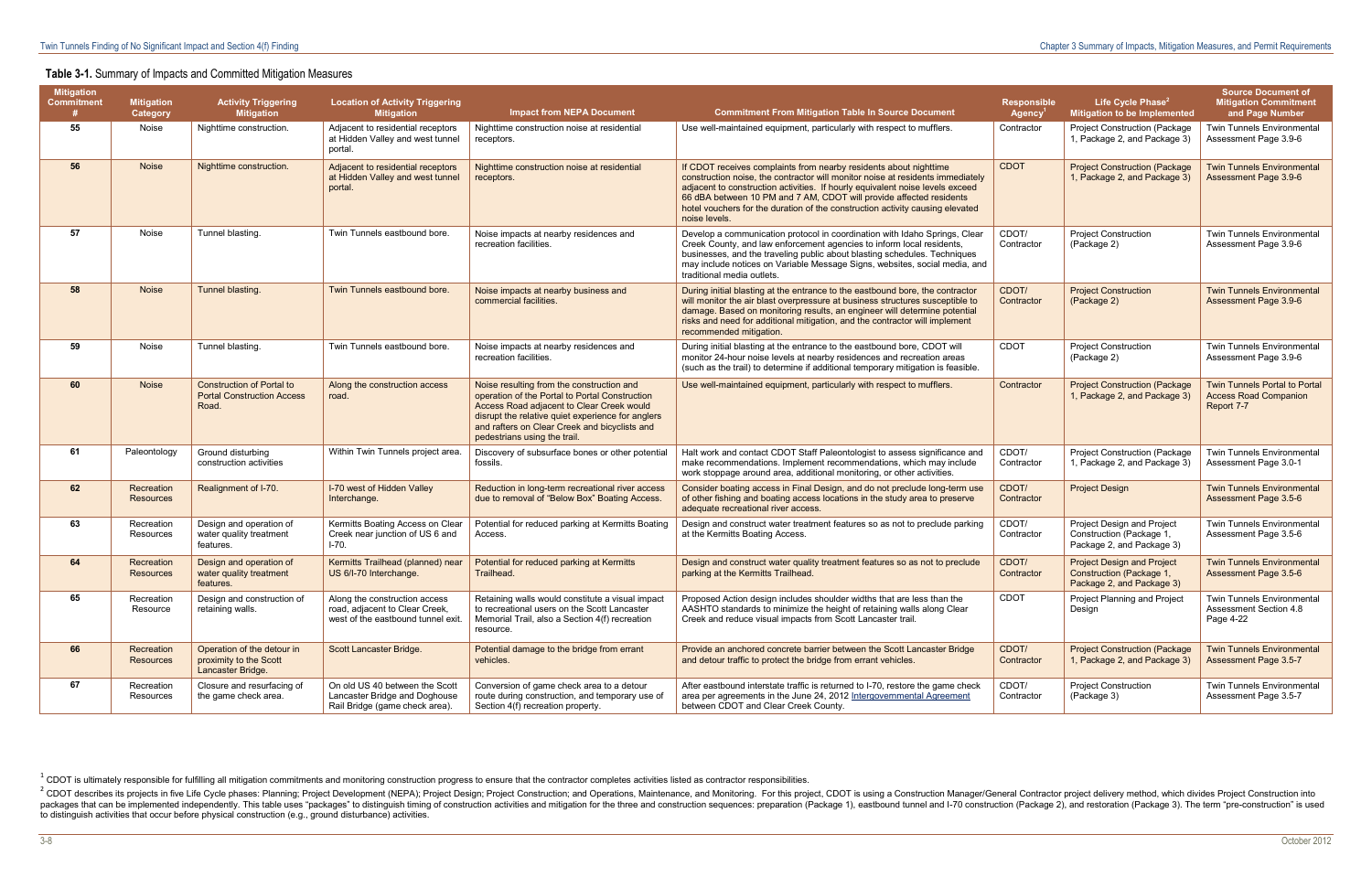#### **Table 3-1.** Summary of Impacts and Committed Mitigation Measures

| <b>Mitigation</b><br>Commitment | <b>Mitigation</b><br>Category  | <b>Activity Triggering</b><br><b>Mitigation</b>                                                                            | <b>Location of Activity Triggering</b><br><b>Mitigation</b>                                                         | <b>Impact from NEPA Document</b>                                                                                                                                          | <b>Commitment From Mitigation Table In Source Document</b>                                                                                                                                                                                                                                                                                                                                                                            | <b>Responsible</b><br><b>Agency</b> | Life Cycle Phase <sup>2</sup><br>Mitigation to be Implemented         | <b>Source Document of</b><br><b>Mitigation Commitment</b><br>and Page Number |
|---------------------------------|--------------------------------|----------------------------------------------------------------------------------------------------------------------------|---------------------------------------------------------------------------------------------------------------------|---------------------------------------------------------------------------------------------------------------------------------------------------------------------------|---------------------------------------------------------------------------------------------------------------------------------------------------------------------------------------------------------------------------------------------------------------------------------------------------------------------------------------------------------------------------------------------------------------------------------------|-------------------------------------|-----------------------------------------------------------------------|------------------------------------------------------------------------------|
| 68                              | Recreation<br><b>Resources</b> | Closure and resurfacing of<br>the Scott Lancaster Memorial<br>Trail during operation of the<br>detour.                     | On CR 314 between the<br>Doghouse Rail Bridge and<br>Hidden Valley Interchange (Scott<br>Lancaster Memorial Trail). | Conversion of the Scott Lancaster Memorial Tra<br>to a detour route and temporary use of this<br>Section 4(f) recreation resource during use of<br>the detour.            | Detour bicycle and pedestrian traffic by providing a barrier-separated, paved,<br>8-foot-wide shared use path to maintain pedestrian and bicycle access<br>during closure of portions of the Scott Lancaster Memorial Trail.<br>After eastbound interstate traffic is returned to the I-70 corridor, restore the<br>Scott Lancaster Memorial Trail to existing conditions (which include I-70<br>Frontage Road Phase 1 improvements). | Contractor                          | <b>Project Construction (Package</b><br>1 and Package 2)              | <b>Twin Tunnels Environmental</b><br>Assessment Page 3.5-7                   |
| 69                              | Recreation<br>Resources        | Operation of eastbound I-70<br>detour during construction.                                                                 | On CR 314 between the<br>Doghouse Rail Bridge and<br>Hidden Valley Interchange.                                     | Temporary closure of Unnamed Fishing Access<br>400 feet east of the Doghouse Rail Bridge and<br>Unnamed Boating Access 1,400 feet east of the<br>Doghouse Rail Bridge.    | Restore accesses after construction so as not to preclude long-term use of<br>the area for fishing and boating access to Clear Creek. The Unnamed<br>Boating Access, which will be formalized with six parking spaces during the<br>Frontage Road Phase 1 improvements, will be restored to that condition.                                                                                                                           | Contractor                          | <b>Project Construction</b><br>(Package 3)                            | <b>Twin Tunnels Environmental</b><br>Assessment Page 3.5-7                   |
| 70                              | Recreation<br><b>Resources</b> | Construction and restoration<br>of I-70 detour route and<br>construction of retaining wall<br>along CR 314.                | On CR 314 between Doghouse<br>Rail Bridge and Hidden Valley<br>Interchange.                                         | Construction-related delays for pedestrians and<br>bicycles during preparation and restoration of the<br>I-70 detour and construction of retaining walls.                 | Maintain pedestrian and bicycle access during construction by ensuring that<br>one lane on the frontage road is available for pedestrian, bicycle, and<br>vehicular traffic, and this lane will be managed using flaggers to direct two-<br>way operation of traffic.                                                                                                                                                                 | Contractor                          | <b>Project Construction</b><br>(Package 1 and Package 3)              | <b>Twin Tunnels Environmental</b><br>Assessment Page 3.5-7                   |
| 71                              | Recreation<br>Resources        | Construction and restoration<br>of grade changes on CR 314.                                                                | On CR 314 near Doghouse Rail<br>Bridge and curve west of Hidden<br>Valley Interchange.                              | Temporary impediment to and temporary use of<br>recreational trail activities due to closure of Scott<br>Lancaster Memorial Trail, a Section 4(f)<br>recreation property. | All attempts will be made to maintain bike traffic on the path, but when<br>significant grade changes or other activities that present safety risks occur, a<br>bike shuttle would be used to ensure continued access to recreational trail<br>activities.                                                                                                                                                                            | Contractor                          | <b>Project Construction</b><br>(Package 1 and Package 3)              | <b>Twin Tunnels Environmental</b><br>Assessment Page 3.5-7                   |
| 72                              | Recreation<br><b>Resources</b> | Rock blasting; I-70 Clear<br>Creek bridge demolition,<br>girder, and deck work;<br>Doghouse Rail Bridge<br>rehabilitation. | Twin Tunnels vicinity and west of<br>Hidden Valley Interchange.                                                     | Temporary impediment to recreational river<br>activities including boating and fishing due to<br>periodic closures of Clear Creek.                                        | Unless necessitated by safety concerns, river closures due to rock blasting,<br>bridge demolition, or bridge rehabilitation will not occur during rafting season<br>(June through August).                                                                                                                                                                                                                                            | Contractor                          | <b>Project Construction (Package)</b><br>1, Package 2, and Package 3) | <b>Twin Tunnels Environmental</b><br>Assessment Page 3.5-8                   |
| 73                              | Recreation<br>Resources        | Rock blasting: I-70 Clear<br>Creek bridge demolition.<br>girder, and deck work:<br>Doghouse Rail Bridge<br>rehabilitation. | Twin Tunnels vicinity and west of<br>Hidden Valley Interchange.                                                     | Temporary impediment to recreational river<br>activities including boating and fishing due to<br>periodic closures of Clear Creek.                                        | CDOT will coordinate with rafting companies prior to construction to develop<br>communication protocols in the event of unanticipated river closures during<br>rafting season. If river closures are necessary during rafting season, CDOT<br>will communicate with rafting companies in accordance with agreed upon<br>protocols.                                                                                                    | Contractor                          | <b>Project Construction</b><br>(Package 1)                            | <b>Twin Tunnels Environmental</b><br>Assessment Page 3.5-8                   |
| 74                              | Recreation<br><b>Resources</b> | Rock blasting; I-70 Clear<br>Creek bridge demolition,<br>girder, and deck work;<br>Doghouse Rail Bridge<br>rehabilitation. | Twin Tunnels vicinity and west of<br>Hidden Valley Interchange.                                                     | Potential safety risks to anglers and pedestrians<br>adjacent to the construction zone.                                                                                   | Construction areas near the banks of the creek will be fenced off to prevent<br>access by anglers or other pedestrians.                                                                                                                                                                                                                                                                                                               | Contractor                          | <b>Project Construction</b><br>(Package 1 and Package 2)              | <b>Twin Tunnels Environmental</b><br>Assessment Page 3.5-8                   |
| 75                              | Recreation<br>Resources        | Rock blasting: I-70 Clear<br>Creek bridge demolition,<br>girder, and deck work:<br>Doghouse Rail Bridge<br>rehabilitation. | Twin Tunnels vicinity and west of<br>Hidden Valley Interchange.                                                     | Potential safety risks to anglers and pedestrians<br>adjacent to the construction zone                                                                                    | Temporary signage will be placed along Clear Creek to warn recreationalists<br>of rock blasting activities and provide sources of information on the project<br>and potential river closures.                                                                                                                                                                                                                                         | Contractor                          | <b>Project Construction</b><br>(Package 1 and Package 2)              | <b>Twin Tunnels Environmental</b><br>Assessment Page 3.5-8                   |
| 76                              | Recreation<br><b>Resources</b> | Rock blasting; I-70 Clear<br>Creek bridge demolition,<br>girder, and deck work;<br>Doghouse Rail Bridge<br>rehabilitation. | Twin Tunnels vicinity and west of<br>Hidden Valley Interchange.                                                     | Potential safety risks to anglers and pedestrians<br>adjacent to the construction zone.                                                                                   | A safety-critical zone will be established in the vicinity of rock blasting.<br>Cyclists, pedestrians, and anglers will be evacuated from this zone before,<br>during, and after rock blasting (approximately 30-minute durations).                                                                                                                                                                                                   | Contractor                          | <b>Project Construction</b><br>(Package 1 and Package 2)              | <b>Twin Tunnels Environmental</b><br>Assessment Page 3.5-8                   |
| 77                              | Recreation<br>Resources        | Foundation work for I-70<br>bridge over Clear Creek.                                                                       | I-70 bridge west of Hidden Valley<br>Interchange.                                                                   | Potential safety risks to boaters in Clear Creek<br>adjacent to and traveling through the<br>construction zone.                                                           | Spotters will be stationed upstream of the bridge to alert boaters of the<br>construction and alert construction crews of approaching boats.                                                                                                                                                                                                                                                                                          | Contractor                          | <b>Project Construction</b><br>(Package 1 and Package 2)              | Twin Tunnels Environmental<br>Assessment Page 3.5-8                          |
| 78                              | Recreation<br><b>Resources</b> | Foundation work for I-70<br>bridge over Clear Creek.                                                                       | I-70 bridge west of Hidden Valley<br>Interchange.                                                                   | Potential safety risks to boaters in Clear Creek<br>adjacent to and traveling through the<br>construction zone.                                                           | Construction activities that present a safety risk to boaters will be stopped<br>temporarily until the boaters have passed through the construction area.<br>CDOT will coordinate with rafting companies regarding protocols for on-river<br>communication between spotters and boaters during construction.                                                                                                                          | Contractor                          | <b>Project Construction</b><br>(Package 1 and Package 2)              | <b>Twin Tunnels Environmental</b><br>Assessment Page 3.5-8                   |
| 79                              | Recreation<br>Resources        | Foundation work for I-70<br>bridge over Clear Creek.                                                                       | I-70 bridge west of Hidden Valley<br>Interchange.                                                                   | Potential safety risks to anglers and pedestrians<br>adjacent to the construction zone.                                                                                   | Construction areas near the banks of the creek will be fenced off to prevent<br>access by anglers or other pedestrians.                                                                                                                                                                                                                                                                                                               | Contractor                          | <b>Project Construction</b><br>(Package 1 and Package 2)              | Twin Tunnels Environmental<br>Assessment Page 3.5-8                          |
| 80                              | Recreation<br>Resources        | Construction staging.                                                                                                      | Kermitts Trailhead (planned) near<br>US 6/I-70 Interchange.                                                         | Potential disruption and temporary use of<br>Kermitts Trailhead use, a Section 4(f) recreation<br>property.                                                               | Maintain trail access and some parking capacity.                                                                                                                                                                                                                                                                                                                                                                                      | Contractor                          | <b>Project Construction (Package)</b><br>1, Package 2, and Package 3) | <b>Twin Tunnels Environmental</b><br>Assessment Page 3.5-8                   |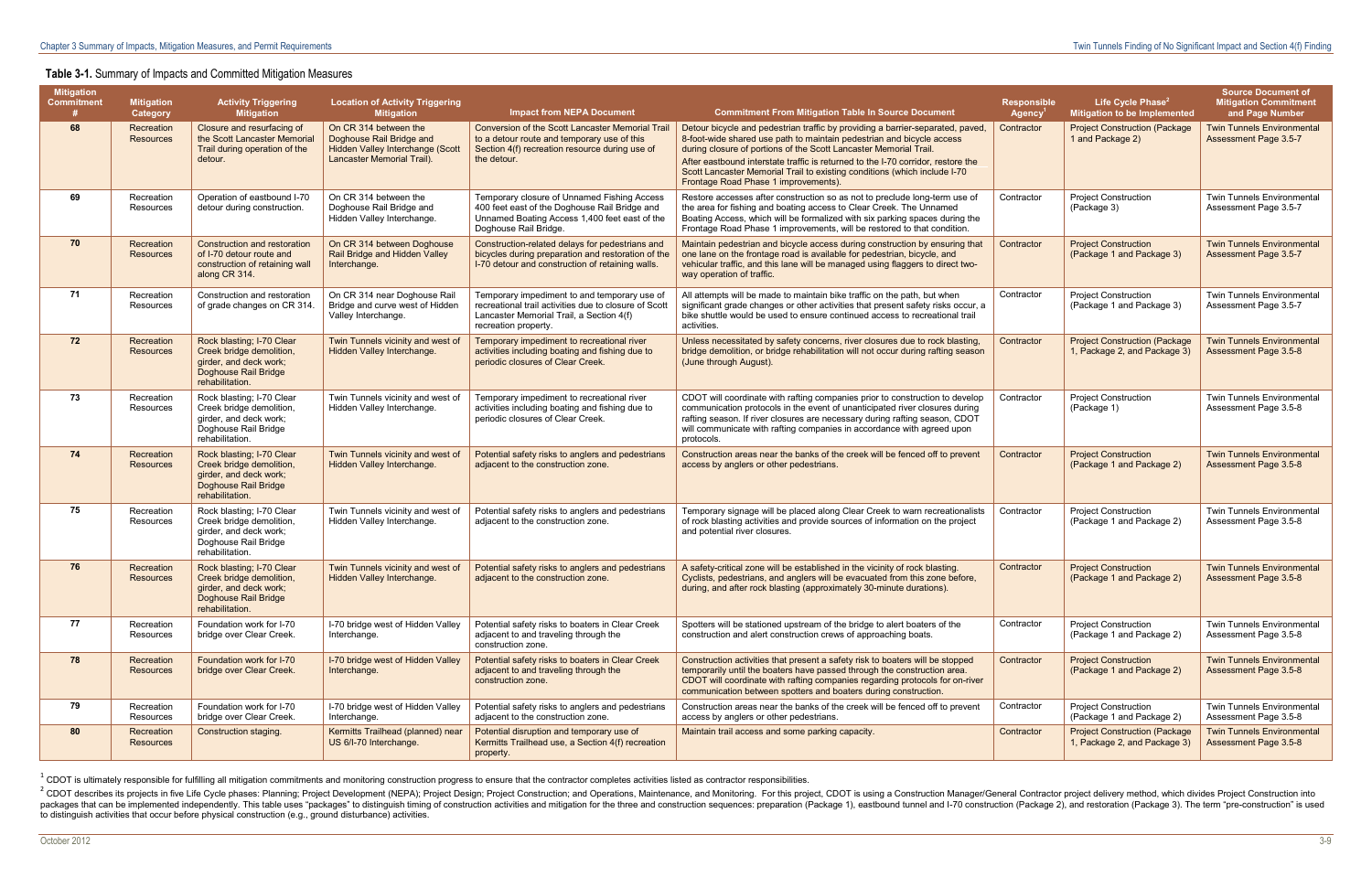#### **Table 3-1.** Summary of Impacts and Committed Mitigation Measures

| <b>Mitigation</b><br>Commitment | <b>Mitigation</b><br>Category  | <b>Activity Triggering</b><br><b>Mitigation</b>                 | <b>Location of Activity Triggering</b><br><b>Mitigation</b>                                                      | <b>Impact from NEPA Document</b>                                                                                                                                            | <b>Commitment From Mitigation Table In Source Document</b>                                                                                                                                                                                                                                                                                                                                                                               | <b>Responsible</b><br>Agency | Life Cycle Phase <sup>2</sup><br>Mitigation to be Implemented         | <b>Source Document of</b><br><b>Mitigation Commitment</b><br>and Page Number |
|---------------------------------|--------------------------------|-----------------------------------------------------------------|------------------------------------------------------------------------------------------------------------------|-----------------------------------------------------------------------------------------------------------------------------------------------------------------------------|------------------------------------------------------------------------------------------------------------------------------------------------------------------------------------------------------------------------------------------------------------------------------------------------------------------------------------------------------------------------------------------------------------------------------------------|------------------------------|-----------------------------------------------------------------------|------------------------------------------------------------------------------|
| 81                              | Recreation<br>Resources        | Construction staging.                                           | Kermitts Trailhead (planned) near<br>US 6/I-70 Interchange.                                                      | Potential damage to and temporary use of<br>Kermitts Trailhead, a Section 4(f) property.                                                                                    | Restore area after construction so as not to preclude long-term use of the<br>area for trail access.                                                                                                                                                                                                                                                                                                                                     | Contractor                   | <b>Project Construction</b><br>(Package 3                             | Twin Tunnels Environmental<br>Assessment Page 3.5-8                          |
| 82                              | Recreation<br><b>Resources</b> | <b>Construction staging.</b>                                    | Kermitts Boating Access on Clear<br>Creek near US 6/I-70<br>Interchange.                                         | <b>Potential disruption to Kermitts Boating Access</b><br>use.                                                                                                              | Maintain boating access and some parking capacity.                                                                                                                                                                                                                                                                                                                                                                                       | Contractor                   | <b>Project Construction (Package)</b><br>1, Package 2, and Package 3) | <b>Twin Tunnels Environmental</b><br>Assessment Page 3.5-8                   |
| 83                              | Recreation<br><b>Resources</b> | Construction staging.                                           | Kermitts Boating Access on Clear<br>Creek near US 6/I-70<br>Interchange.                                         | Potential damage to Kermitts Boating Access                                                                                                                                 | Restore area after construction so as not to preclude long-term use of the<br>area for boating access.                                                                                                                                                                                                                                                                                                                                   | Contractor                   | <b>Project Construction</b><br>(Package 3)                            | <b>Twin Tunnels Environmental</b><br>Assessment Page 3.5-8                   |
| 84                              | Regulated<br><b>Materials</b>  | Exposure of mine waste<br>during construction activities.       | Within Twin Tunnels project area.                                                                                | Potential to encounter mine wastes located<br>within areas of excavation.                                                                                                   | Complete a project-specific Materials Management Plan (MMP) that details<br>site-specific standard operating procedures regarding the identification,<br>sampling, handling, and disposal of mine-related wastes that could be<br>encountered during construction of this project.                                                                                                                                                       | Contractor                   | <b>Project Construction</b><br>(Package 1)                            | <b>Twin Tunnels Environmental</b><br>Assessment Page 3.18-5                  |
| 85                              | Regulated<br><b>Materials</b>  | Exposure of mine waste<br>during construction activities.       | Within Twin Tunnels project area.                                                                                | Potential to encounter mine wastes located<br>within areas of excavation.                                                                                                   | Complete a Health and Safety Plan (HSP) to address potential mine wastes<br>that could be uncovered during construction.                                                                                                                                                                                                                                                                                                                 | Contractor                   | <b>Project Construction</b><br>(Package 1)                            | <b>Twin Tunnels Environmental</b><br>Assessment Page 3.18-5                  |
| 86                              | Regulated<br><b>Materials</b>  | Exposure of mine waste<br>during construction activities.       | Within Twin Tunnels project area.                                                                                | Potential to encounter mine wastes located<br>within areas of excavation.                                                                                                   | Implement BMPs to prevent potential mine wastes from being exposed in the<br>air (dust suppression) or impacting surface waters, in particular Clear Creek<br>(Stormwater Management Plan [SWMP]).                                                                                                                                                                                                                                       | Contractor                   | <b>Project Construction (Package)</b><br>1, Package 2, and Package 3) | <b>Twin Tunnels Environmental</b><br>Assessment Page 3.18-5                  |
| 87                              | Regulated<br>Materials         | Exposure of mine waste<br>during construction activities.       | Within Twin Tunnels project area.                                                                                | Potential worker exposure to mine wastes<br>located within areas of excavation.                                                                                             | Workers on this project must follow CDOT Specification 250 - Environmental,<br>Health, and Safety Management during excavation activities at this site.                                                                                                                                                                                                                                                                                  | Contractor                   | <b>Project Construction (Package</b><br>1, Package 2, and Package 3)  | <b>Twin Tunnels Environmental</b><br>Assessment Page 3.18-5                  |
| 88                              | Regulated<br><b>Materials</b>  | Exposure of mineralized rock<br>during construction activities. | Eastbound tunnel and<br>construction access road haul<br>route (for disposal of tunnel<br>wastes from blasting). | Release of contaminants and migration to Clear<br>Creek.                                                                                                                    | Encapsulate mineralized rock generated during blasting activities beneath the<br>roadway pavement, away from groundwater, to prevent chemical reactions<br>that could dissolve contaminants into the water. Such interactions could cause<br>the release of contaminants and migration into Clear Creek. If encapsulation<br>is not feasible, mineralized rock will be removed from the project area to an<br>appropriate disposal site. | Contractor                   | <b>Project Construction</b><br>(Package 2)                            | <b>Twin Tunnels Environmental</b><br>Assessment Page 3.18-5                  |
| 89                              | Regulated<br>Materials         | <b>Blasting of Twin Tunnels</b>                                 | Twin Tunnels eastbound bore                                                                                      | Excessive vibration resulting from blasting<br>activities could damage underground storage<br>tanks associated with the Idaho Springs<br><b>Wastewater Treatment Plant.</b> | The contractor's blasting plan will be developed based on a predetermined<br>vibration threshold that ensures no damage will be done to those facilities.<br>Monitoring will be conducted to ensure those thresholds are not exceeded. If<br>the thresholds are approached or exceeded, the contractor's blasting plan<br>may need to be revised.                                                                                        | Contractor                   | <b>Project Construction</b><br>(Package 2)                            | <b>Twin Tunnels Environmental</b><br>Assessment Page 3.18-5                  |
| 90                              | Regulated<br><b>Materials</b>  | Demolition or rehabilitation of<br>bridge structures.           | I-70 bridge west of Hidden Valley<br>Interchange and Doghouse Rail<br>Bridge.                                    | Potential worker exposure to lead-based paint.                                                                                                                              | Notify contractor that lead-based paint is located on the Hidden Valley Bridge<br>over Clear Creek and the Doghouse Rail Bridge.                                                                                                                                                                                                                                                                                                         | <b>CDOT</b>                  | <b>Project Construction (Package)</b><br>1, Package 2, and Package 3) | <b>Twin Tunnels Environmental</b><br>Assessment Page 3.18-6                  |
| 91                              | Regulated<br><b>Materials</b>  | Demolition or rehabilitation of<br>bridge structures.           | I-70 bridge west of Hidden Valley<br>Interchange and Doghouse Rail<br>Bridge.                                    | Potential for release of lead into the<br>environment.                                                                                                                      | If possible, components that will require demolition will be removed in such a<br>manner as to ensure lead is not released and properly recycled.                                                                                                                                                                                                                                                                                        | Contractor                   | <b>Project Construction (Package</b><br>1, Package 2, and Package 3)  | <b>Twin Tunnels Environmental</b><br>Assessment Page 3.18-6                  |
| 92                              | Regulated<br><b>Materials</b>  | Demolition or rehabilitation of<br>bridge structures.           | I-70 bridge west of Hidden Valley<br>Interchange and Doghouse Rail<br>Bridge.                                    | Potential worker exposure to lead-based paint                                                                                                                               | The contractor will avoid sanding, cutting, burning, or otherwise causing the<br>release of lead from paint on these structures. If this is not possible, the lead<br>must be abated properly.                                                                                                                                                                                                                                           | Contractor                   | <b>Project Construction (Package)</b><br>1, Package 2, and Package 3) | <b>Twin Tunnels Environmental</b><br>Assessment Page 3.18-6                  |
| 93                              | Regulated<br>Materials         | Demolition or rehabilitation of<br>bridge structures.           | I-70 bridge west of Hidden Valley<br>Interchange and Doghouse Rail<br>Bridge.                                    | Potential worker exposure to lead-based paint.                                                                                                                              | U.S. Department of Labor Occupational Safety and Health Administration<br>(OSHA) Regulation 1926.62 will be consulted for worker protection prior to<br>work on these structures. Worker health and safety precautions in compliance<br>with OSHA must be followed to limit worker exposure to lead. Work will be<br>completed on these structures in accordance with CDOT Specification 250.04,<br>as well as the MMP and HSP.          | Contractor                   | <b>Project Construction (Package</b><br>1, Package 2, and Package 3)  | <b>Twin Tunnels Environmental</b><br>Assessment Page 3.18-6                  |
| 94                              | Regulated<br><b>Materials</b>  | Demolition or rehabilitation of<br>bridge structures.           | I-70 bridge west of Hidden Valley<br>Interchange and Doghouse Rail<br>Bridge.                                    | Potential worker exposure to lead-based paint.                                                                                                                              | Workers on this project must follow CDOT Specification 250 - Environmental,<br>Health, and Safety Management during excavation activities at this site.                                                                                                                                                                                                                                                                                  | Contractor                   | <b>Project Construction (Package)</b><br>1, Package 2, and Package 3) | <b>Twin Tunnels Environmental</b><br>Assessment Page 3.18-6                  |
| 95                              | Regulated<br>Materials         | Demolition or rehabilitation of<br>bridge structures.           | I-70 bridge west of Hidden Valley<br>Interchange and Doghouse Rail<br>Bridge.                                    | Potential worker exposure to asbestos and<br>release of asbestos into the environment.                                                                                      | Any disturbance to regulated asbestos-containing materials will require proper<br>abatement in accordance with CDPHE and EPA regulations prior to<br>disturbance of that material. Non-regulated asbestos-containing materials are<br>treated like any other solid waste as long as the disturbance does not render it<br>friable.                                                                                                       | Contractor                   | Project Construction (Package<br>1, Package 2, and Package 3)         | Twin Tunnels Environmental<br>Assessment Page 3.18-6                         |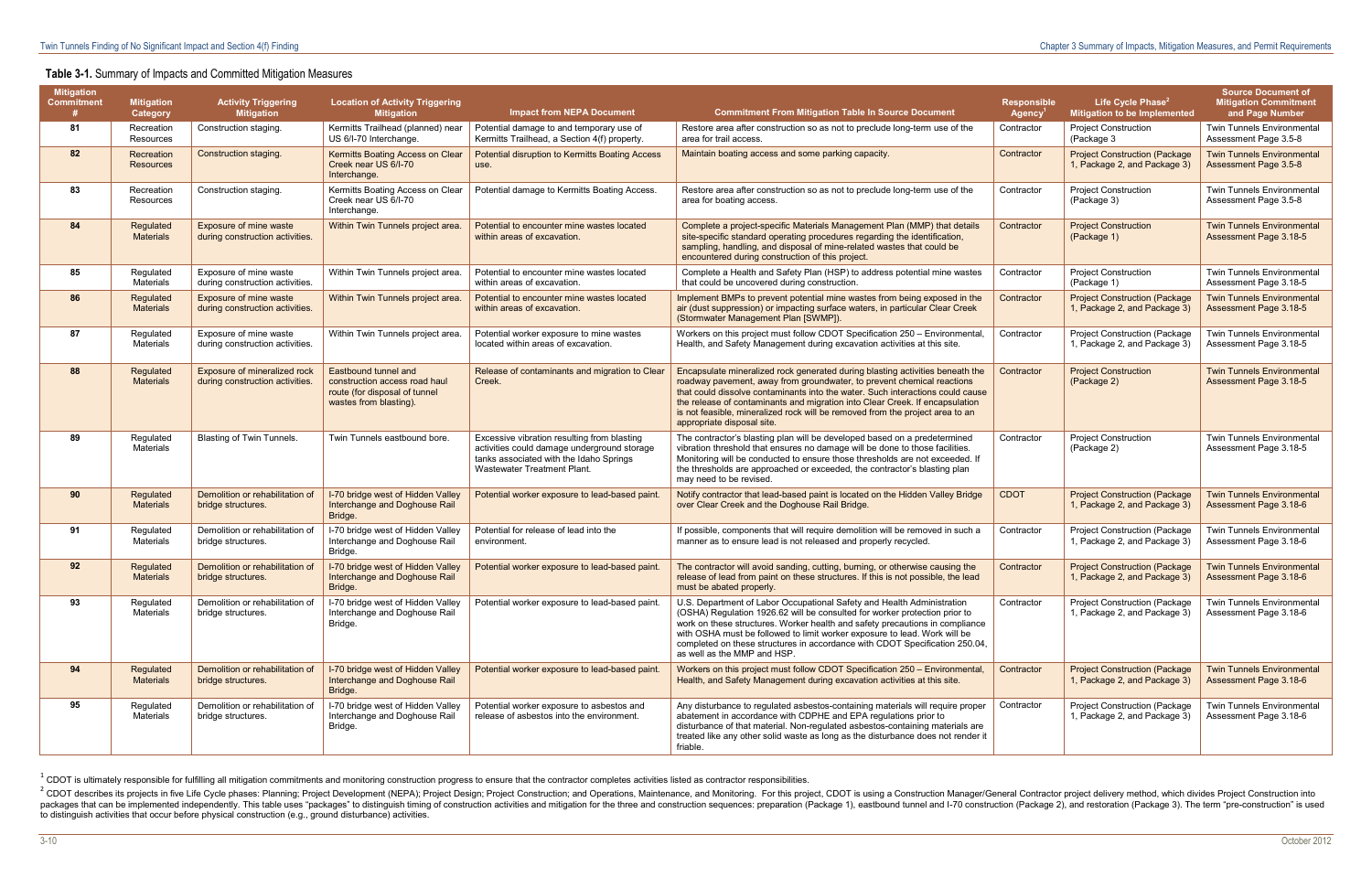<sup>3</sup> Additional mitigation measures for impacts to Section 4(f) recreation and historic resources are listed in the Historic Resources and Recreation Resources sections of this table.

#### **Table 3-1.** Summary of Impacts and Committed Mitigation Measures

| <b>Mitigation</b><br>Commitment | <b>Mitigation</b><br>Category              | <b>Activity Triggering</b><br><b>Mitigation</b>            | <b>Location of Activity Triggering</b><br><b>Mitigation</b>                                          | <b>Impact from NEPA Document</b>                                                                                                                           | <b>Commitment From Mitigation Table In Source Document</b>                                                                                                                                                                                                                                                                                                                                                                      | <b>Responsible</b><br>Agency | Life Cycle Phase <sup>2</sup><br>Mitigation to be Implemented         | <b>Source Document of</b><br><b>Mitigation Commitment</b><br>and Page Number    |
|---------------------------------|--------------------------------------------|------------------------------------------------------------|------------------------------------------------------------------------------------------------------|------------------------------------------------------------------------------------------------------------------------------------------------------------|---------------------------------------------------------------------------------------------------------------------------------------------------------------------------------------------------------------------------------------------------------------------------------------------------------------------------------------------------------------------------------------------------------------------------------|------------------------------|-----------------------------------------------------------------------|---------------------------------------------------------------------------------|
| 96                              | Regulated<br><b>Materials</b>              | Demolition or rehabilitation of<br>bridge structures.      | I-70 bridge west of Hidden Valley<br>Interchange and Doghouse Rail<br>Bridge.                        | Potential worker exposure to asbestos and<br>release of asbestos into the environment.                                                                     | Comply with CDOT Specification 250.07 - Asbestos-Containing Material<br>Management.                                                                                                                                                                                                                                                                                                                                             | Contractor                   | <b>Project Construction (Package</b><br>1, Package 2, and Package 3)  | <b>Twin Tunnels Environmental</b><br>Assessment Page 3.18-6                     |
| 97                              | Section $4(f)^3$                           | Design and construction of<br>retaining walls.             | Along the construction access<br>road, adjacent to Clear Creek,<br>west of the eastbound tunnel exit | Retaining walls would constitute a visual impact<br>to recreational users on the Scott Lancaster<br>Memorial Trail, a Section 4(f) recreation<br>resource. | Proposed Action design includes shoulder widths that are less than the<br>AASHTO standards to minimize the height of retaining walls along Clear<br>Creek and reduce visual impacts from Scott Lancaster trail.                                                                                                                                                                                                                 | <b>CDOT</b>                  | Project Design                                                        | <b>Twin Tunnels Environmental</b><br><b>Assessment Section 4.8</b><br>Page 4-22 |
| 98                              | Social and<br>Economic<br><b>Resources</b> | Operation of eastbound I-70<br>detour during construction. | On CR 314 between the<br>Doghouse Rail Bridge and<br>Hidden Valley Interchange.                      | Loss of local access for adjacent properties and<br>local travelers on CR 314.                                                                             | Provide a detailed construction and detour plan to residents and business<br>owners in the surrounding area as far in advance as possible.                                                                                                                                                                                                                                                                                      | Contractor                   | <b>Project Construction</b><br>(Package 1)                            | <b>Twin Tunnels Environmental</b><br><b>Assessment Page 3.2-7</b>               |
| 99                              | Social and<br>Economic<br>Resources        | Operation of eastbound I-70<br>detour during construction. | On CR 314 between the<br>Doghouse Rail Bridge and<br>Hidden Valley Interchange.                      | Loss of local access for adjacent properties and<br>local travelers on CR 314.                                                                             | Provide safe, effective, well-placed, and highly visible directional signage for<br>access to properties along CR 314 during the detour.                                                                                                                                                                                                                                                                                        | Contractor                   | <b>Project Construction</b><br>(Package 1)                            | <b>Twin Tunnels Environmental</b><br>Assessment Page 3.2-7                      |
| 100                             | Social and<br>Economic<br><b>Resources</b> | Closure of eastbound lanes<br>on I-70.                     | I-70 from entrance to eastbound<br>tunnel to Hidden Valley<br>Interchange.                           | Increase in emergency response travel times<br>between Clear Creek County and hospitals in<br>Jefferson County.                                            | Provide a shoulder of adequate width for emergency vehicle access on the<br>detour route during construction.                                                                                                                                                                                                                                                                                                                   | Contractor                   | <b>Project Construction (Package</b><br>1, Package 2, and Package 3)  | <b>Twin Tunnels Environmental</b><br>Assessment Page 3.2-7                      |
| 101                             | Social and<br>Economic<br>Resources        | Closure of eastbound lanes<br>on I-70.                     | I-70 from entrance to eastbound<br>tunnel to Hidden Valley<br>Interchange.                           | Increase in emergency response travel times<br>between Clear Creek County and hospitals in<br>Jefferson County.                                            | Provide traffic control contact information to emergency responders. In an<br>emergency, responders will contact the CDOT traffic control office, provide<br>their approximate arrival time at the construction zone, and traffic control will<br>provide a clear path through the construction zone.                                                                                                                           | CDOT/<br>Contractor          | <b>Project Construction (Package</b><br>1, Package 2, and Package 3)  | <b>Twin Tunnels Environmental</b><br>Assessment Page 3.2-7                      |
| 102 <sub>2</sub>                | Social and<br>Economic<br><b>Resources</b> | Closure of eastbound lanes<br>on I-70.                     | I-70 from entrance to eastbound<br>tunnel to Hidden Valley<br>Interchange.                           | Increase in emergency response travel times<br>between Clear Creek County and hospitals in<br>Jefferson County.                                            | Notify emergency service providers (Colorado State Patrol, sheriff, local<br>police, fire dispatchers, ambulance providers, etc.) of the timing of impending<br>closures for blasting or other reasons.                                                                                                                                                                                                                         | CDOT/<br>Contractor          | <b>Project Construction (Package</b><br>1, Package 2, and Package 3)  | <b>Twin Tunnels Environmental</b><br>Assessment Page 3.2-7                      |
| 103                             | Social and<br>Economic<br>Resources        | Closure of eastbound lanes<br>on I-70.                     | I-70 from entrance to eastbound<br>tunnel to Hidden Valley<br>Interchange.                           | Economic losses due to reduced through-<br>traveler patronage at local businesses.                                                                         | Develop a public information plan and work with local public information<br>officers to disseminate construction information to the traveling public to<br>encourage business patronage during construction.                                                                                                                                                                                                                    | Contractor                   | <b>Project Construction</b><br>(Package 1)                            | <b>Twin Tunnels Environmental</b><br>Assessment Page 3.2-7                      |
| 104                             | Social and<br>Economic<br>Resources        | Closure of eastbound lanes<br>on I-70.                     | I-70 from entrance to eastbound<br>tunnel to Hidden Valley<br>Interchange.                           | Economic losses due to reduced through-<br>traveler patronage at local businesses.                                                                         | Implement public information strategies such as media advisories, variable<br>message signs, advance signs, a telephone hotline, real-time web cameras,<br>the use of intelligent transportation systems and technology in construction<br>work zones, a construction project website, and alternate route advisories to<br>alert travelers to construction activities and encourage business patronage<br>during construction. | CDOT/<br>Contractor          | <b>Project Construction (Package)</b><br>1, Package 2, and Package 3) | <b>Twin Tunnels Environmental</b><br><b>Assessment Page 3.2-7</b>               |
| 105                             | Social and<br>Economic<br>Resources        | Closure of eastbound lanes<br>on I-70.                     | I-70 from entrance to eastbound<br>tunnel to Hidden Valley<br>Interchange.                           | Economic losses due to reduced through-<br>traveler patronage at local businesses.                                                                         | Provide well-placed and highly visible signage to direct patrons to<br>businesses.                                                                                                                                                                                                                                                                                                                                              | Contractor                   | <b>Project Construction</b><br>(Package 1)                            | <b>Twin Tunnels Environmental</b><br>Assessment Page 3.2-7                      |
| 106                             | Social and<br>Economic<br><b>Resources</b> | Closure of eastbound lanes<br>on I-70.                     | I-70 from entrance to eastbound<br>tunnel to Hidden Valley<br>Interchange.                           | Increased commuting travel times between<br>Idaho Springs and the Denver metropolitan<br>area.                                                             | Work with Idaho Springs and Clear Creek County to identify community<br>representatives who will partner in the construction traffic control program<br>and provide assistance/ feedback to the traffic control team to minimize<br>inconvenience.                                                                                                                                                                              | CDOT/<br>Contractor          | <b>Project Construction (Package)</b><br>1, Package 2, and Package 3) | <b>Twin Tunnels Environmental</b><br>Assessment Page 3.2-7                      |
| 107                             | Social and<br>Economic<br>Resources        | Closure of eastbound lanes<br>on I-70.                     | 1-70 from entrance to eastbound<br>tunnel to Hidden Valley<br>Interchange.                           | Increased commuting travel times between<br>Idaho Springs and the Denver metropolitan<br>area.                                                             | Hold public meetings at critical construction phases to provide information<br>and discuss mitigation strategies. Provide a construction information<br>exchange center near the construction area for public input and up-to-date<br>construction information.                                                                                                                                                                 | CDOT/<br>Contractor          | <b>Project Construction (Package</b><br>1, Package 2, and Package 3)  | Twin Tunnels Environmental<br>Assessment Page 3.2-7                             |
| 108                             | Social and<br>Economic<br><b>Resources</b> | Closure of eastbound lanes<br>on I-70.                     | West of Twin Tunnels and east of<br>Hidden Valley Interchange.                                       | Increase in travel times due to lane closure.                                                                                                              | Work requiring closure of one lane will be conducted at night as much as<br>possible. Avoid all daytime construction lane closures during peak directional<br>periods.                                                                                                                                                                                                                                                          | Contractor                   | <b>Project Construction (Package</b><br>1, Package 2, and Package 3)  | <b>Twin Tunnels Environmental</b><br>Assessment Page 3.2-7                      |
| 109                             | Social and<br>Economic<br>Resources        | Construction of highway and<br>retaining walls on I-70.    | West of Twin Tunnels and east of<br>Hidden Valley Interchange.                                       | Increase in emergency response travel times<br>between Clear Creek County and hospitals in<br>Jefferson County.                                            | Provide contact information for the traffic control personnel to the emergency<br>responders. In an emergency, responders will contact the traffic control<br>office, provide their approximate arrival time at the construction zone, and<br>traffic control will provide a clear path through the construction zone when<br>feasible.                                                                                         | CDOT/<br>Contractor          | <b>Project Construction (Package</b><br>1, Package 2, and Package 3)  | <b>Twin Tunnels Environmental</b><br>Assessment Page 3.2-8                      |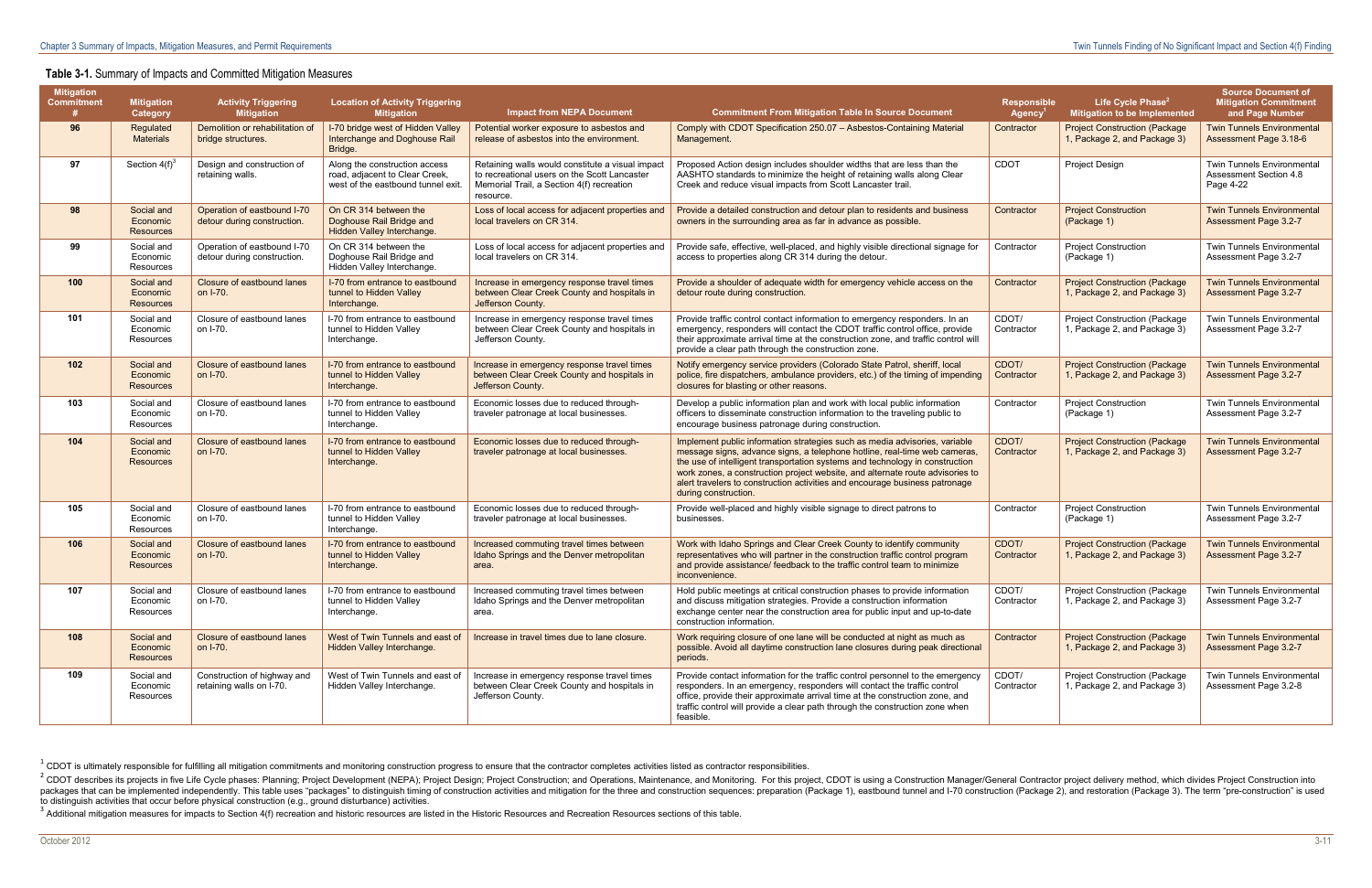### **Table 3-1.** Summary of Impacts and Committed Mitigation Measures

| <b>Mitigation</b><br>Commitment | <b>Mitigation</b><br>Category              | <b>Activity Triggering</b><br><b>Mitigation</b>                                                                                                                                            | <b>Location of Activity Triggering</b><br><b>Mitigation</b>                                | <b>Impact from NEPA Document</b>                                                                                                                                                                                                                                                   | <b>Commitment From Mitigation Table In Source Document</b>                                                                                                                                                                                                                                                                                                                                                                                                                                                                                                                                                              | <b>Responsible</b><br><b>Agency</b> | Life Cycle Phase <sup>2</sup><br>Mitigation to be Implemented                              | <b>Source Document of</b><br><b>Mitigation Commitment</b><br>and Page Number |
|---------------------------------|--------------------------------------------|--------------------------------------------------------------------------------------------------------------------------------------------------------------------------------------------|--------------------------------------------------------------------------------------------|------------------------------------------------------------------------------------------------------------------------------------------------------------------------------------------------------------------------------------------------------------------------------------|-------------------------------------------------------------------------------------------------------------------------------------------------------------------------------------------------------------------------------------------------------------------------------------------------------------------------------------------------------------------------------------------------------------------------------------------------------------------------------------------------------------------------------------------------------------------------------------------------------------------------|-------------------------------------|--------------------------------------------------------------------------------------------|------------------------------------------------------------------------------|
| 110                             | Social and<br>Economic<br><b>Resources</b> | Construction of highway and<br>retaining walls on I-70.                                                                                                                                    | West of Twin Tunnels and east of<br>Hidden Valley Interchange.                             | Increase in emergency response travel times<br>between Clear Creek County and hospitals in<br>Jefferson County.                                                                                                                                                                    | Notify emergency service providers (Colorado State Patrol, sheriff, local<br>police, fire dispatchers, ambulance providers, etc.) of the timing of impending<br>closures.                                                                                                                                                                                                                                                                                                                                                                                                                                               | CDOT/<br>Contractor                 | <b>Project Construction (Package)</b><br>1, Package 2, and Package 3)                      | <b>Twin Tunnels Environmental</b><br>Assessment Page 3.2-8                   |
| 111                             | Social and<br>Economic<br>Resources        | Roadway closures for<br>blasting and closure of<br>eastbound lanes on I-70<br>during construction and<br>detour operation.                                                                 | Within Twin Tunnels project area.                                                          | Delays to school bus travel times.                                                                                                                                                                                                                                                 | Consider Clear Creek County School District busing schedules when<br>developing the traffic control plan, distribute the public information plan to<br>Clear Creek County School District prior to construction, and include the<br>School District in public information updates during construction.                                                                                                                                                                                                                                                                                                                  | CDOT/<br>Contractor                 | <b>Project Construction (Pre-</b><br>Construction, Package 1,<br>Package 2, and Package 3) | Twin Tunnels Finding of No<br>Significant Impact Page 4-3                    |
| 112                             | <b>Terrestrial</b><br>Wildlife             | Widening of I-70 eastbound<br>lane and adding a through<br>lane.                                                                                                                           | East portal of Twin Tunnels-<br>riparian area that extends<br>upgradient from Clear Creek. | Loss of riparian habitat (trees and shrubs).                                                                                                                                                                                                                                       | Riparian trees and shrubs removed during construction will be replaced as<br>stipulated in CDOT's Guidelines for Senate Bill 40 Wildlife Certification, which<br>state that trees removed during construction, whether native or non-native,<br>shall be replaced with a goal of 1:1 replacement based on a stem count of all<br>trees with diameter at breast height of 2 inches or greater. Shrubs removed<br>during construction, whether native or non-native, will be replaced based on<br>their pre-construction areal coverage. In all cases, all such trees and shrubs<br>will be replaced with native species. | CDOT/<br>Contractor                 | <b>Project Construction (Package)</b><br>1, Package 2, and Package 3)                      | <b>Twin Tunnels Environmental</b><br>Assessment Page 3.10-7                  |
| 113                             | Terrestrial<br>Wildlife                    | Reconstruction of the bridge<br>on I-70 over Clear Creek<br>west of Hidden Valley<br>Interchange. This area was<br>identified in the Clear Creek<br>Junction Linkage Interference<br>Zone. | I-70 bridge west of Hidden Valley<br>Interchange.                                          | Potential to decrease wildlife connectivity if<br>existing bench under the bridge is not extended<br>In addition, the upstream side of the creek is<br>steep and large rip rap on the south side of the<br>existing bridge inhibits wildlife movement.                             | When this bridge is replaced, the existing bench under the bridge will be<br>extended to improve wildlife movement under the bridge. The approach on<br>the upstream side of Clear Creek will be softened and large riprap will be<br>replaced with smaller substrate to allow animals to move more freely.                                                                                                                                                                                                                                                                                                             | Contractor                          | Project Construction (Package 1<br>and Package 2)                                          | <b>Twin Tunnels Environmental</b><br>Assessment Page 3.10-7                  |
| 114                             | <b>Terrestrial</b><br>Wildlife             | Operation and maintenance<br>of I-70.                                                                                                                                                      | Within Twin Tunnels project area.                                                          | Existing fence north of I-70 and west of the<br>Twin Tunnels entraps wildlife                                                                                                                                                                                                      | The existing barbed and woven wire fencing located north of I-70 between<br>the west portal and Clear Creek will be replaced. The new fence will be a<br>more wildlife friendly per CPW's recommendations and its publication,<br>Fencing with Wildlife in Mind (Hanophy, 2009), and will consist of smooth<br>wire and barbed wire. The new fence would continue to contain livestock.                                                                                                                                                                                                                                 | Contractor                          | <b>Project Construction (Package)</b><br>1, Package 2, and Package 3)                      | <b>Twin Tunnels Environmental</b><br>Assessment Page 3.20-13                 |
| 115                             | Terrestrial<br>Wildlife                    | Widening eastbound I-70<br>west of the Twin Tunnels and<br>adding a through lane.                                                                                                          | I-70 from the entrance to tunnel<br>west to Clear Creek.                                   | Deicer salts, used for winter maintenance<br>operations, attract sheep to the shoulder north<br>of the highway, in an area that is obscured by<br>upland trees, resulting in animal/vehicle<br>collisions. On average, one sheep per year is<br>hit by a vehicle at this location. | Upland (non-riparian) trees, primarily junipers and pines, will be removed<br>north of I-70 outside the west portal of the westbound tunnel. This will<br>improve westbound motorists' ability to visually detect sheep as motorists exit<br>the tunnel and reduce the potential for animal-vehicle collisions.                                                                                                                                                                                                                                                                                                         | Contractor                          | Project Construction (Package<br>1, Package 2, and Package 3)                              | <b>Twin Tunnels Environmental</b><br>Assessment Page 3.20-13                 |
| 116                             | <b>Terrestrial</b><br>Wildlife             | Widening eastbound I-70<br>west of the Twin Tunnels and<br>adding a through lane.                                                                                                          | Concrete box culvert (CBC) near<br>milepost 242.                                           | Widening I-70 creates a wider I-70 barrier for<br>sheep movement and access to Clear Creek.<br>The CBC presents an opportunity for wildlife<br>crossing but its design is not conducive to<br>wildlife movement or use                                                             | To encourage use of the CBC by wildlife, a natural substrate will be placed<br>along the bottom of the CBC, and baffles will be installed to retain the<br>substrate and prevent scour. Material will also be used to fill in and level the<br>drop-off at the CBC discharge point.                                                                                                                                                                                                                                                                                                                                     | CDOT/<br>Contractor                 | <b>Project Construction (Package)</b><br>1, Package 2, and Package 3)                      | <b>Twin Tunnels Environmental</b><br>Assessment Page 3.20-13                 |
| 117                             | Terrestrial<br>Wildlife                    | Widening eastbound I-70<br>west of the Twin Tunnels and<br>adding a through lane.                                                                                                          | Concrete box culvert (CBC) near<br>milepost 242.                                           | Widening I-70 creates a wider I-70 barrier for<br>sheep movement and access to Clear Creek.<br>The CBC presents an opportunity for wildlife<br>crossing but its design is not conducive to<br>wildlife movement or use.                                                            | CDOT will replace the existing fencing near the entrance to the CBC, and<br>instead of fencing across the drainage (like the existing condition), the fence<br>will be tied into the CBC to encourage wildlife usage. On the exit of the CBC,<br>the drainage will be left open.                                                                                                                                                                                                                                                                                                                                        | Contractor                          | <b>Project Construction (Package)</b><br>1, Package 2, and Package 3)                      | <b>Twin Tunnels Environmental</b><br>Assessment Page 3.20-13                 |
| 118                             | <b>Terrestrial</b><br>Wildlife             | <b>General construction</b><br>activities associated with the<br>Twin Tunnels project.                                                                                                     | Within Twin Tunnels project area.                                                          | Garbage generated by construction crew could<br>attract wildlife, particularly bears.                                                                                                                                                                                              | Construction crews will remove food and food-related garbage from<br>construction site daily.                                                                                                                                                                                                                                                                                                                                                                                                                                                                                                                           | Contractor                          | <b>Project Construction (Package)</b><br>1, Package 2, and Package 3)                      | Twin Tunnels FONSI Page 4-                                                   |
| 119                             | Terrestrial<br>Wildlife                    | Use of temporary erosion<br>control blankets for erosion<br>control.                                                                                                                       | Twin Tunnels project area, where<br>BMPs will control erosion<br>adjacent to Clear Creek.  | Potential snake mortality from entanglement in<br>plastic mesh deployed for erosion control.                                                                                                                                                                                       | Erosion control blankets will have flexible natural fibers to allow for safe<br>passage of snakes through the erosion control blanket.                                                                                                                                                                                                                                                                                                                                                                                                                                                                                  | Contractor                          | Project Construction (Package<br>1, Package 2, and Package 3)                              | Twin Tunnels Environmental<br>Assessment Page 3.10-7                         |
| 120                             | <b>Terrestrial</b><br>Wildlife             | Widening of I-70 eastbound<br>lane and adding a through<br>lane.                                                                                                                           | Twin Tunnels project area-<br>riparian and wetland habitat<br>adjacent to Clear Creek.     | Loss of vegetation and impacts to sensitive<br>habitats beyond the needed construction<br>footprint.                                                                                                                                                                               | Wetland/riparian areas not required to be impacted by the project will be<br>protected from construction activities by temporary and/or construction limit<br>fencing.                                                                                                                                                                                                                                                                                                                                                                                                                                                  | Contractor                          | <b>Project Construction (Package)</b><br>1, Package 2, and Package 3)                      | <b>Twin Tunnels Environmental</b><br>Assessment Page 3.10-8                  |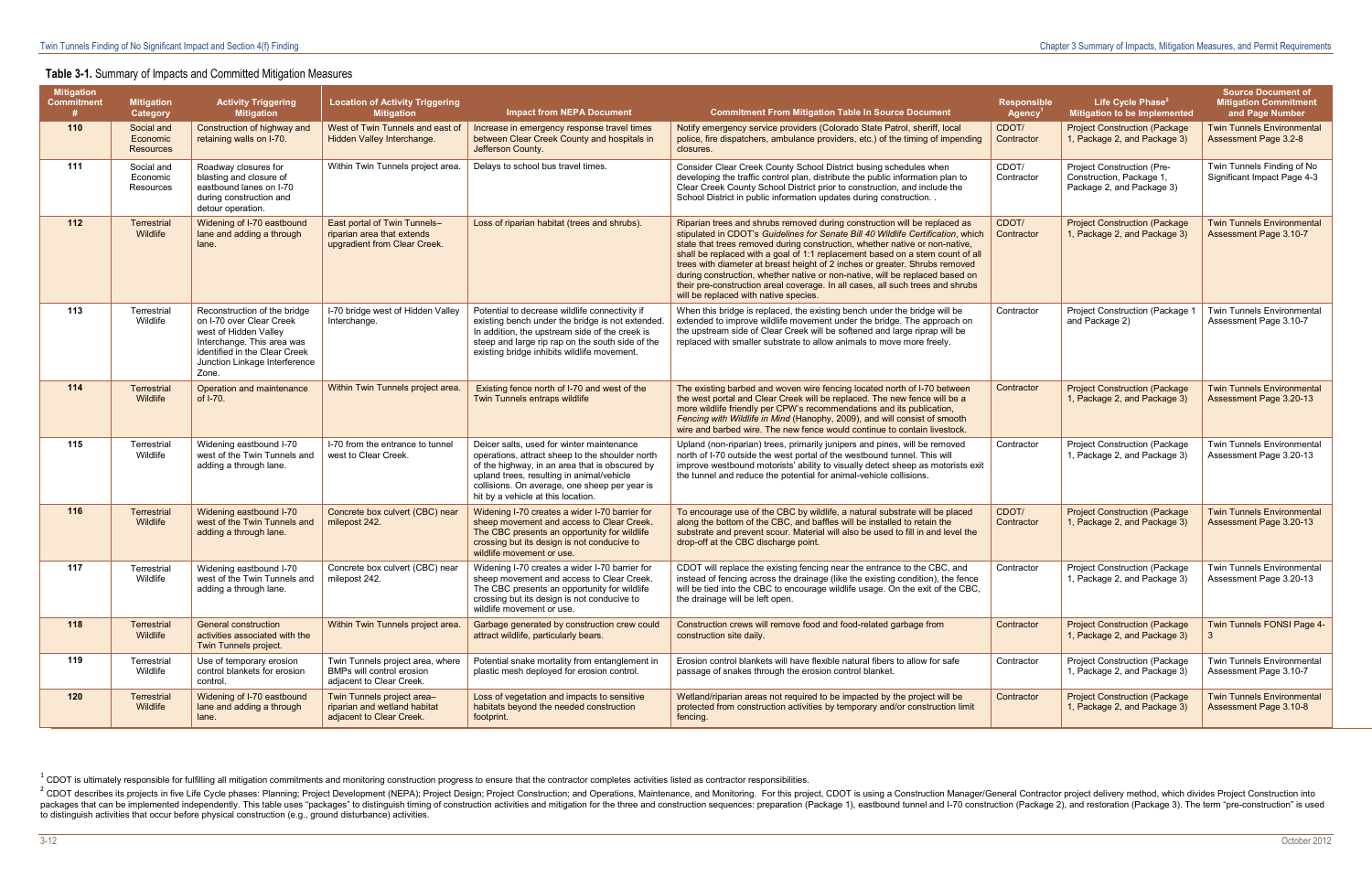#### **Table 3-1.** Summary of Impacts and Committed Mitigation Measures

| <b>Mitigation</b><br>Commitment | <b>Mitigation</b><br>Category  | <b>Activity Triggering</b><br><b>Mitigation</b>                         | <b>Location of Activity Triggering</b><br><b>Mitigation</b>                                           | <b>Impact from NEPA Document</b>                                                                                                                                                                                                                                                                                                                                                 | <b>Commitment From Mitigation Table In Source Document</b>                                                                                                                                                                                                                                                                                                                                                                                                                                                                                                                                                                                                                                                                                                                                                                                | <b>Responsible</b><br><b>Agency</b> | Life Cycle Phase <sup>2</sup><br>Mitigation to be Implemented        | <b>Source Document of</b><br><b>Mitigation Commitment</b><br>and Page Number     |
|---------------------------------|--------------------------------|-------------------------------------------------------------------------|-------------------------------------------------------------------------------------------------------|----------------------------------------------------------------------------------------------------------------------------------------------------------------------------------------------------------------------------------------------------------------------------------------------------------------------------------------------------------------------------------|-------------------------------------------------------------------------------------------------------------------------------------------------------------------------------------------------------------------------------------------------------------------------------------------------------------------------------------------------------------------------------------------------------------------------------------------------------------------------------------------------------------------------------------------------------------------------------------------------------------------------------------------------------------------------------------------------------------------------------------------------------------------------------------------------------------------------------------------|-------------------------------------|----------------------------------------------------------------------|----------------------------------------------------------------------------------|
| 121                             | Terrestrial<br>Wildlife        | Closure of eastbound lanes<br>on I-70 and use of CR 314<br>detour.      | Approximately 1,200 feet of old<br>US 40 alignment (game check<br>area)                               | Potential for increased animal/vehicle collisions<br>in the vicinity of the Twin Tunnels land bridge<br>while the eastbound I-70 detour is in place. In<br>addition, deicing liquids and salt placed on old<br>US 40 (game check area) during the eastbound<br>I-70 detour may attract big horn sheep down to<br>the roadway in the vicinity of the Twin Tunnels<br>land bridge. | A 10-foot-high temporary wildlife fence will be constructed along the north<br>side of old US 40 (game check area). The fencing is intended to keep wildlife<br>off the north side of old US 40 (game check area) and prevent big horn<br>sheep from coming down to access the roadway while the eastbound I-70<br>detour is in place. The fence will be removed when the eastbound I-70 detour<br>is no longer in place.                                                                                                                                                                                                                                                                                                                                                                                                                 | Contractor                          | <b>Project Construction (Package</b><br>1, Package 2, and Package 3) | Twin Tunnels Environmental<br>Assessment Page 3.10-8                             |
| 122                             | <b>Terrestrial</b><br>Wildlife | Closure of eastbound lanes<br>on I-70 and use of CR 314<br>detour.      | Approximately 1,200 feet of old<br>US 40 alignment (game check<br>area)                               | Potential for increased animal/vehicle collisions<br>in the vicinity of the Twin Tunnels land bridge<br>while the eastbound I-70 detour is in place. In<br>addition, deicing liquids and salt placed on old<br>US 40 (game check area) during the eastbound<br>I-70 detour may attract big horn sheep down to<br>the roadway in the vicinity of the Twin Tunnels<br>land bridge. | If an increase in animal/vehicle collisions is observed during operation of the<br>eastbound I-70 detour, temporary fencing will be considered on the south<br>side of the roadway.                                                                                                                                                                                                                                                                                                                                                                                                                                                                                                                                                                                                                                                       | CDOT/<br>Contractor                 | <b>Project Construction</b><br>(Package 2)                           | <b>Twin Tunnels Environmental</b><br>Assessment Page 3.10-8                      |
| 123                             | Terrestrial<br>Wildlife        | Closure of eastbound lanes<br>on I-70 and use of CR 314<br>detour.      | Approximately 1,200 feet of old<br>US 40 alignment (game check<br>area)                               | Potential for increased animal/vehicle collisions<br>in the vicinity of the Twin Tunnels land bridge<br>while the eastbound I-70 detour is in place. In<br>addition, deicing liquids and salt placed on old<br>US 40 (game check area) during the eastbound<br>I-70 detour may attract big horn sheep down to<br>the roadway in the vicinity of the Twin Tunnels<br>land bridge. | Temporary lighting will be used on the eastbound I-70 detour to improve<br>safety and detection of wildlife on the roadway.                                                                                                                                                                                                                                                                                                                                                                                                                                                                                                                                                                                                                                                                                                               | Contractor                          | <b>Project Construction</b><br>(Package 2)                           | <b>Twin Tunnels Environmental</b><br>Assessment Page 3.10-8                      |
| 124                             | <b>Terrestrial</b><br>Wildlife | Closure of eastbound lanes<br>on I-70 and use of CR 314<br>detour.      | Approximately 1,200 feet of old<br>US 40 alignment (game check<br>area)                               | Deicing liquids and salt placed on old US 40<br>(game check area) during the eastbound I-70<br>detour may attract big horn sheep to the<br>roadway in the vicinity of the Twin Tunnels land<br>bridge. Potential for increase in animal-vehicle<br>collisions.                                                                                                                   | CPW will place salt blocks on the north side of I-70 before blasting begins to<br>encourage sheep to use an area away from the tunnel and roadway during<br>operation of the eastbound I-70 detour.                                                                                                                                                                                                                                                                                                                                                                                                                                                                                                                                                                                                                                       | <b>CPW</b>                          | <b>Project Construction</b><br>(Package 1)                           | <b>Twin Tunnels Environmental</b><br>Assessment Page 3.10-8                      |
| 125                             | Terrestrial<br>Wildlife        | Construction-related<br>disturbance between April 1<br>and August 31.   | Twin Tunnels project area in the<br>vicinity of active nests.                                         | Potential loss of eggs or young of nesting<br>migratory birds.                                                                                                                                                                                                                                                                                                                   | If construction is to commence between April 1 and August 31, follow CDOT<br>specification 240-Protection of Migratory Birds. To avoid impacts to nesting<br>birds in accordance with the MBTA, a qualified biologist will conduct a nest<br>survey prior to construction. If active nests are found during construction,<br>coordination with CPW and USFWS is required to determine an appropriate<br>course of action, which may include, but is not limited to, a delay in<br>construction to avoid the breeding season                                                                                                                                                                                                                                                                                                               | CDOT/<br>Contractor                 | Project Construction (Package<br>1. Package 2, and Package 3)        | Twin Tunnels Environmental<br>Assessment Page 3.10-7                             |
| 126                             | Terrestrial<br>Wildlife        | Construction of Portal to<br><b>Portal Construction Access</b><br>Road. | Along the construction access<br>road, adjacent to Clear Creek,<br>west of the eastbound tunnel exit. | Loss of vegetation, including sensitive habitat<br>and riparian area.                                                                                                                                                                                                                                                                                                            | Riparian trees and shrubs removed will be replaced as stipulated in CDOT's<br>Guidelines for Senate Bill 40 Wildlife Certification, which states that trees<br>removed during construction, whether native or non-native, shall be replaced<br>with a goal of 1:1 replacement based on a stem count of all trees with<br>diameter at breast height of 2 inches or greater. Shrubs removed during<br>construction, whether native or non-native, will be replaced based on their<br>pre-construction areal coverage. In all cases, all such trees and shrubs will<br>be replaced with native species. Because the impacted area contains older<br>trees (60 years old or older), CDOT has committed to additional riparian<br>habitat restoration, as described in the Intergovernmental Agreement<br>between CDOT and Clear Creek County. | CDOT/<br>Contractor                 | <b>Project Construction</b><br>(Package 1 and Package 3)             | Twin Tunnels Portal to Portal<br><b>Access Road Companion</b><br>Report Page 7-2 |
| 127                             | Terrestrial<br>Wildlife        | Construction of Portal to<br><b>Portal Construction Access</b><br>Road. | Along the construction access<br>road, adjacent to Clear Creek,<br>west of the eastbound tunnel exit. | Loss of vegetation, including sensitive habitat<br>and riparian area.                                                                                                                                                                                                                                                                                                            | Loss of riparian vegetation will be offset by the creation of 34,400 square feet<br>of riparian habitat connected to the natural function of Clear Creek. The<br>existing riparian area is elevated above the creek with drainage from the<br>Twin Tunnels being a major water source for the area. The new riparian<br>habitat will be created by regrading and lowering the existing manmade<br>bench that is currently elevated as much as 6 to 8 feet above the creek. This<br>will effectively return the area to natural riparian conditions and improve<br>habitat.                                                                                                                                                                                                                                                                | CDOT/<br>Contractor                 | <b>Project Construction</b><br>(Package 3)                           | Twin Tunnels Portal to Portal<br>Access Road Companion<br>Report Page 7-2        |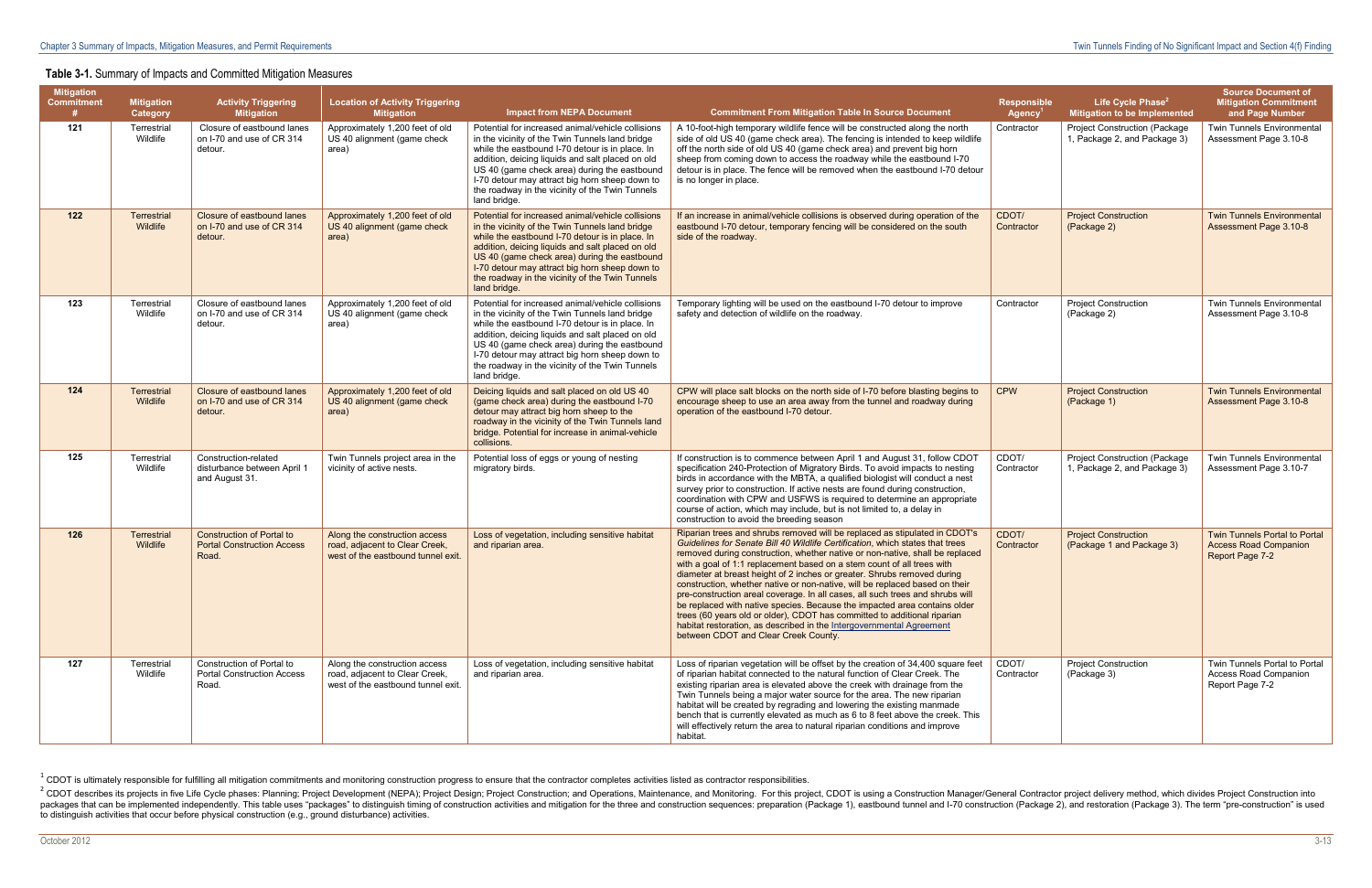#### **Table 3-1.** Summary of Impacts and Committed Mitigation Measures

| <b>Mitigation</b><br>Commitment | <b>Mitigation</b><br>Category           | <b>Activity Triggering</b><br><b>Mitigation</b>                                                                                                                                                                                  | <b>Location of Activity Triggering</b><br><b>Mitigation</b>                                           | <b>Impact from NEPA Document</b>                                                                                                     | <b>Commitment From Mitigation Table In Source Document</b>                                                                                                                                                                                                                                                                                                                                                                                                                                                                                                                                                                                                                                       | <b>Responsible</b><br><b>Agency</b> | Life Cycle Phase <sup>2</sup><br>Mitigation to be Implemented                              | <b>Source Document of</b><br><b>Mitigation Commitment</b><br>and Page Number                                                                               |
|---------------------------------|-----------------------------------------|----------------------------------------------------------------------------------------------------------------------------------------------------------------------------------------------------------------------------------|-------------------------------------------------------------------------------------------------------|--------------------------------------------------------------------------------------------------------------------------------------|--------------------------------------------------------------------------------------------------------------------------------------------------------------------------------------------------------------------------------------------------------------------------------------------------------------------------------------------------------------------------------------------------------------------------------------------------------------------------------------------------------------------------------------------------------------------------------------------------------------------------------------------------------------------------------------------------|-------------------------------------|--------------------------------------------------------------------------------------------|------------------------------------------------------------------------------------------------------------------------------------------------------------|
| 128                             | Terrestrial<br>Wildlife                 | <b>Construction of Portal to</b><br><b>Portal Construction Access</b><br>Road.                                                                                                                                                   | Along the construction access<br>road, adjacent to Clear Creek,<br>west of the eastbound tunnel exit. | Loss of vegetation, including sensitive habitat<br>and riparian area.                                                                | The regrading effort for riparian habitat mitigation will include the<br>reconstruction of the natural terraces that are associated with western rivers<br>and streams. Each terrace supports a different native ecosystem based on its<br>relative relationship to the water table. The revegetation effort will be focused<br>on re-establishing the different and unique ecosystems. All large trees,<br>measured at 2 inches or more (in caliper) measured 4 feet above ground<br>level, will be replaced at a minimum of one for one. Long pole plantings will<br>be used. The final vegetation mitigation ratio will be determined through<br>discussions with CPW and Clear Creek County. | CDOT/<br>Contractor                 | <b>Project Construction</b><br>(Package 3)                                                 | Twin Tunnels Portal to Portal<br><b>Access Road Companion</b><br>Report Page 7-3                                                                           |
| 129                             | Terrestrial<br>Wildlife                 | Construction of Portal to<br><b>Portal Construction Access</b><br>Road.                                                                                                                                                          | Along the construction access<br>road, adjacent to Clear Creek,<br>west of the eastbound tunnel exit. | Loss of vegetation, including sensitive habitat<br>and riparian area.                                                                | New trees and shrubs for riparian habitat mitigation must be watered by<br>truck. A 2- to 5-year establishment warranty or incentive specification must<br>be required of the contractor.                                                                                                                                                                                                                                                                                                                                                                                                                                                                                                        | Contractor                          | <b>Project Construction</b><br>(Package 3) and Operations,<br>Maintenance, and Monitoring  | Twin Tunnels Portal to Portal<br><b>Access Road Companion</b><br>Report Page 7-3                                                                           |
| 130                             | <b>Terrestrial</b><br>Wildlife          | Vegetation disturbance and<br>ground clearing.                                                                                                                                                                                   | Along the construction access<br>road, adjacent to Clear Creek,<br>west of the eastbound tunnel exit. | Potential for establishment and spread of<br>noxious weeds.                                                                          | An Integrated Noxious Weed Management Plan will be developed during<br>final design and implemented during construction to prevent the spread of<br>noxious weeds into temporary disturbance areas.                                                                                                                                                                                                                                                                                                                                                                                                                                                                                              | Contractor                          | <b>Project Design and Project</b><br>Construction (Package 1,<br>Package 2, and Package 3) | <b>Twin Tunnels Environmental</b><br>Assessment Page 3.13-5<br>and Twin Tunnels Portal to<br><b>Portal Access Road</b><br><b>Companion Report Page 7-3</b> |
| 131                             | Terrestrial<br>Wildlife                 | Vegetation disturbance and<br>ground clearing.                                                                                                                                                                                   | Along the construction access<br>road, adjacent to Clear Creek,<br>west of the eastbound tunnel exit. | Potential for establishment and spread of<br>noxious weeds.                                                                          | Reseed and protect temporary disturbance areas with CDOT-approved<br>BMPs and avoid disturbance to existing vegetation to the maximum extent<br>possible.                                                                                                                                                                                                                                                                                                                                                                                                                                                                                                                                        | Contractor                          | <b>Project Construction (Package</b><br>1. Package 2. and Package 3)                       | <b>Twin Tunnels Environmental</b><br>Assessment Page 3.13-5<br>and Twin Tunnels Portal to<br>Portal Access Road<br>Companion Report Page 7-3               |
| 132                             | <b>Terrestrial</b><br>Wildlife          | Vegetation disturbance and<br>ground clearing.                                                                                                                                                                                   | Along the construction access<br>road, adjacent to Clear Creek,<br>west of the eastbound tunnel exit. | Potential for establishment and spread of<br>noxious weeds during construction.                                                      | Seed, mulch, and mulch tackifier will be applied in phases throughout<br>construction. See mix will be certified weed-free.                                                                                                                                                                                                                                                                                                                                                                                                                                                                                                                                                                      | Contractor                          | <b>Project Construction (Package)</b><br>1, Package 2, and Package 3)                      | <b>Twin Tunnels Environmental</b><br>Assessment Page 3.13-5<br>and Twin Tunnels Portal to<br><b>Portal Access Road</b><br><b>Companion Report Page 7-3</b> |
| 133                             | Terrestrial<br>Wildlife                 | Vegetation disturbance and<br>ground clearing.                                                                                                                                                                                   | Along the construction access<br>road, adjacent to Clear Creek,<br>west of the eastbound tunnel exit. | Potential for establishment and spread of<br>noxious weeds.                                                                          | Where permanent seeding operations are not feasible due to seasonal<br>constraints (e.g., summer and winter months), disturbed areas will have<br>certified weed-free mulch and mulch tackifier applied to prevent erosion and<br>noxious weeds from establishing.                                                                                                                                                                                                                                                                                                                                                                                                                               | Contractor                          | <b>Project Construction (Package)</b><br>1, Package 2, and Package 3)                      | <b>Twin Tunnels Environmental</b><br>Assessment Page 3.13-5<br>and Twin Tunnels Portal to<br>Portal Access Road<br>Companion Report Page 7-3               |
| 134                             | <b>Terrestrial</b><br>Wildlife          | Vegetation disturbance and<br>ground clearing.                                                                                                                                                                                   | Along the construction access<br>road, adjacent to Clear Creek,<br>west of the eastbound tunnel exit. | Potential for establishment and spread of<br>noxious weeds.                                                                          | Minimize disturbance and limit time that disturbed areas are allowed to<br>remain non-vegetated.                                                                                                                                                                                                                                                                                                                                                                                                                                                                                                                                                                                                 | Contractor                          | <b>Project Construction (Package)</b><br>1, Package 2, and Package 3)                      | Twin Tunnels Portal to Portal<br><b>Access Road Companion</b><br>Report Page 7-3                                                                           |
| 135                             | Threatened and<br>Endangered<br>Species | Construction activities that<br>cause water depletions.<br>including water used for<br>compaction, cement mixing,<br>detention ponds, dust control,<br>and dewatering for access<br>and construction in and near<br>Clear Creek. | Within Twin Tunnels project area.                                                                     | Platte River species could be impacted by<br>construction activities causing water depletions<br>in tributaries such as Clear Creek. | Mitigation for impacts caused by water depletions on federally listed species<br>will be addressed by FHWA and CDOT through the South Platte Water<br>Related Activities Program. This will include yearly reporting to the USFWS<br>of water usage per the Programmatic Biological Assessment and the<br>subsequent Biological Opinion signed by USFWS on April 4 2011.                                                                                                                                                                                                                                                                                                                         | CDOT/ FHWA                          | <b>Project Construction (Package</b><br>1, Package 2, and Package 3)                       | <b>Twin Tunnels Environmental</b><br>Assessment Page 3.12-4                                                                                                |
| 136                             | Transportation<br>and Safety            | Drivers traveling on I-70 at<br>night.                                                                                                                                                                                           | Locations along I-70 in the Twin<br>Tunnels project area, as<br>determined by safety analyses.        | Crashes at night.                                                                                                                    | Existing lighting will be reviewed to make sure current light fixtures are<br>operating as designed.                                                                                                                                                                                                                                                                                                                                                                                                                                                                                                                                                                                             | <b>CDOT</b>                         | <b>Project Design</b>                                                                      | <b>Twin Tunnels Environmental</b><br>Assessment Page 3.1-9                                                                                                 |
| 137                             | Transportation<br>and Safety            | Drivers traveling on I-70 at<br>night.                                                                                                                                                                                           | Locations along I-70 in the Twin<br>Tunnels project area, as<br>determined by safety analyses.        | Crashes at night.                                                                                                                    | Safety will be monitored closely after construction to see if nighttime crash<br>patterns persist that could be addressed with localized lighting treatments.                                                                                                                                                                                                                                                                                                                                                                                                                                                                                                                                    | CDOT                                | Operations, Maintenance, and<br>Monitoring                                                 | <b>Twin Tunnels Environmental</b><br>Assessment Page 3.1-9                                                                                                 |
| 138                             | Transportation<br>and Safety            | Drivers traveling on I-70 at<br>night.                                                                                                                                                                                           | Locations along I-70 in the Twin<br>Tunnels project area, as<br>determined by safety analyses.        | Crashes at night.                                                                                                                    | Lighting will follow I-70 Mountain Corridor Aesthetics Guidance and the<br>objectives of the Dark Sky Initiative.                                                                                                                                                                                                                                                                                                                                                                                                                                                                                                                                                                                | <b>CDOT</b>                         | <b>Project Design</b>                                                                      | <b>Twin Tunnels Environmental</b><br>Assessment Page 3.1-9                                                                                                 |
| 139                             | Transportation<br>and Safety            | Operation of the managed<br>lane at night.                                                                                                                                                                                       | Entrance to managed lane.                                                                             | Potential for crashes at entrance to managed<br>lane.                                                                                | Lighting and safety conditions at the managed lane entrance will be further<br>evaluated during final design. If lighting near the managed lane entrance is<br>determined to be necessary to improve safety conditions, lighting will follow I-<br>70 Mountain Corridor Aesthetics Guidance and the objectives of the Dark<br>Sky Initiative.                                                                                                                                                                                                                                                                                                                                                    | CDOT                                | Project Design and Project<br>Construction (Package 2)                                     | <b>Twin Tunnels Environmental</b><br>Assessment Page 3.1-9                                                                                                 |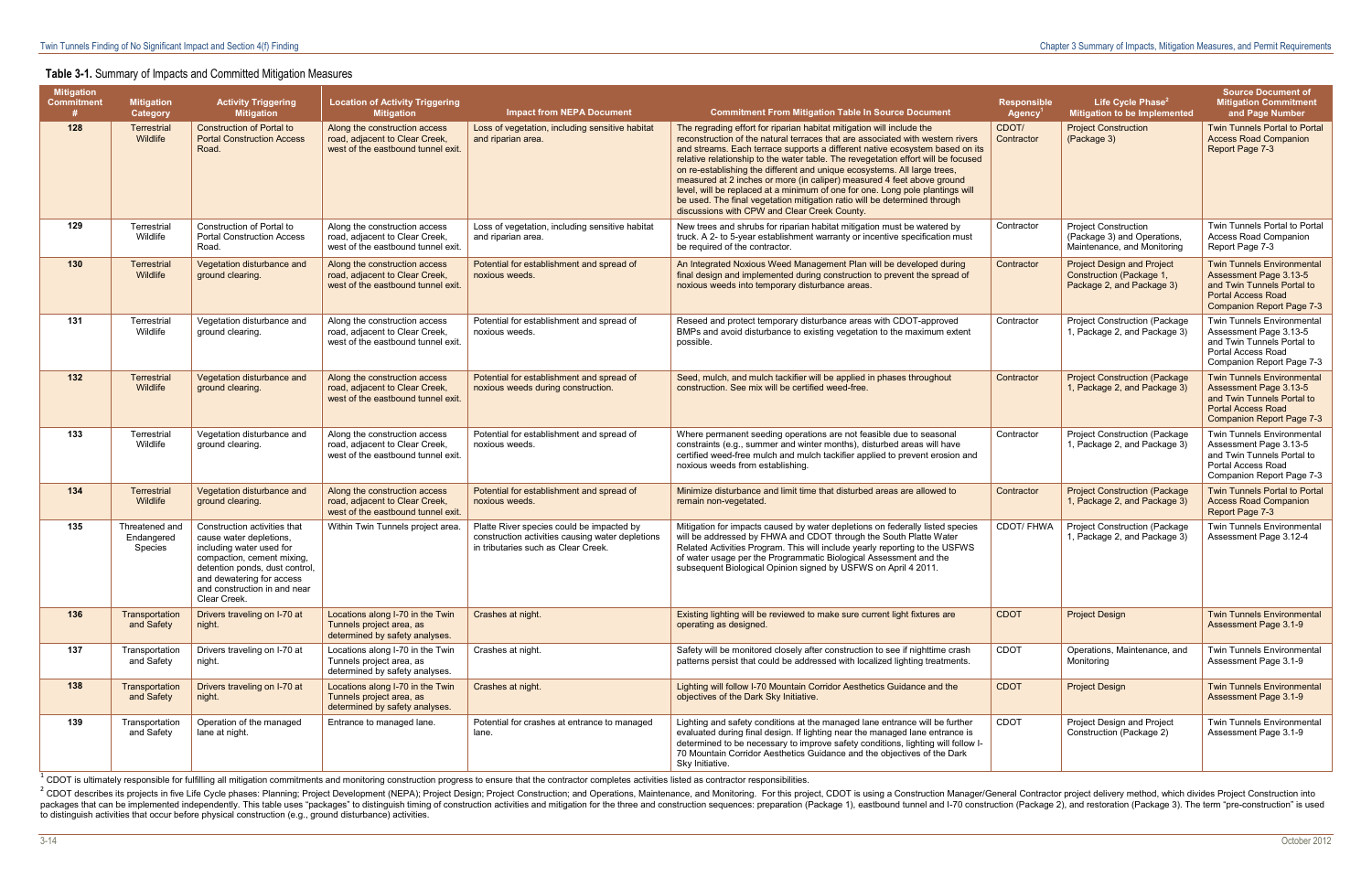#### **Table 3-1.** Summary of Impacts and Committed Mitigation Measures

| <b>Mitigation</b><br>Commitment | <b>Mitigation</b><br>Category          | <b>Activity Triggering</b><br><b>Mitigation</b>                                       | <b>Location of Activity Triggering</b><br><b>Mitigation</b>                                           | <b>Impact from NEPA Document</b>                                                                                                                                               | <b>Commitment From Mitigation Table In Source Document</b>                                                                                                                                                                                                                                                                                                                                                                                                                                                                                                                                                                                                                                                                                                                                                                                                                                                                                                                                                                                                                                                                          | <b>Responsible</b><br><b>Agency</b>                       | Life Cycle Phase <sup>2</sup><br>Mitigation to be Implemented         | <b>Source Document of</b><br><b>Mitigation Commitment</b><br>and Page Number     |
|---------------------------------|----------------------------------------|---------------------------------------------------------------------------------------|-------------------------------------------------------------------------------------------------------|--------------------------------------------------------------------------------------------------------------------------------------------------------------------------------|-------------------------------------------------------------------------------------------------------------------------------------------------------------------------------------------------------------------------------------------------------------------------------------------------------------------------------------------------------------------------------------------------------------------------------------------------------------------------------------------------------------------------------------------------------------------------------------------------------------------------------------------------------------------------------------------------------------------------------------------------------------------------------------------------------------------------------------------------------------------------------------------------------------------------------------------------------------------------------------------------------------------------------------------------------------------------------------------------------------------------------------|-----------------------------------------------------------|-----------------------------------------------------------------------|----------------------------------------------------------------------------------|
| 140                             | Transportation<br>and Safety           | Construction on or adjacent<br>to I-70.                                               | Construction and operation of the<br>detour from I-70 to CR 314.                                      | Increased potential for crashes.                                                                                                                                               | There will be extensive warning of the detour for eastbound traffic so that<br>drivers can slow to the posted speed limit of 35 mph.                                                                                                                                                                                                                                                                                                                                                                                                                                                                                                                                                                                                                                                                                                                                                                                                                                                                                                                                                                                                | Contractor                                                | <b>Project Construction</b><br>(Package 2)                            | <b>Twin Tunnels Environmental</b><br>Assessment Page 3.1-10                      |
| 141                             | Transportation<br>and Safety           | Construction on or adjacent<br>to I-70.                                               | Construction and operation of the<br>detour from I-70 to CR 314.                                      | Increased potential for crashes.                                                                                                                                               | Colorado State Patrol and local police will be encouraged to monitor speeds<br>during off-peak periods when enforcement activities will not create traffic<br>congestion.                                                                                                                                                                                                                                                                                                                                                                                                                                                                                                                                                                                                                                                                                                                                                                                                                                                                                                                                                           | CDOT                                                      | <b>Project Construction (Package</b><br>1, Package 2, and Package 3)  | <b>Twin Tunnels Environmental</b><br>Assessment Page 3.1-10                      |
| 142                             | Transportation<br>and Safety           | Construction on or adjacent<br>to $I-70$ .                                            | Between East Idaho Springs<br>Interchange and base of Floyd<br>Hill                                   | Traffic shifts from I-70 to less-capable facilities<br>such as SH 9 and US 285.                                                                                                | As feasible on weekends and holidays, minimize I-70 construction activities<br>that could shift travel to alternative routes (SH 9 and US 285, in particular).                                                                                                                                                                                                                                                                                                                                                                                                                                                                                                                                                                                                                                                                                                                                                                                                                                                                                                                                                                      | Contractor                                                | <b>Project Construction (Package)</b><br>1, Package 2, and Package 3) | <b>Twin Tunnels Environmental</b><br>Assessment Page 3.1-10                      |
| 143                             | Transportation<br>and Safety           | Construction on or adjacent<br>to I-70.                                               | Between East Idaho Springs<br>Interchange and base of Floyd<br>Hill.                                  | Traffic shifts from I-70 to less-capable facilities<br>such as SH 9 and US 285.                                                                                                | Monitor signal operations and timing on these alternative routes during peak<br>periods and modify signal timing, if necessary.                                                                                                                                                                                                                                                                                                                                                                                                                                                                                                                                                                                                                                                                                                                                                                                                                                                                                                                                                                                                     | CDOT                                                      | <b>Project Construction</b><br>(Package 2)                            | <b>Twin Tunnels Environmental</b><br>Assessment Page 3.1-10                      |
| 144                             | Transportation<br>and Safety           | Construction on or adjacent<br>to I-70.                                               | Between East Idaho Springs<br>Interchange and base of Floyd<br>Hill.                                  | Disruption of emergency response.                                                                                                                                              | Provide emergency responders traffic control contact information. In an<br>emergency, responders will contact the CDOT traffic control office, provide<br>their approximate arrival time at the construction zone, and traffic control will<br>provide a clear path through the construction zone.                                                                                                                                                                                                                                                                                                                                                                                                                                                                                                                                                                                                                                                                                                                                                                                                                                  | CDOT/<br>Contractor                                       | <b>Project Construction (Package)</b><br>1, Package 2, and Package 3) | <b>Twin Tunnels Environmental</b><br>Assessment Page 3.1-10                      |
| 145                             | Transportation<br>and Safety           | Construction on or adjacent<br>to I-70.                                               | Between East Idaho Springs<br>Interchange and base of Floyd<br>Hill.                                  | Disruption of emergency response.                                                                                                                                              | Notify emergency service providers (Colorado State Patrol, sheriff, local<br>police, fire dispatchers, ambulance providers, etc.) of the timing of impending<br>closures for blasting or other reasons.                                                                                                                                                                                                                                                                                                                                                                                                                                                                                                                                                                                                                                                                                                                                                                                                                                                                                                                             | CDOT/<br>Contractor                                       | <b>Project Construction (Package)</b><br>1, Package 2, and Package 3) | <b>Twin Tunnels Environmental</b><br>Assessment Page 3.1-10                      |
| 146                             | Transportation<br>and Safety           | Construction on or adjacent<br>to I-70.                                               | Between East Idaho Springs<br>Interchange and base of Floyd                                           | Potential difficulty accessing local businesses<br>during construction.                                                                                                        | Provide frequent and timely updates about construction activities and remind<br>the public that the corridor is open except for necessary interruptions.                                                                                                                                                                                                                                                                                                                                                                                                                                                                                                                                                                                                                                                                                                                                                                                                                                                                                                                                                                            | Contractor                                                | <b>Project Construction (Package)</b><br>1, Package 2, and Package 3) | <b>Twin Tunnels Environmental</b><br>Assessment Page 3.1-10                      |
| 147                             | Transportation<br>and Safety           | Construction on or adiacent<br>to I-70.                                               | Between East Idaho Springs<br>Interchange and base of Floyd                                           | Potential difficulty accessing local businesses<br>during construction.                                                                                                        | Signs notifying drivers of access to local business will be placed in both<br>directions in advance of the East Idaho Springs Interchange (Exit 241).                                                                                                                                                                                                                                                                                                                                                                                                                                                                                                                                                                                                                                                                                                                                                                                                                                                                                                                                                                               | Contractor                                                | <b>Project Construction</b><br>(Package 1)                            | <b>Twin Tunnels Environmental</b><br>Assessment Page 3.1-10                      |
| 148                             | Transportation<br>and Safety           | Closure of eastbound lanes<br>on I-70.                                                | West of Twin Tunnels and east of<br>Hidden Valley Interchange.                                        | Traffic backups due to lane restriction during<br>construction in the peak direction during peak<br>periods.                                                                   | Contractor will prepare a CDOT-approved project-specific lane closure<br>strategy that minimizes lane closures during peak weekend travel. Any<br>variances will be developed in close coordination with the contractor and<br>approved by CDOT.                                                                                                                                                                                                                                                                                                                                                                                                                                                                                                                                                                                                                                                                                                                                                                                                                                                                                    | CDOT/<br>Contractor                                       | <b>Project Construction</b><br>(Package 1)                            | <b>Twin Tunnels Environmental</b><br>Assessment Page 3.1-10                      |
| 149                             | Transportation<br>and Safety           | I-70 closures during peak<br>periods.                                                 | West of Twin Tunnels and east of<br>Hidden Valley Interchange.                                        | Traffic backups due to lane restriction during<br>construction in the peak direction during peak<br>periods may divert through trips onto local<br>roads and cause congestion. | Create a traffic control plan to keep through-traffic from exiting I-70 and<br>congesting local roads.                                                                                                                                                                                                                                                                                                                                                                                                                                                                                                                                                                                                                                                                                                                                                                                                                                                                                                                                                                                                                              | <b>CDOT</b>                                               | <b>Project Construction (Package)</b><br>1, Package 2, and Package 3) | <b>Twin Tunnels Environmental</b><br>Assessment Page 3.1-10                      |
| 150                             | Transportation<br>and Safety           | I-70 closures during peak<br>periods.                                                 | On I-70 westbound: on<br>eastbound I-70 and eastbound I-<br>70 detour route.                          | Traffic backups.                                                                                                                                                               | Stoppages will be minimized to the greatest extent possible during peak<br>periods (westbound Friday afternoon and Saturday morning, and eastbound<br>Sunday afternoon). Advance signage along I-70 will provide warning of<br>impending closures.                                                                                                                                                                                                                                                                                                                                                                                                                                                                                                                                                                                                                                                                                                                                                                                                                                                                                  | Contractor                                                | <b>Project Construction (Package)</b><br>1, Package 2, and Package 3) | <b>Twin Tunnels Environmental</b><br>Assessment Page 3.1-10                      |
| 151                             | Vegetation and<br><b>Noxious Weeds</b> | Construction and operation of<br>Portal to Portal Construction<br>Access Road.        | Along the construction access<br>road, adjacent to Clear Creek,<br>west of the eastbound tunnel exit. | Loss of mature riparian trees and shrubs near<br>the western side of the eastbound tunnel.                                                                                     | Loss of mature riparian vegetation will be offset by the creation of 34,400<br>square feet of riparian area connected to the natural function of Clear Creek.<br>The existing riparian area is elevated above the creek with drainage from the<br>Twin Tunnels being a major water source for the area. The new riparian area<br>will be created by lowering the existing manmade bench that is currently<br>elevated as much as 6 to 8 feet above the creek. This will effectively return<br>the area to natural riparian conditions. The regrading effort for riparian habitat<br>mitigation will include the reconstruction of the natural terraces that are<br>associated with western rivers and streams. Each terrace supports a different<br>native ecosystem based on its relative relationship to the water table. The<br>revegetation effort will be focused on re-establishing the different and unique<br>ecosystems. The Intergovernmental Agreement between CDOT and Clear<br>Creek County provides a concept for the restoration. The final plan will<br>evolve through discussions with CPW and Clear Creek County. | CDOT/<br>Contractor/<br><b>Clear Creek</b><br>County/ CPW | <b>Project Construction</b><br>(Package 3)                            | Twin Tunnels Portal to Portal<br><b>Access Road Companion</b><br>Report Page 7-5 |
| 152                             | Vegetation and<br><b>Noxious Weeds</b> | Construction and operation of<br><b>Portal to Portal Construction</b><br>Access Road. | Along the construction access<br>road, adjacent to Clear Creek,<br>west of the eastbound tunnel exit. | Potential loss of riparian trees.                                                                                                                                              | For minimal protection of trees older than 4 years outside of the direct impact<br>area of the construction access road, the contractor will install barricades<br>beyond the dripline; for each inch of diameter of the tree's trunk, the<br>protection area will be extended an additional foot. For additional protection,<br>a layer of wood chips (4 to 6 inches deep) will be placed around each tree<br>prior to placement of the barricades.                                                                                                                                                                                                                                                                                                                                                                                                                                                                                                                                                                                                                                                                                | Contractor                                                | <b>Project Construction</b><br>(Package 1)                            | Twin Tunnels Portal to Portal<br><b>Access Road Companion</b><br>Report Page 7-5 |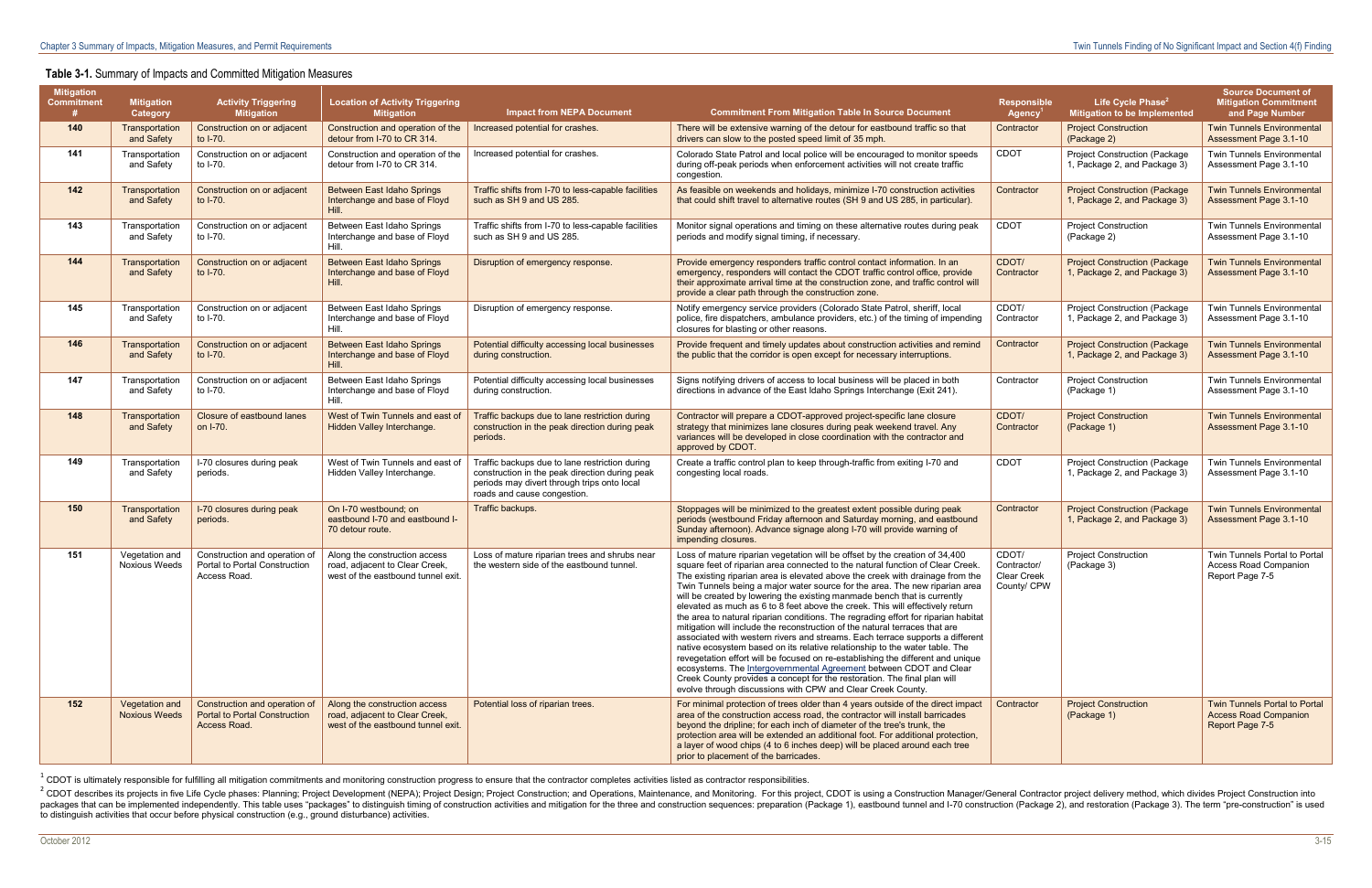#### **Table 3-1.** Summary of Impacts and Committed Mitigation Measures

| <b>Mitigation</b><br>Commitment | <b>Mitigation</b><br>Category          | <b>Activity Triggering</b><br><b>Mitigation</b>                                                      | <b>Location of Activity Triggering</b><br><b>Mitigation</b>                                           | <b>Impact from NEPA Document</b>                                                                                                                                                | <b>Commitment From Mitigation Table In Source Document</b>                                                                                                                                                                                                                                                                                                                                                                                                                                                                         | <b>Responsible</b><br><b>Agency</b> | Life Cycle Phase <sup>2</sup><br>Mitigation to be Implemented                         | <b>Source Document of</b><br><b>Mitigation Commitment</b><br>and Page Number                                                           |
|---------------------------------|----------------------------------------|------------------------------------------------------------------------------------------------------|-------------------------------------------------------------------------------------------------------|---------------------------------------------------------------------------------------------------------------------------------------------------------------------------------|------------------------------------------------------------------------------------------------------------------------------------------------------------------------------------------------------------------------------------------------------------------------------------------------------------------------------------------------------------------------------------------------------------------------------------------------------------------------------------------------------------------------------------|-------------------------------------|---------------------------------------------------------------------------------------|----------------------------------------------------------------------------------------------------------------------------------------|
| 153                             | Vegetation and<br><b>Noxious Weeds</b> | Surface grading and MSE<br>wall construction of the Portal<br>to Portal Construction Access<br>Road. | Along the construction access<br>road, adjacent to Clear Creek,<br>west of the eastbound tunnel exit. | Potential loss of riparian trees and shrubs.                                                                                                                                    | Riparian habitat (particularly older cottonwoods and river birch) will be<br>protected from construction activities by properly installed construction limit<br>fencing, to the greatest extent possible.                                                                                                                                                                                                                                                                                                                          | Contractor                          | <b>Project Construction (Package</b><br>1, Package 2, and Package 3)                  | Twin Tunnels Portal to Portal<br>Access Road Companion<br>Report Page 7-5                                                              |
| 154                             | Vegetation and<br><b>Noxious Weeds</b> | Vegetation disturbance and<br>ground clearing.                                                       | Within Twin Tunnels project area.                                                                     | Potential for establishment and spread of<br>noxious weeds.                                                                                                                     | An Integrated Noxious Weed Management Plan will be developed during<br>final design and implemented during construction to prevent the spread of<br>noxious weeds into temporary disturbance areas.                                                                                                                                                                                                                                                                                                                                | Contractor                          | <b>Final Design, Project</b><br>Construction (Package 1,<br>Package 2, and Package 3) | <b>Twin Tunnels Environmental</b><br>Assessment Page 3.13-5<br>and Portal to Portal Access<br><b>Road Companion Report</b><br>Page 7-6 |
| 155                             | Vegetation and<br><b>Noxious Weeds</b> | Vegetation disturbance and<br>ground clearing.                                                       | Within Twin Tunnels project area.                                                                     | Potential for establishment and spread of<br>noxious weeds.                                                                                                                     | Reseed and protect temporary disturbance areas with CDOT-approved<br>BMPs and avoid disturbance to existing vegetation, to the maximum extent<br>possible.                                                                                                                                                                                                                                                                                                                                                                         | Contractor                          | <b>Project Construction (Package</b><br>1, Package 2, and Package 3)                  | <b>Twin Tunnels Environmental</b><br>Assessment Page 3.13-5<br>and Portal to Portal Access<br>Road Companion Report<br>Page 7-5        |
| 156                             | Vegetation and<br><b>Noxious Weeds</b> | Vegetation disturbance and<br>ground clearing.                                                       | Within Twin Tunnels project area.                                                                     | Potential for establishment and spread of<br>noxious weeds.                                                                                                                     | Seed, mulch, and mulch tackifier will be applied in phases throughout<br>construction. Seed mix will be certified weed-free.                                                                                                                                                                                                                                                                                                                                                                                                       | Contractor                          | <b>Project Construction (Package)</b><br>1, Package 2, and Package 3)                 | <b>Twin Tunnels Environmental</b><br>Assessment Page 3.13-5<br>and Portal to Portal Access<br><b>Road Companion Report</b><br>Page 7-5 |
| 157                             | Vegetation and<br><b>Noxious Weeds</b> | Vegetation disturbance and<br>ground clearing.                                                       | Within Twin Tunnels project area.                                                                     | Potential for establishment and spread of<br>noxious weeds.                                                                                                                     | Where permanent seeding operations are not feasible due to seasonal<br>constraints (e.g., summer and winter months), disturbed areas will have<br>certified weed-free mulch and mulch tackifier applied to prevent erosion and<br>noxious weeds from establishing.                                                                                                                                                                                                                                                                 | Contractor                          | <b>Project Construction (Package)</b><br>1, Package 2, and Package 3)                 | Twin Tunnels Environmental<br>Assessment Page 3.13-5<br>and Portal to Portal Access<br>Road Companion Report<br>Page 7-5               |
| 158                             | Vegetation and<br><b>Noxious Weeds</b> | Vegetation disturbance and<br>ground clearing.                                                       | Within Twin Tunnels project area.                                                                     | Potential for establishment and spread of<br>noxious weeds.                                                                                                                     | Minimize the amount of disturbance and limit the amount of time that<br>disturbed areas are allowed to remain non-vegetated.                                                                                                                                                                                                                                                                                                                                                                                                       | Contractor                          | <b>Project Construction (Package)</b><br>1, Package 2, and Package 3)                 | <b>Twin Tunnels Environmental</b><br>Assessment Page 3.13-5<br>and Portal to Portal Access<br><b>Road Companion Report</b><br>Page 7-6 |
| 159                             | Vegetation and<br><b>Noxious Weeds</b> | Vegetation disturbance and<br>ground clearing.                                                       | Within Twin Tunnels project area.                                                                     | Loss of riparian trees and shrubs from previous<br>construction and during construction of the<br>Proposed Action.                                                              | Enhance native vegetation along Clear Creek for wildlife habitat, water<br>quality stabilization, and visual quality. Trees removed during construction<br>shall be replaced with a goal of 1:1 replacement based on a stem count of all<br>trees with diameter at breast height of 2 inches or greater. Shrubs removed<br>during construction, whether native or non-native, will be replaced based on<br>their pre-construction areal coverage. In all cases, all such trees and shrubs<br>will be replaced with native species. | CDOT/<br>Contractor                 | <b>Project Construction</b><br>(Package 3)                                            | <b>Twin Tunnels Environmental</b><br>Assessment Page 3.13-5                                                                            |
| 160                             | Visual<br><b>Resources</b>             | Construction of new or<br>expanded transportation<br>elements                                        | Within the Twin Tunnels project<br>area.                                                              | Introduction of new or expanded transportation<br>features in the project area changes the visual<br>quality for both motorists and recreationalists<br>using the project area. | Incorporate I-70 Mountain Corridor Aesthetic Guidance into the project<br>design and vegetation/revegetation plans. Review specific design elements,<br>such as lighting, walls, signs, etc. with the Project Leadership Team and<br>Technical Team to ensure consideration of core values and local<br>preferences,                                                                                                                                                                                                               | <b>CDOT</b>                         | <b>Project Design</b>                                                                 | <b>Twin Tunnels Environmental</b><br>Assessment Page 3.7-10                                                                            |
| 161                             | Visual<br>Resources                    | Construction and operation of<br>Portal to Portal Construction<br>Access Road.                       | Along the construction access<br>road, adjacent to Clear Creek,<br>west of the eastbound tunnel exit  | Removal of vegetation that changes the visual<br>setting of Clear Creek and the Scott Lancaster<br>Memorial Trail.                                                              | CDOT Landscape Architect will evaluate riparian habitat mitigation sites for<br>elevation, solar orientation, soil conditions, and Mountain Mineral Belt<br>ecosystem type (subalpine, montane, foothills, or riparian).                                                                                                                                                                                                                                                                                                           | CDOT                                | Project Design                                                                        | Twin Tunnels Portal to Portal<br><b>Access Road Companion</b><br>Report, Page 7-1                                                      |
| 162                             | Visual<br><b>Resources</b>             | Construction and operation of<br><b>Portal to Portal Construction</b><br>Access Road.                | Along the construction access<br>road, adjacent to Clear Creek,<br>west of the eastbound tunnel exit. | Replacement of riparian vegetation that is not<br>appropriate for Mountain Mineral Belt<br>ecosystem.                                                                           | CDOT Landscape Architect will review plant selections for drought tolerance,<br>salt and alkali tolerance, seedling vigor, fire-retardant characteristics, growth<br>habit, suitable soil groups, and seeding rates; natural patterns and<br>distribution of plants are the predominate landscape principle; ensure that the<br>selected plant palette complements the site-specific existing vegetation; vary<br>plant height, size, and width in restored plant communities.                                                     | <b>CDOT</b>                         | <b>Project Design</b>                                                                 | Twin Tunnels Portal to Portal<br><b>Access Road Companion</b><br>Report Page 7-1                                                       |
| 163                             | Visual<br>Resources                    | Construction and operation of<br>Portal to Portal Construction<br>Access Road.                       | Along the construction access<br>road, adjacent to Clear Creek,<br>west of the eastbound tunnel exit. | Changes to visual setting to motorists and<br>recreationalists along Clear Creek and the Scott<br>Lancaster Memorial Trail.                                                     | Minimize the linear effect of vegetation clearing when designing riparian<br>revegetation plan.                                                                                                                                                                                                                                                                                                                                                                                                                                    | CDOT                                | <b>Project Design</b>                                                                 | Twin Tunnels Portal to Portal<br><b>Access Road Companion</b><br>Report Page 7-2                                                       |

<sup>&</sup>lt;sup>2</sup> CDOT describes its projects in five Life Cycle phases: Planning; Project Development (NEPA); Project Design; Project Construction; and Operations, Maintenance, and Monitoring. For this project, CDOT is using a Construc packages that can be implemented independently. This table uses "packages" to distinguish timing of construction activities and mitigation for the three and construction sequences: preparation (Package 1), eastbound tunnel to distinguish activities that occur before physical construction (e.g., ground disturbance) activities.

 $1$  CDOT is ultimately responsible for fulfilling all mitigation commitments and monitoring construction progress to ensure that the contractor completes activities listed as contractor responsibilities.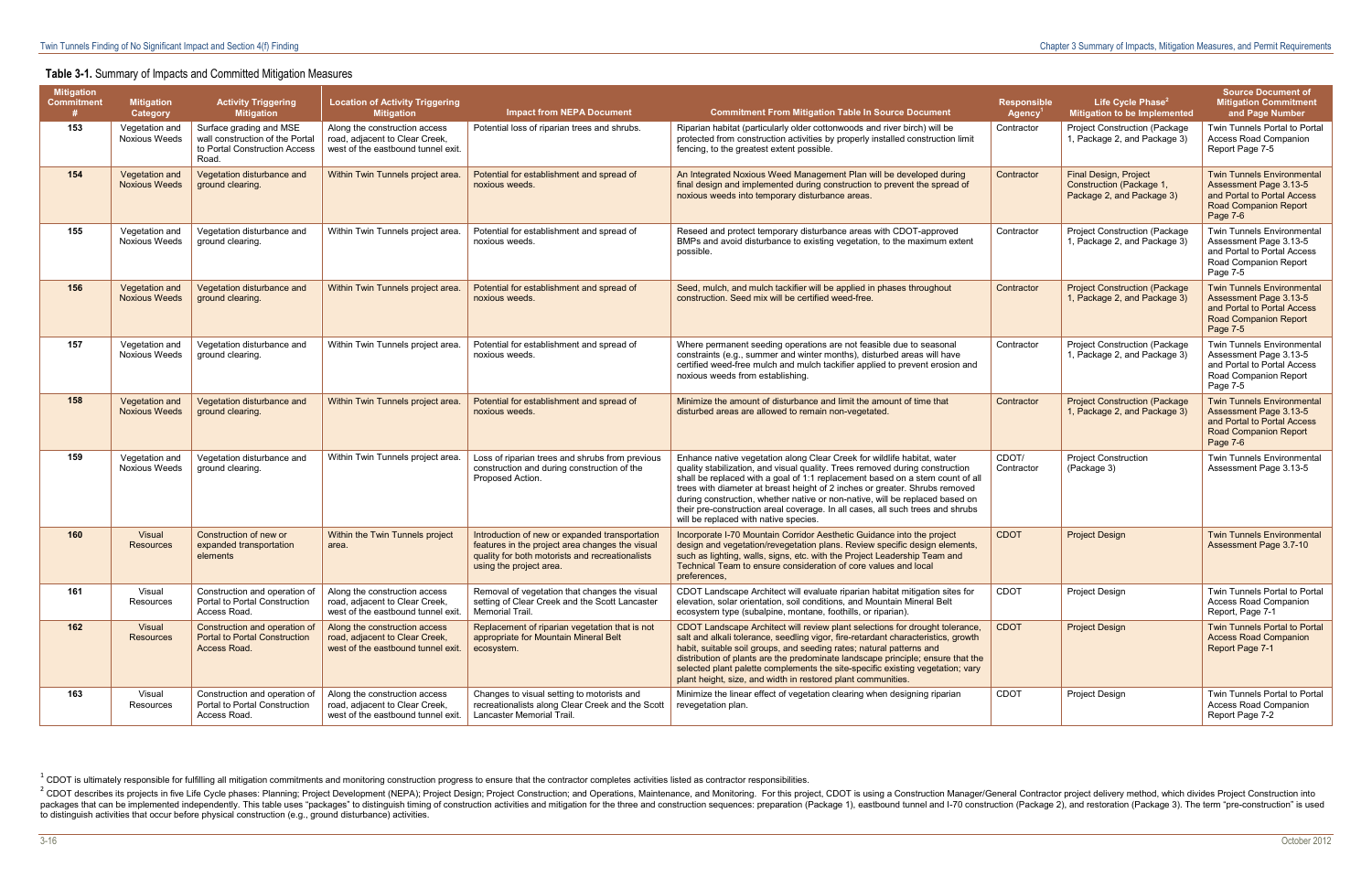#### **Table 3-1.** Summary of Impacts and Committed Mitigation Measures

| <b>Mitigation</b><br><b>Commitment</b> | <b>Mitigation</b><br>Category | <b>Activity Triggering</b><br><b>Mitigation</b>                                       | <b>Location of Activity Triggering</b><br><b>Mitigation</b>                                           | <b>Impact from NEPA Document</b>                                                                                                                                | <b>Commitment From Mitigation Table In Source Document</b>                                                                                                                                                                                                                                                                                                                                                                                      | <b>Responsible</b><br><b>Agency</b> | Life Cycle Phase <sup>2</sup><br>Mitigation to be Implemented                                                                                | <b>Source Document of</b><br><b>Mitigation Commitment</b><br>and Page Number                                                                     |
|----------------------------------------|-------------------------------|---------------------------------------------------------------------------------------|-------------------------------------------------------------------------------------------------------|-----------------------------------------------------------------------------------------------------------------------------------------------------------------|-------------------------------------------------------------------------------------------------------------------------------------------------------------------------------------------------------------------------------------------------------------------------------------------------------------------------------------------------------------------------------------------------------------------------------------------------|-------------------------------------|----------------------------------------------------------------------------------------------------------------------------------------------|--------------------------------------------------------------------------------------------------------------------------------------------------|
| 164                                    | Visual<br><b>Resources</b>    | Construction and operation of<br><b>Portal to Portal Construction</b><br>Access Road. | Along the construction access<br>road, adjacent to Clear Creek,<br>west of the eastbound tunnel exit. | Changes to visual setting to motorists and<br>recreationalists along Clear Creek and the Scott<br><b>Lancaster Memorial Trail.</b>                              | Mimic surrounding conditions of plant density and spacing, species<br>composition, and plant community structure when designing riparian<br>revegetation.                                                                                                                                                                                                                                                                                       | <b>CDOT</b>                         | <b>Project Design</b>                                                                                                                        | Twin Tunnels Portal to Portal<br><b>Access Road Companion</b><br>Report Page 7-2                                                                 |
| 165                                    | Visual<br>Resources           | Construction and operation of<br>Portal to Portal Construction<br>Access Road.        | Along the construction access<br>road, adjacent to Clear Creek,<br>west of the eastbound tunnel exit. | Changes to visual setting to motorists and<br>recreationalists along Clear Creek and the Scott<br>Lancaster Memorial Trail                                      | When installing new vegetation in riparian area, blend existing rock and<br>natural materials from the site with the landscape; save and reuse native<br>rock, stumps, and other natural materials in conditions such as boulder fields,<br>talus slopes, or ground cover that emulates the existing landscape; reuse of<br>existing materials will be part of site design.                                                                     | Contractor                          | Project Design and Project<br>Construction (Package 3)                                                                                       | Twin Tunnels Portal to Portal<br><b>Access Road Companion</b><br>Report Page 7-2                                                                 |
| 166                                    | Visual<br><b>Resources</b>    | Installation and maintenance<br>of erosion control BMPs                               | Within Twin Tunnels project area.                                                                     | Changes to visual setting to motorists and<br>recreationalists along Clear Creek and the Scott<br>Lancaster Memorial Trail.                                     | Remove visually obtrusive erosion-control devices, such as silt fences,<br>plastic ground cover, and straw bales, as soon as areas are stabilized.                                                                                                                                                                                                                                                                                              | Contractor                          | <b>Project Construction</b><br>(Package 3)                                                                                                   | Twin Tunnels Portal to Portal<br><b>Access Road Companion</b><br>Report Page 7-2                                                                 |
| 167                                    | <b>Water Quality</b>          | Use of hazardous materials<br>during construction                                     | Within Twin Tunnels project area.                                                                     | Potential for water quality degradation due to<br>spills of hazardous materials used during<br>construction.                                                    | Complete a project-specific Materials Management Plan (MMP) that details<br>standard operating procedures regarding the management of hazardous<br>materials that may be required to be used during construction.                                                                                                                                                                                                                               | Contractor                          | <b>Project Construction (Package</b><br>1, Package 2, and Package 3)                                                                         |                                                                                                                                                  |
| 168                                    | <b>Water Quality</b>          | <b>Transportation of hazardous</b><br>materials through the project<br>area.          | Within Twin Tunnels project area.                                                                     | Potential for water quality degradation due spills<br>of hazardous materials transported along I-70.                                                            | Hazardous spill containment structure locations have been identified and the<br>feasibility of BMPs will be evaluated to assess their potential effectiveness in<br>reducing hazardous waste discharge to Clear Creek.                                                                                                                                                                                                                          | <b>CDOT</b>                         | <b>Project Design</b>                                                                                                                        | <b>Twin Tunnels Environmental</b><br>Assessment Page 3.16-8                                                                                      |
| 169                                    | <b>Water Quality</b>          | Development of the Clear<br>Creek SCAP                                                | Within Twin Tunnels project area.                                                                     | Clear Creek SCAP is not finalized                                                                                                                               | Finalize Clear Creek SCAP, and incorporate the Twin Tunnels project-<br>specific sediment control BMPs into the final SCAP.                                                                                                                                                                                                                                                                                                                     | <b>CDOT</b>                         | Operations, Maintenance, and<br>Monitoring (SCAP development)                                                                                | Twin Tunnels FONSI Page 4-<br>$\mathbf{R}$                                                                                                       |
| 170                                    | <b>Water Quality</b>          | Operation and maintenance<br>of additional roadway lane.                              | Within Twin Tunnels project area.                                                                     | Water quality degradation due to increased<br>stormwater runoff and associated sediment<br>transport on impervious surfaces.                                    | Three different drainage inlet sediment trap concept designs have been<br>developed to accommodate various drainage conditions anticipated for the<br>Proposed Action. These traps will be installed as part of the drainage system<br>in locations where surface water is discharged to Clear Creek. Locations for<br>surface sediment basins have also been identified in the plan and will be<br>constructed as part of the drainage system. | <b>CDOT</b>                         | <b>Project Construction (Package</b><br>1, Package 2, and Package 3)                                                                         | <b>Twin Tunnels Environmental</b><br>Assessment Page 3.16-8                                                                                      |
| 171                                    | <b>Water Quality</b>          | Winter roadway<br>maintenance.                                                        | Within Twin Tunnels project area.                                                                     | Potential for elevated sediment and chloride<br>levels in Clear Creek due to use of traction sand<br>and liquid and solid deicer salts.                         | Structural BMPs, such as detention basins, will be constructed to capture<br>winter roadway maintenance traction sand and other solid material. Non-<br>structural BMPs will include ongoing training of maintenance staff in the<br>application of winter roadway maintenance materials.                                                                                                                                                       | CDOT/<br>Contractor                 | <b>Project Construction (Package)</b><br>1, Package 2, and Package 3)<br>and Operations, Maintenance,<br>and Monitoring                      | <b>Twin Tunnels Environmental</b><br>Assessment Page 3.16-8                                                                                      |
| 172                                    | <b>Water Quality</b>          | Construction and operation of<br>the Proposed Action.                                 | Within Twin Tunnels project area.                                                                     | Incomplete data regarding water quality and<br>water quality trends in Clear Creek.                                                                             | The I-70 Clear Creek water quality monitoring program (conducted from<br>2001-2005) in the Twin Tunnels/Hidden Valley reach will be restarted and<br>operated before, during, and after construction to monitor water quality<br>conditions. The duration of post-construction monitoring will be determined<br>by CDOT. The water quality monitoring program will sample both ambient<br>and runoff event (snowmelt or rainstorm) flows.       | <b>CDOT</b>                         | <b>Project Construction (Pre-</b><br>Construction, Package 1,<br>Package 2, and Package 3) and<br>Operations, Maintenance, and<br>Monitoring | <b>Twin Tunnels Environmental</b><br>Assessment Page 3.16-8<br>and 3.16-9                                                                        |
| 173                                    | <b>Water Quality</b>          | Ground disturbance exposing<br>soils                                                  | Within Twin Tunnels project area.                                                                     | Potential for stormwater runoff from disturbed<br>construction areas to increase erosion and<br>sediment transport in Clear Creek.                              | Implement appropriate temporary BMPs according to the CDOT Erosion<br>Control and Stormwater Quality Guide (CDOT, 2002) to reduce erosion and<br>control sediment being transported outside of construction areas, and<br>develop a stormwater management plan, which includes water quality<br>monitoring by the construction contractor to ensure effectiveness of<br>temporary construction BMPs.                                            | Contractor                          | <b>Project Construction (Package)</b><br>1, Package 2, and Package 3)                                                                        | <b>Twin Tunnels Environmental</b><br>Assessment Page 3.16-9                                                                                      |
| 174                                    | <b>Water Quality</b>          | Ground disturbance exposing<br>soils                                                  | Within Twin Tunnels project area.                                                                     | Potential for stormwater runoff from disturbed<br>construction areas to increase erosion and<br>sediment transport in Clear Creek.                              | Achieve permanent stabilization of bare soils through revegetation and<br>permanent erosion controls measures, and through maintenance of<br>temporary erosion controls and plantings to stabilize non-rocky areas.                                                                                                                                                                                                                             | Contractor                          | <b>Project Construction (Package)</b><br>1, Package 2, and Package 3)                                                                        | <b>Twin Tunnels Environmental</b><br>Assessment Page 3.16-9;<br>Twin Tunnels Portal to Portal<br><b>Access Road Companion</b><br>Report Page 7-6 |
| 175                                    | <b>Water Quality</b>          | Construction and operation of<br>Portal to Portal Construction<br>Access Road.        | Along the construction access<br>road, adjacent to Clear Creek,<br>west of the eastbound tunnel exit. | Potential for stormwater runoff from Portal to<br>Portal Construction Access Road to increase<br>erosion and sediment transport in Clear Creek.                 | Implement appropriate temporary BMPs for erosion and sediment control<br>according to the CDOT Erosion Control and Storm Water Quality Guide<br>(CDOT, 2002) and develop a stormwater management plan, which includes<br>water quality monitoring.                                                                                                                                                                                              | Contractor                          | <b>Project Construction (Package)</b><br>1, Package 2, and Package 3)                                                                        | Twin Tunnels Portal to Portal<br><b>Access Road Companion</b><br>Report Page 7-6                                                                 |
| 176                                    | <b>Water Quality</b>          | Operation of Portal to Portal<br><b>Construction Access Road.</b>                     | Along the construction access<br>road, adjacent to Clear Creek,<br>west of the eastbound tunnel exit. | Potential failure of sediment control features on<br>the Portal to Portal Construction Access Road<br>to prevent additional sediment loading in Clear<br>Creek. | An inspection and maintenance plan, including schedule, will be developed to<br>ensure that the sediment control measures required for the Access Road are<br>functioning as designed. The contractor will implement the inspection and<br>maintenance plan and revise BMPs as needed.                                                                                                                                                          | CDOT/<br>Contractor                 | <b>Project Construction (Pre-</b><br>Construction, Package 1,<br>Package 2, and Package 3)                                                   | Twin Tunnels FONSI Page 4-                                                                                                                       |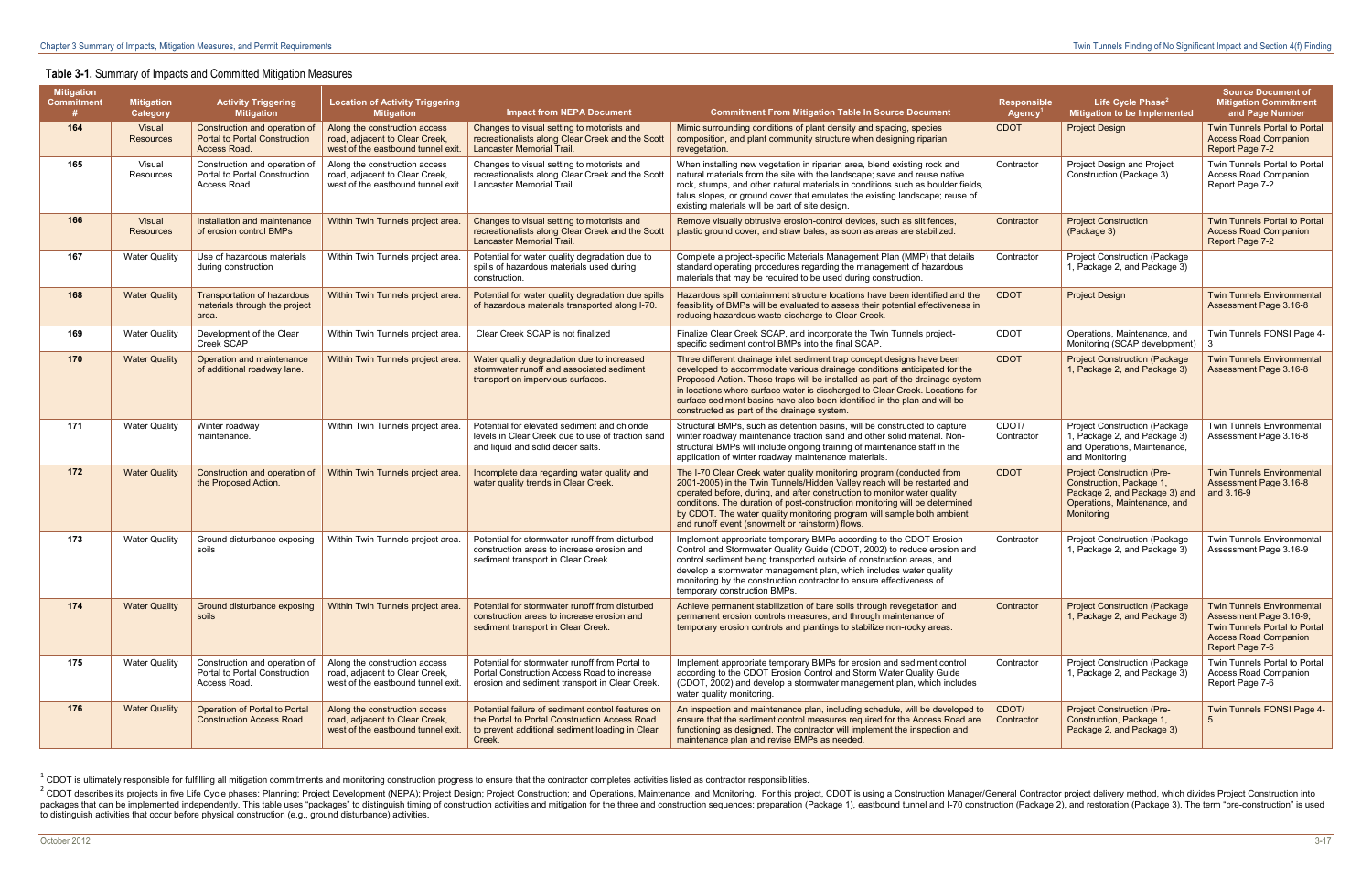#### **Table 3-1.** Summary of Impacts and Committed Mitigation Measures

| <b>Mitigation</b><br><b>Commitment</b><br># | <b>Mitigation</b><br>Category                         | <b>Activity Triggering</b><br><b>Mitigation</b>                                       | <b>Location of Activity Triggering</b><br><b>Mitigation</b> | <b>Impact from NEPA Document</b>                                                                                                                                                                                                                                                                                                       | <b>Commitment From Mitigation Table In Source Document</b>                                                                                                                                                                                                                                                                                                                                                                                                                                                                                                                                                                                                                                                                                                                                                                                                                                 | <b>Responsible</b><br><b>Agency</b> | Life Cycle Phase <sup>2</sup><br>Mitigation to be Implemented                                            | <b>Source Document of</b><br><b>Mitigation Commitment</b><br>and Page Number                                                           |
|---------------------------------------------|-------------------------------------------------------|---------------------------------------------------------------------------------------|-------------------------------------------------------------|----------------------------------------------------------------------------------------------------------------------------------------------------------------------------------------------------------------------------------------------------------------------------------------------------------------------------------------|--------------------------------------------------------------------------------------------------------------------------------------------------------------------------------------------------------------------------------------------------------------------------------------------------------------------------------------------------------------------------------------------------------------------------------------------------------------------------------------------------------------------------------------------------------------------------------------------------------------------------------------------------------------------------------------------------------------------------------------------------------------------------------------------------------------------------------------------------------------------------------------------|-------------------------------------|----------------------------------------------------------------------------------------------------------|----------------------------------------------------------------------------------------------------------------------------------------|
| 177                                         | <b>Water Quality</b>                                  | Tunnel excavation.                                                                    | Eastbound tunnel.                                           | Potential impacts to water resources due to the<br>potential exposure of mineralized rock and<br>introduction of mineralized materials into water.<br>which can increase loading of metals, dissolved<br>solids, and suspended solids. Such interactions<br>could cause the release of contaminants and<br>migration into Clear Creek. | Encapsulate mineralized rock generated during blasting activities beneath<br>the roadway pavement, away from groundwater, to prevent chemical<br>reactions that could mobilize contaminants into water. If encapsulation is not<br>feasible, mineralized rock will be removed from the project area to an<br>appropriate disposal site.                                                                                                                                                                                                                                                                                                                                                                                                                                                                                                                                                    | Contractor                          | <b>Project Construction</b><br>(Package 2)                                                               | <b>Twin Tunnels Environmental</b><br>Assessment Page 3.16-9                                                                            |
| 178                                         | <b>Water Quality</b>                                  | Construction and operation of<br><b>Portal to Portal Construction</b><br>Access Road. | Residence near Doghouse Rail<br>Bridge.                     | Disturbance of residence' septic systems (tank<br>and/or pump station leach field).                                                                                                                                                                                                                                                    | The extent of the septic system will be determined prior to construction<br>activities; if system is located within the Portal to Portal Construction Access<br>Road alignment, it will be bridged with crane mats or a steel plate will be<br>installed to avoid damage to the septic tanks and pump station.                                                                                                                                                                                                                                                                                                                                                                                                                                                                                                                                                                             | Contractor                          | <b>Project Design and Project</b><br><b>Construction (Pre-Construction,</b><br>Package 1, and Package 2) | <b>Twin Tunnels Portal to Portal</b><br><b>Access Road Companion</b><br><b>Report Page 7-7</b>                                         |
| 179                                         | <b>Water Quality</b>                                  | Construction and operation of<br>Portal to Portal Construction<br>Access Road.        | Residence near Doghouse Rail<br>Bridge.                     | Disturbance of residence' septic systems (tank<br>and/or pump station leach field).                                                                                                                                                                                                                                                    | Pre- and post-construction inspection of the septic system facilities,<br>household wells, and residential structure(s) will be performed. If any<br>damage occurs, contractor will repair facilities.                                                                                                                                                                                                                                                                                                                                                                                                                                                                                                                                                                                                                                                                                     | Contractor                          | Project Construction (Pre-<br>Construction and Package 2)                                                | Twin Tunnels Portal to Portal<br><b>Access Road Companion</b><br>Report Page 7-7                                                       |
| 180                                         | Wetlands and<br>Waters of the<br><b>United States</b> | <b>General construction</b><br>activities.                                            | Within Twin Tunnels project area.                           | Potential disturbance of wetlands not within the<br>direct construction footprint.                                                                                                                                                                                                                                                     | All wetlands delineated and mapped for the project will be protected from<br>construction activities using properly installed construction limit fencing.                                                                                                                                                                                                                                                                                                                                                                                                                                                                                                                                                                                                                                                                                                                                  | Contractor                          | <b>Project Construction (Package)</b><br>1, Package 2, and Package 3)                                    | <b>Twin Tunnels Environmental</b><br>Assessment Page 3.14-8<br>and Portal to Portal Access<br><b>Road Companion Report</b><br>Page 7-6 |
| 181                                         | Wetlands and<br>Waters of the<br><b>United States</b> | General construction<br>activities.                                                   | Within Twin Tunnels project area.                           | Potential indirect impacts to wetlands and other<br>waters of the United States from erosion and<br>sedimentation.                                                                                                                                                                                                                     | Achieve permanent stabilization through revegetation and permanent erosion<br>controls measures, and through maintenance of temporary erosion controls<br>and plantings to stabilize non-rocky areas.                                                                                                                                                                                                                                                                                                                                                                                                                                                                                                                                                                                                                                                                                      | CDOT/<br>Contractor                 | <b>Project Construction</b><br>(Package 3)                                                               | Twin Tunnels Environmental<br>Assessment Page 3.14-8<br>and Portal to Portal Access<br>Road Companion Report<br>Page 7-6               |
| 182                                         | Wetlands and<br>Waters of the<br><b>United States</b> | Revegetation of soils, trees,<br>and shrubs.                                          | Within Twin Tunnels project area.                           | Change in nutrient levels affecting soil or<br>vegetation in wetlands from runoff of fertilizers<br>or other organic materials.                                                                                                                                                                                                        | Fertilizers and/or hydro-mulching will not be allowed within 50 feet of<br>wetlands.                                                                                                                                                                                                                                                                                                                                                                                                                                                                                                                                                                                                                                                                                                                                                                                                       | Contractor                          | <b>Project Construction (Package)</b><br>1, Package 2, and Package 3)                                    | <b>Twin Tunnels Environmental</b><br>Assessment Page 3.14-8<br>and Portal to Portal Access<br><b>Road Companion Report</b><br>Page 7-6 |
| 183                                         | Wetlands and<br>Waters of the<br><b>United States</b> | Staging and stockpiling of<br>materials in the construction<br>staging areas.         | Twin Tunnels staging and<br>stockpiling areas.              | Potential disturbance of wetland vegetation and<br>pollutant discharges into sensitive habitats from<br>construction staging and stockpiling.                                                                                                                                                                                          | Construction staging and materials stockpiling will be located greater than 50<br>feet from the edge of wetlands or the edge of Clear Creek, when possible, to<br>avoid disturbance of vegetation and to prevent pollutant discharges into<br>sensitive habitats. Specific locations will be determined during construction<br>planning and, considering the narrowness of the corridor and limited areas<br>available, this buffer may need to be reduced. If this buffer is not achievable,<br>consider the placement of materials closer to the edge of wetlands or the<br>edge of water and identify appropriate additional BMPs that would be<br>required to minimize disturbance of vegetation and prevent pollutant<br>discharges into sensitive habitats. BMPs will be determined on a site-by-site<br>basis and any modifications will require CDOT environmental staff approval. | CDOT/<br>Contractor                 | Project Construction (Pre-<br>Construction, Package 1,<br>Package 2, and Package 3)                      | Twin Tunnels Environmental<br>Assessment Page 3.14-8<br>and Portal to Portal Access<br>Road Companion Report<br>Page 7-6               |
| 184                                         | Wetlands and<br>Waters of the<br><b>United States</b> | Construction work and<br>installation of retaining walls.                             | Within the Clear Creek 2-year<br>floodplain.                | Construction equipment use near ordinary high<br>water mark (OHWM) (2-year floodplain)<br>damages wetlands                                                                                                                                                                                                                             | Prohibit construction equipment from entering the OHWM except where<br>identified on design plans.                                                                                                                                                                                                                                                                                                                                                                                                                                                                                                                                                                                                                                                                                                                                                                                         | Contractor                          | <b>Project Construction (Package)</b><br>1, Package 2, and Package 3)                                    | <b>Twin Tunnels Environmental</b><br>Assessment Page 3.14-8                                                                            |

<sup>&</sup>lt;sup>2</sup> CDOT describes its projects in five Life Cycle phases: Planning; Project Development (NEPA); Project Design; Project Construction; and Operations, Maintenance, and Monitoring. For this project, CDOT is using a Construc packages that can be implemented independently. This table uses "packages" to distinguish timing of construction activities and mitigation for the three and construction sequences: preparation (Package 1), eastbound tunnel to distinguish activities that occur before physical construction (e.g., ground disturbance) activities.

 $1$  CDOT is ultimately responsible for fulfilling all mitigation commitments and monitoring construction progress to ensure that the contractor completes activities listed as contractor responsibilities.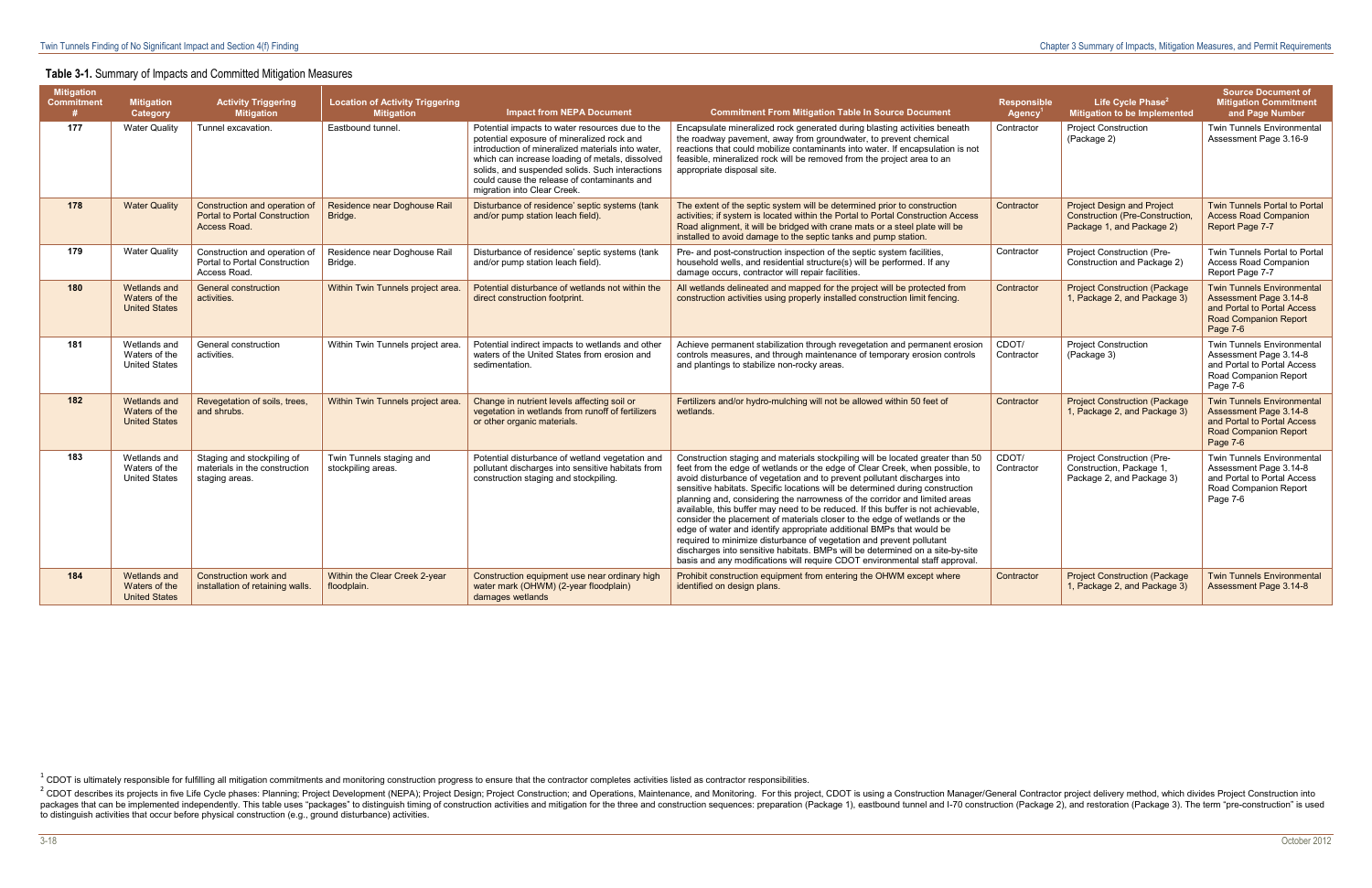#### **Table 3-1.** Summary of Impacts and Committed Mitigation Measures

| <b>Mitigation</b><br><b>Commitment</b> | <b>Mitigation</b><br>Category                         | <b>Activity Triggering</b><br><b>Mitigation</b>           | <b>Location of Activity Triggering</b><br><b>Mitigation</b>                                                 | <b>Impact from NEPA Document</b>                                                                                                      | <b>Commitment From Mitigation Table In Source Document</b>                                                                                                                                                                                                                                                                                                                    | <b>Responsible</b><br><b>Agency</b> | Life Cycle Phase <sup>2</sup><br>Mitigation to be Implemented         | <b>Source Document of</b><br><b>Mitigation Commitment</b><br>and Page Number |
|----------------------------------------|-------------------------------------------------------|-----------------------------------------------------------|-------------------------------------------------------------------------------------------------------------|---------------------------------------------------------------------------------------------------------------------------------------|-------------------------------------------------------------------------------------------------------------------------------------------------------------------------------------------------------------------------------------------------------------------------------------------------------------------------------------------------------------------------------|-------------------------------------|-----------------------------------------------------------------------|------------------------------------------------------------------------------|
| 185                                    | Wetlands and<br>Waters of the<br><b>United States</b> | Construction work and<br>installation of retaining walls. | Within the Clear Creek 2-year<br>floodplain.                                                                | Fill of wetlands or waters of the United States.                                                                                      | Replacement of rip-rap along Clear Creek will be closely monitored to ensure<br>that additional fill is not placed into the 2-year floodplain. Any additional<br>encroachment into the 2-year floodplain would need to be identified in the<br>Section 404 permit.                                                                                                            | Contractor                          | <b>Project Construction (Package)</b><br>1, Package 2, and Package 3) | <b>Twin Tunnels Environmental</b><br>Assessment Page 3.14-8                  |
| 186                                    | Wetlands and<br>Waters of the<br><b>United States</b> | Construction work and<br>installation of retaining walls. | Within the Clear Creek 2-year<br>floodplain.                                                                | Pollutants from construction work areas enter<br>into wetlands or other waters of the United<br>States.                               | Ensure BMPs and containment structures are in place for work conducted<br>within and adjacent to the 2-year floodplain to prevent concrete washout and<br>other potential pollutants from reaching Clear Creek and wetlands.                                                                                                                                                  | Contractor                          | <b>Project Construction (Package)</b><br>1, Package 2, and Package 3) | <b>Twin Tunnels Environmental</b><br>Assessment Page 3.14-8                  |
| 187                                    | Wetlands and<br>Waters of the<br><b>United States</b> | Refueling construction<br>vehicles and equipment.         | Within the Clear Creek 2-year<br>floodplain.                                                                | Fuel spills in refueling areas enter into wetlands<br>or other waters of the United States.                                           | Refuel equipment within designated refueling containment area away from<br>floodplain. Clear Creek, and wetlands.                                                                                                                                                                                                                                                             | Contractor                          | <b>Project Construction (Package</b><br>1, Package 2, and Package 3)  | <b>Twin Tunnels Environmental</b><br>Assessment Page 3.14-8                  |
| 188                                    | Wetlands and<br>Waters of the<br><b>United States</b> | <b>Bridge Reconstruction.</b>                             | Within the Clear Creek 2-year<br>floodplain at the I-70 bridge west<br>of the Hidden Valley<br>Interchange. | Bridge replacement involves work in Clear Creek<br>that could directly and/or indirectly impact the<br>Clear Creek 2-year floodplain. | CDOT will carefully monitor the bridge construction, demolition, and<br>temporary stream crossing area to ensure that all identified mitigation<br>commitments for work within the OHWM are implemented in this location.<br>CDOT will closely monitor work around the Hidden Valley bridge to ensure<br>compliance with the U.S. Army Corps of Engineers Section 404 permit. | CDOT/<br>Contractor                 | <b>Project Construction (Package)</b><br>1, Package 2, and Package 3) | <b>Twin Tunnels Environmental</b><br>Assessment Page 3.14-8                  |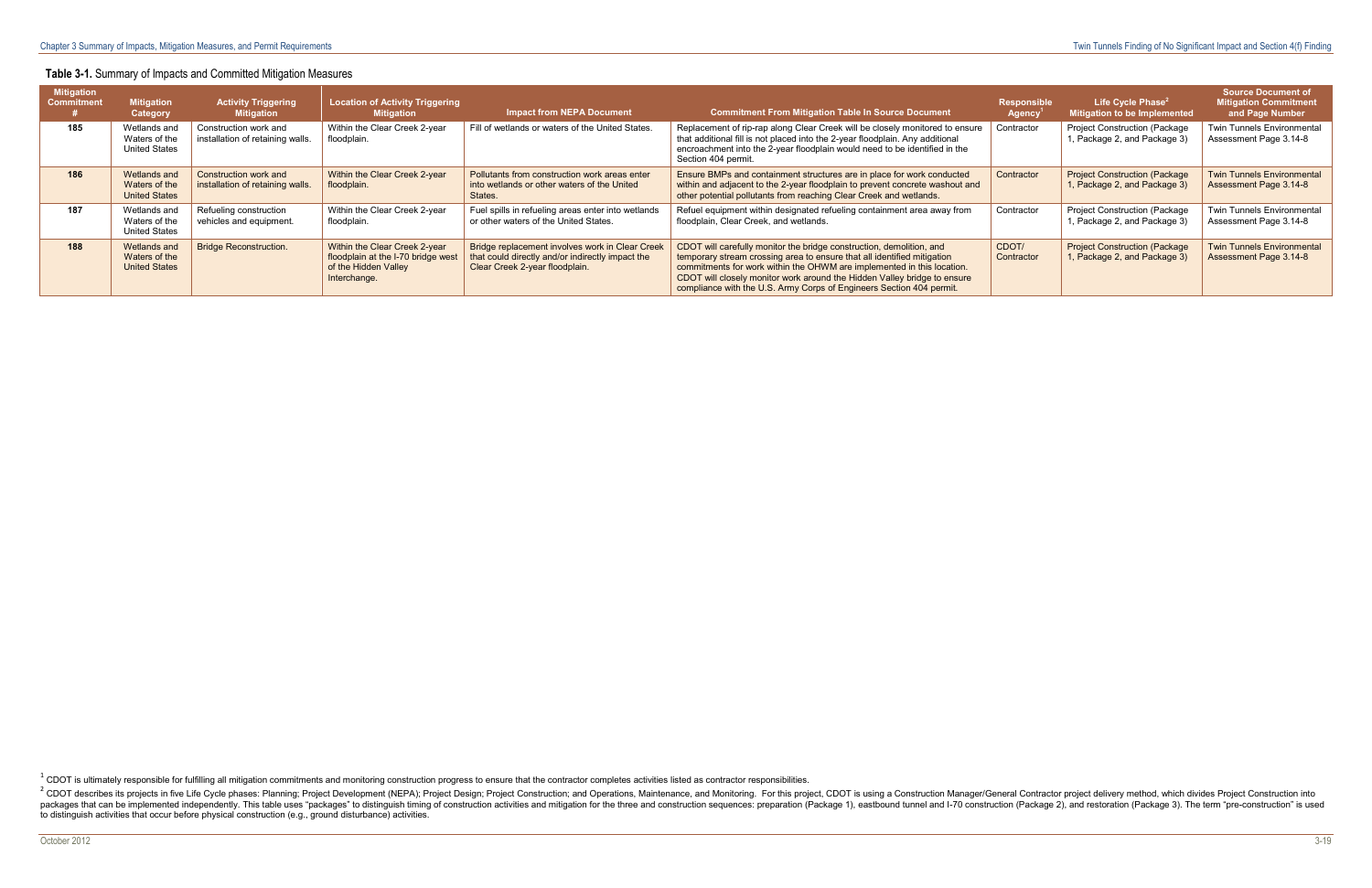This page intentionally left blank.